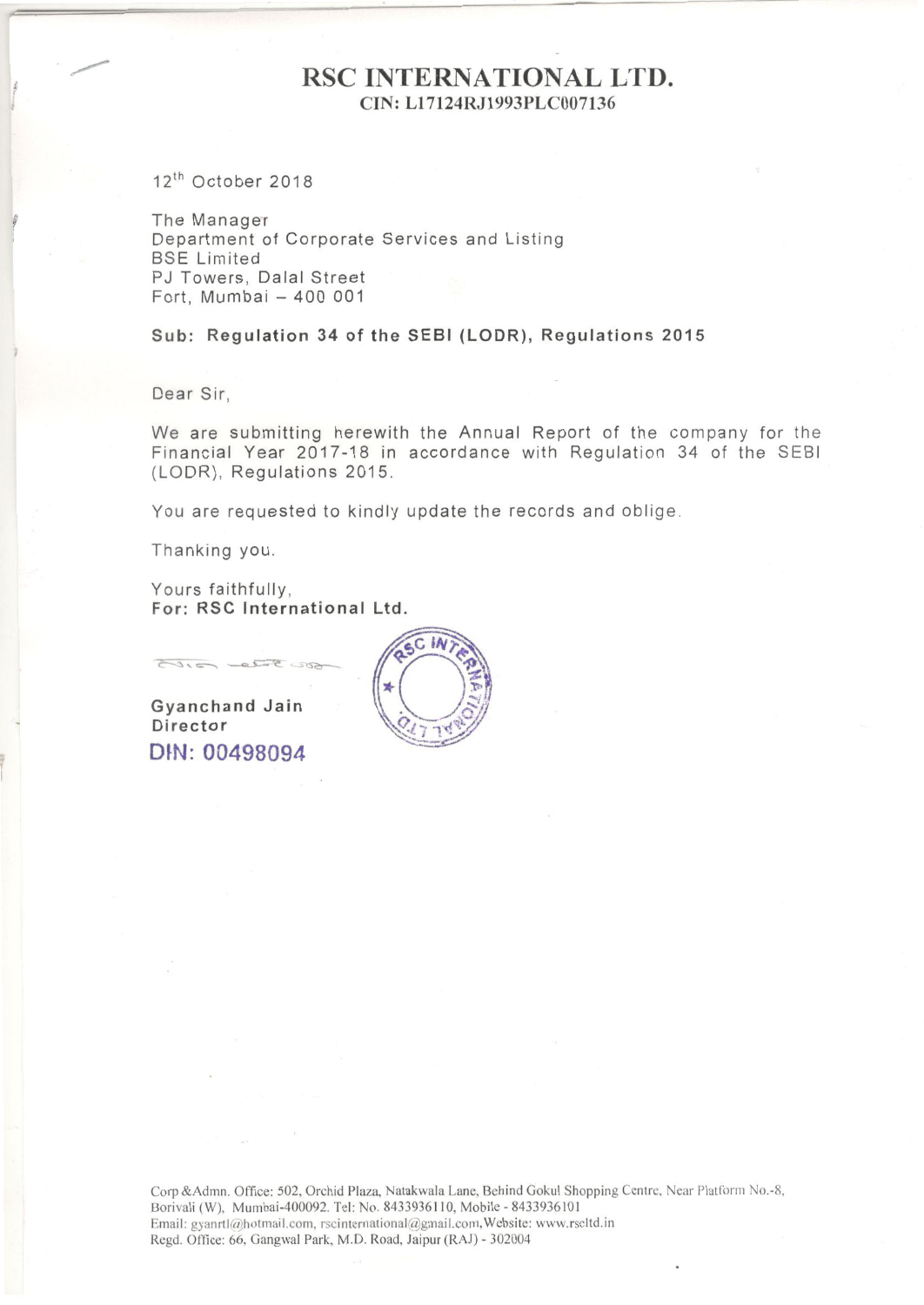# **RSC INTERNATIONAL LIMITED (CIN – L17124RJ1993PLC007136)** 66, Gangwal Park, M.D. Road, Jaipur – 302004.

**ANNUAL REPORT 2017‐2018**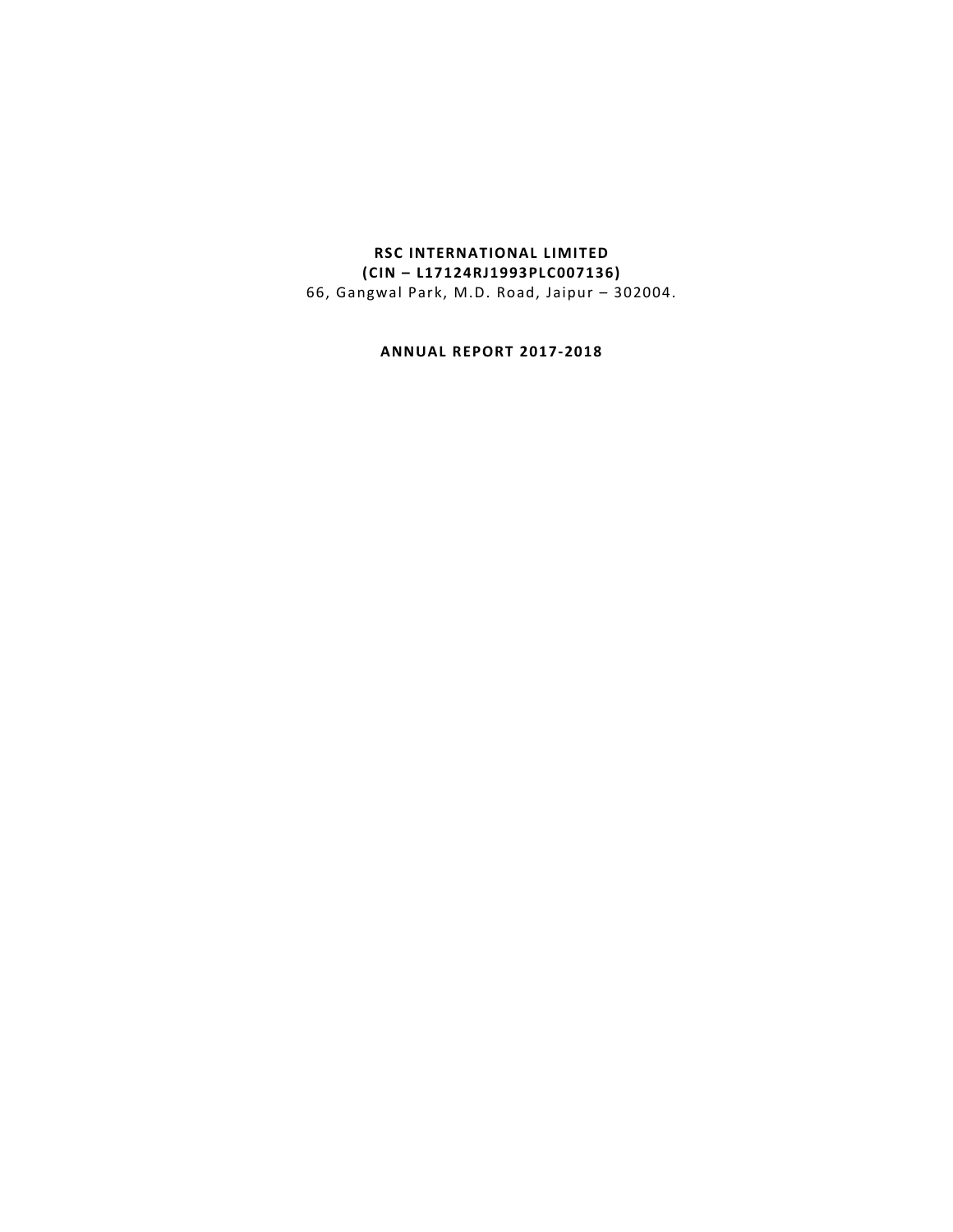| 25 <sup>th</sup> Annual Report      |                   | 2017-2018                                    |           |
|-------------------------------------|-------------------|----------------------------------------------|-----------|
| <b>Board of Directors</b>           |                   | Shri Gyan Chand Jain                         |           |
|                                     |                   | <b>Managing Director</b>                     |           |
|                                     |                   | Shri Ankur Gyanchand Jain<br><b>Director</b> |           |
|                                     |                   | Smt. Alka Jain                               |           |
|                                     |                   | <b>Director</b>                              |           |
|                                     |                   | Shri R.P. Agarwal                            |           |
|                                     |                   | <b>Independent Director</b>                  |           |
|                                     |                   | Shri Kailash Chand                           |           |
|                                     |                   | <b>Independent Director</b>                  |           |
|                                     |                   | Shri Jitendra Bansal                         |           |
|                                     |                   | <b>Independent Director</b>                  |           |
| <b>Auditors</b>                     |                   | Kamal Agrawal                                |           |
|                                     |                   | Chartered Accountant                         |           |
|                                     |                   | 307 Fort Foundation                          |           |
|                                     |                   | <b>Bake House Lane</b>                       |           |
|                                     |                   | Kalaghoda, Fort                              |           |
|                                     |                   | Mumbai - 400 023                             |           |
| <b>Registered Office</b>            |                   | 66, Gangwal Park                             |           |
|                                     |                   | M.D. Road, Jaipur - 302004                   |           |
| <b>Registrar of Share Transfers</b> |                   | Alankit Assignments Ltd.                     |           |
|                                     |                   | Alankit House, 2E/21, Jhandelwalan           |           |
|                                     |                   | Extn., New Delhi - 110 055                   |           |
|                                     |                   | Tel: (011) 42541234/ 23541234                |           |
|                                     |                   | Fax: (011) 23552001                          |           |
|                                     |                   | Email: info@alankit.com                      |           |
|                                     |                   | Website: www.alankit.com                     |           |
| $\mathbf{1}$                        | <b>AGM Notice</b> |                                              | $1 - 9$   |
| $\overline{2}$                      | Directors' Report |                                              | $10 - 16$ |
| 3                                   |                   | Annexures to the Director's Report           | $17 - 28$ |
| 4                                   |                   | Management Discussion & Analysis             | $29 - 30$ |

4 Management Discussion & Analysis 29 - 30<br>5 Corporate Governance Report 31 - 44

6 Auditor's Report

Corporate Governance Report 31 - 44<br>Auditor's Report 45 - 65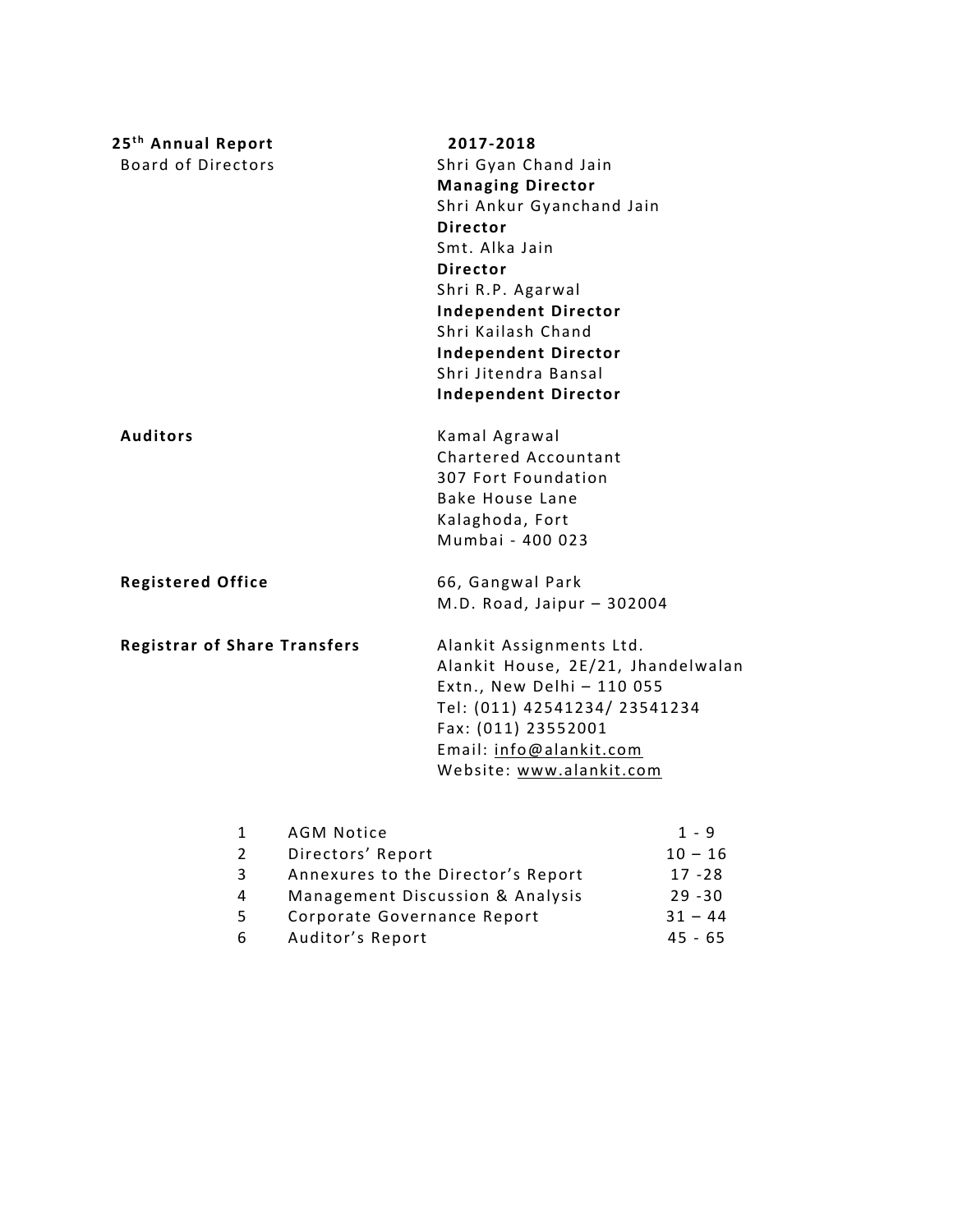#### **NOTICE**

**NOTICE IS HEREBY GIVEN THAT THE TWENTY FIFTH ANNUAL GENERAL MEETING OF THE MEMBERS OF RSC INTERNATIONAL LIMITED WILL BE HELD ON SATURDAY, 29T H SEPTEMBER 2018 AT 2.00 P.M. AT: HOTEL SHIVA'S ROYAL, SINDHI CAMP, JAIPUR, TO TRANSACT THE FOLLOWING BUSINESS.**

#### **ORDINARY BUSINESS**:

- 1) To receive, consider and adopt the Audited Financial Statements of the Company for the financial year ended  $31<sup>st</sup>$  March 2018 together with the Report of the Board of Directors and the Auditors thereon.
- 2) To appoint a Director in place of Mr. Gyanchand Jain (DIN -**00498094)** who retires by rotation and is eligible for re‐appointment.
- 3) To appoint Statutory Auditor and fix their remuneration:

"RESOLVED THAT pursuant to the provisions of Section 139, 142 and other applicable provisions, if any, of the Companies Act, 2013, read with the Companies (Audit and Auditors) Rules, 2014, as may be applicable and pursuant to the recommendations of the Audit Committee, M/s R. K. Mehta & Associates, Chartered Accountants, (Firm Registration No. 106291W) be appointed as the Statutory Auditors of the company, in place of retiring auditor, Kamal Agrawal, Chartered Accountant (Membership No. 043529), to hold office from the conclusion of this  $25<sup>th</sup>$  Annual General Meeting (AGM) until the conclusion of the  $30<sup>th</sup>$  AGM, subject to ratification by members every year as applicable, at such remuneration and out of pocket expenses, as may be decided by the Board of Directors of the company.

"FURTHER RESOLVED THAT any of the Board of Directors, be and is, hereby empowered and authorized to take such steps, in relation to the above and to do all such acts, deeds, matters and things as may be necessary, proper, expedient or incidental for giving effect to this resolution and to file necessary E‐Forms with Registrar of Companies".

By order of the Board

 **(Gyanchand Jain) Managing Director**

Place: Jaipur Dated: 7<sup>th</sup> September 2018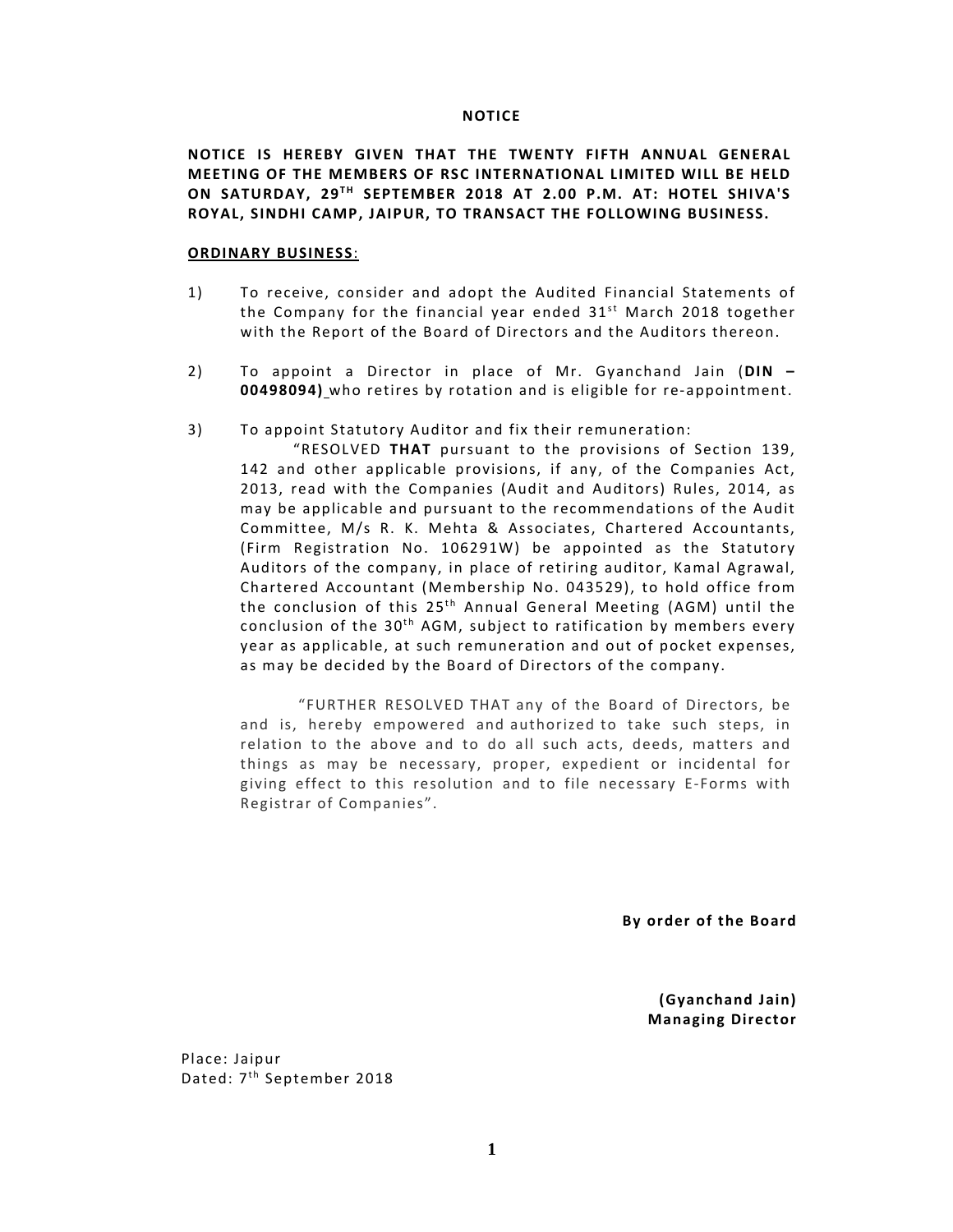# **NOTES:**

- 1. A member entitled to attend and vote at the Annual General Meeting (AGM") is entitled to appoint a proxy to attend and vote on a poll instead of himself/ herself and the proxy need not be a member of the Company.
- 2. A person can act as a proxy on behalf of members not exceeding fifty (50) and holding in the aggregate not more than ten percent  $(10%)$  of the total share capital of the Company carrying voting rights. A member holding more than ten percent of the total share capital of the Company carrying voting rights may appoint a single person as proxy and such person shall not act as a proxy for any other person or shareholder.
- 3. Corporate members intending to send their authorised representatives to attend the Meeting are requested to send to the Company a certified copy of the Board Resolution authorising their representative to attend and vote on their behalf at the Meeting.
- 4. Proxy in the prescribed form No. MGT‐11 as enclosed herewith, in order to be effective, should be deposited with the registered office of the company and stamped not less than 48 hours before the commencement of the meeting.
- 5. The Register of Directors and Key Managerial Personnel and their shareholding maintained under Section 170 of the Act, will be available for inspection by the members at the meeting.
- 6. Members are requested to bring their attendance slip along with their copy of Annual Report to the Meeting.
- 7. In case of joint holders attending the Meeting, only such joint holder who is higher in the order of names will be entitled to vote.
- 8. **Book Closure:** The Company has notified closure of Register of Members and Share Transfer Books from 23<sup>rd</sup> September 2018 to  $29<sup>th</sup>$  September 2018 (both days inclusive).

# 9. **National Electronic Clearing Service (NECS):**

- a) The Securities and Exchange Board of India (SEBI) has mandated the submission of Permanent Account Number (PAN) by every participant in securities market. Members holding shares in electronic form are, therefore, requested to submit their PAN to their Depository Participants with whom they are maintaining their demat accounts.
- **b**) Members holding shares in physical form are requested to consider converting their holding to dematerialised form to eliminate all risks associated with physical shares and for ease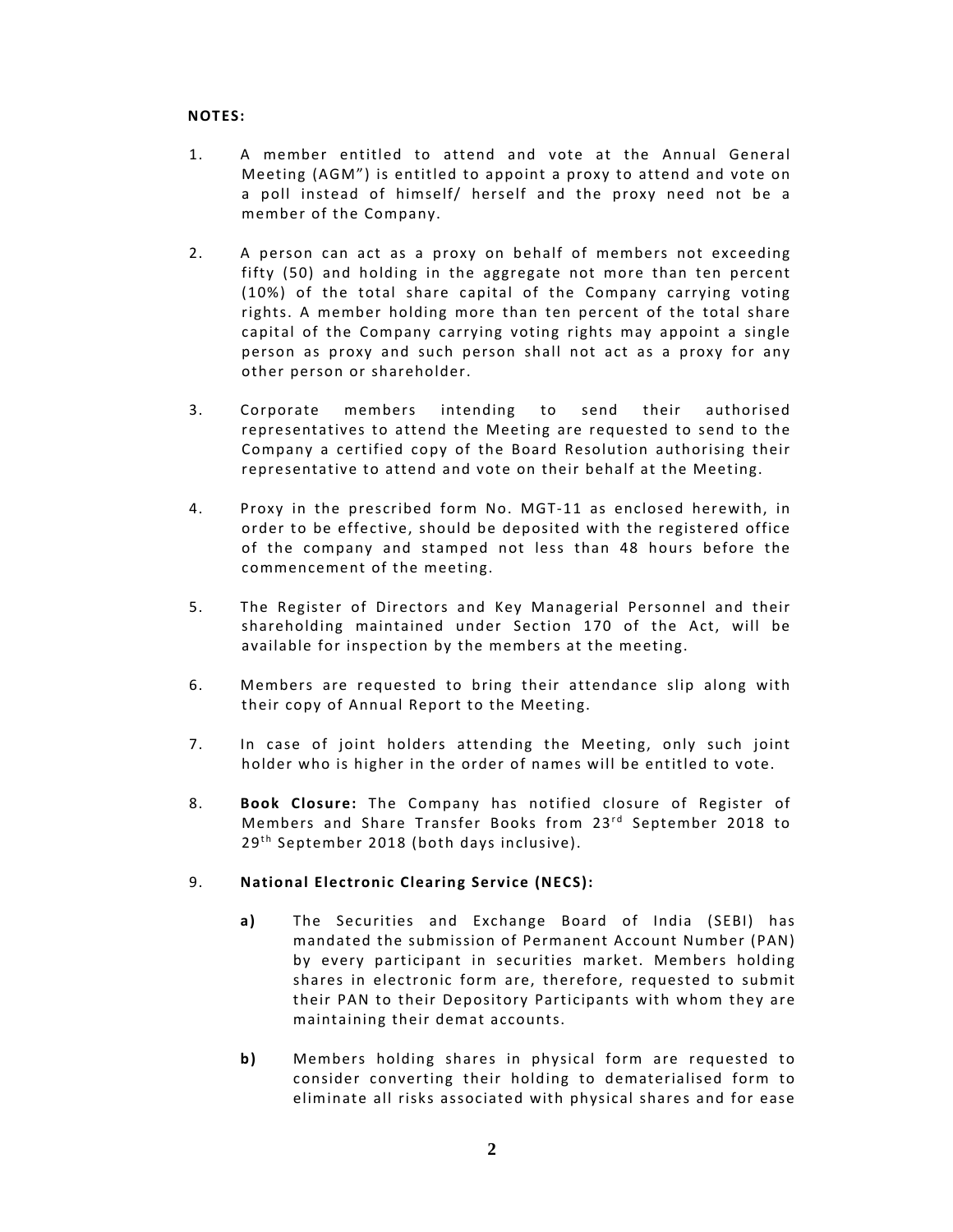of portfolio management. Members can contact the Company or Registrar and Share Transfer for assistance in this regard.

- **c )** Members holding shares in physical form are advised to submit their PAN to the Company / M/s. Alankit Assignment Ltd.
- 10. Members holding shares in single name and physical form are advised to make nomination in respect of their shareholding in the Company.
- 11. Members who hold shares in physical form in multiple folios in identical names or joint holding in the same order of names are requested to send the share certificates to M/s. Alankit Assignments Ltd., for consolidation into a single folio.
- 12. Members who have not registered their e-mail addresses so far are requested to register their e‐mail address for receiving all communication including Annual Report, Notices, Circulars, etc. from the Company electronically.
- 13. Members are requested to send their queries to the Company, if any on Accounts at least 10 days before the Meeting.
- 14. **Nomination Facility:** As per the provisions of Section 72 of the Companies Act, 2013, facility for making nomination is available for the members in respect of the shares held by them. Members holding shares in single name and who have not yet registered their nomination are requested to register the same by submitting Form No. SH-13. If a member desires to cancel the earlier nomination and record fresh nomination, he may submit the same in Form No. SH‐ 14. Both forms are appended at the end of the Annual Report. Members holding shares in physical form are requested to submit the forms to the Company's Share Registrar and Transfer Agents. Members holding shares in Electronic form may obtain the nomination forms from their respective depository participants.
- 15. **Updation of Members' Details:** The format of the Register of Members prescribed by the Ministry of Corporate Affairs under the Companies Act, 2013 requires the Company/ Registrar and Share Transfer Agents to record additional details of members, including their PAN details, email address, bank details for payment of dividend etc. A form for capturing the additional details is appended to the notice, Members holding shares in physical form are requested to submit the filled in form to the Company or its Registrar and Share Transfer Agents. Members holding shares in electronic form are requested to submit the details to their respective depository participants.
- 16. Electronic copy of the Annual Report for 2017-18 is being sent to all the members whose email IDs are registered with the Company /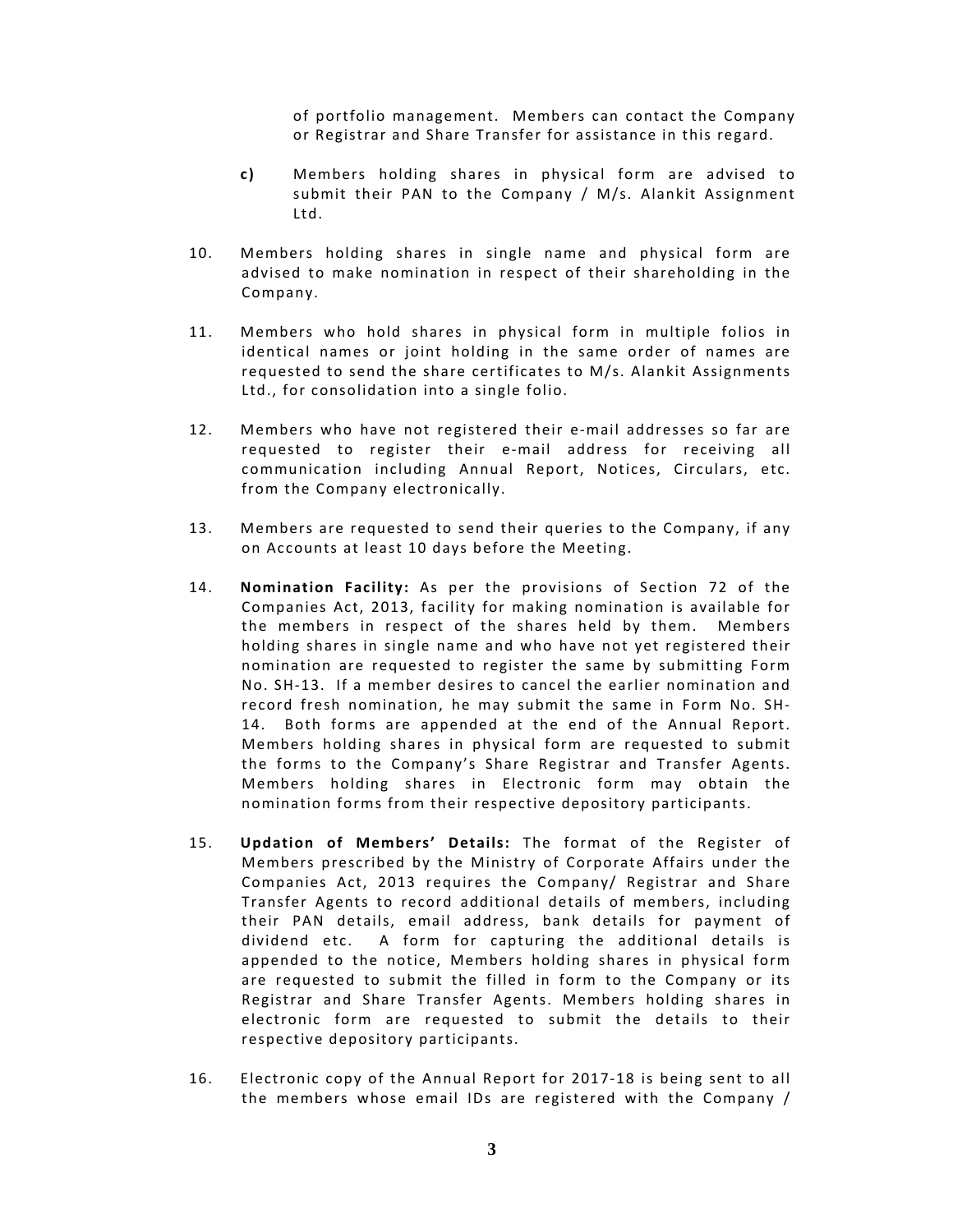Depository Participant(s) for communication purposes unless any member has requested for a hard copy of the same. For members who have not registered their email address, physical copies of the Annual Report for 2017‐18 is being sent in the permitted mode. Members may also note that the notice of the AGM and the annual report for the financial year 2017‐2018 will also be available on the company's website www.rscltd.in for their download. The physical copies of the aforesaid documents will also be available at the company's registered office for inspection during normal business hours (9.00 am to 5.00 pm) on all working days upto and including the day of the AGM of the company.

- 17. To support the 'Green Initiative', the members who have not registered their email address are requested to register the same with the Company's Registrar and Share Transfer Agents/ Depositories.
- 18. Members desiring any information relating to Accounts are requested to write to the Company well in advance so as to enable the management to keep the information ready.
- 19. Process and manner for voting through electronic means:
	- i. In compliance with the provisions of Section 108 of the Companies Act, 2013 read with Rule 20 of the Companies (Management and Administration) Rules, 2014 as amended from time to time and Regulation 44 of the SEBI (LODR), 2015 (Listing Regulations), the members are provided facility to exercise their right to vote electronically, through e‐voting services provided by CDSL on all the resolutions set forth in this Notice. In order to enable its members who do not have the access to e-voting facility to send their assent or dissent in writing in respect of the resolutions as set out in this notice, the Company is enclosing a Ballot Form are given at the back of the said form and instructions for e-voting are given herein below. Resolution(s) passed by members through Ballot Forms or e-voting is/ are deemed to have been passed as if they have been passed at the AGM.
	- ii. The facility for voting, either through electronic voting system or ballot/ polling paper shall also be made available at the meeting and members attending the meeting who have not already cast their vote by remote e-voting or by ballot form shall be able to exercise their right at the meeting.
	- iii. The members who have cast their vote by remote e-voting or by Ballot Form prior to the meeting may also attend the meeting but shall not be entitled to cast their vote again.
	- iv. Members can opt for only one mode of voting, i.e. either by Ballot Form or e-voting. In case members cast their votes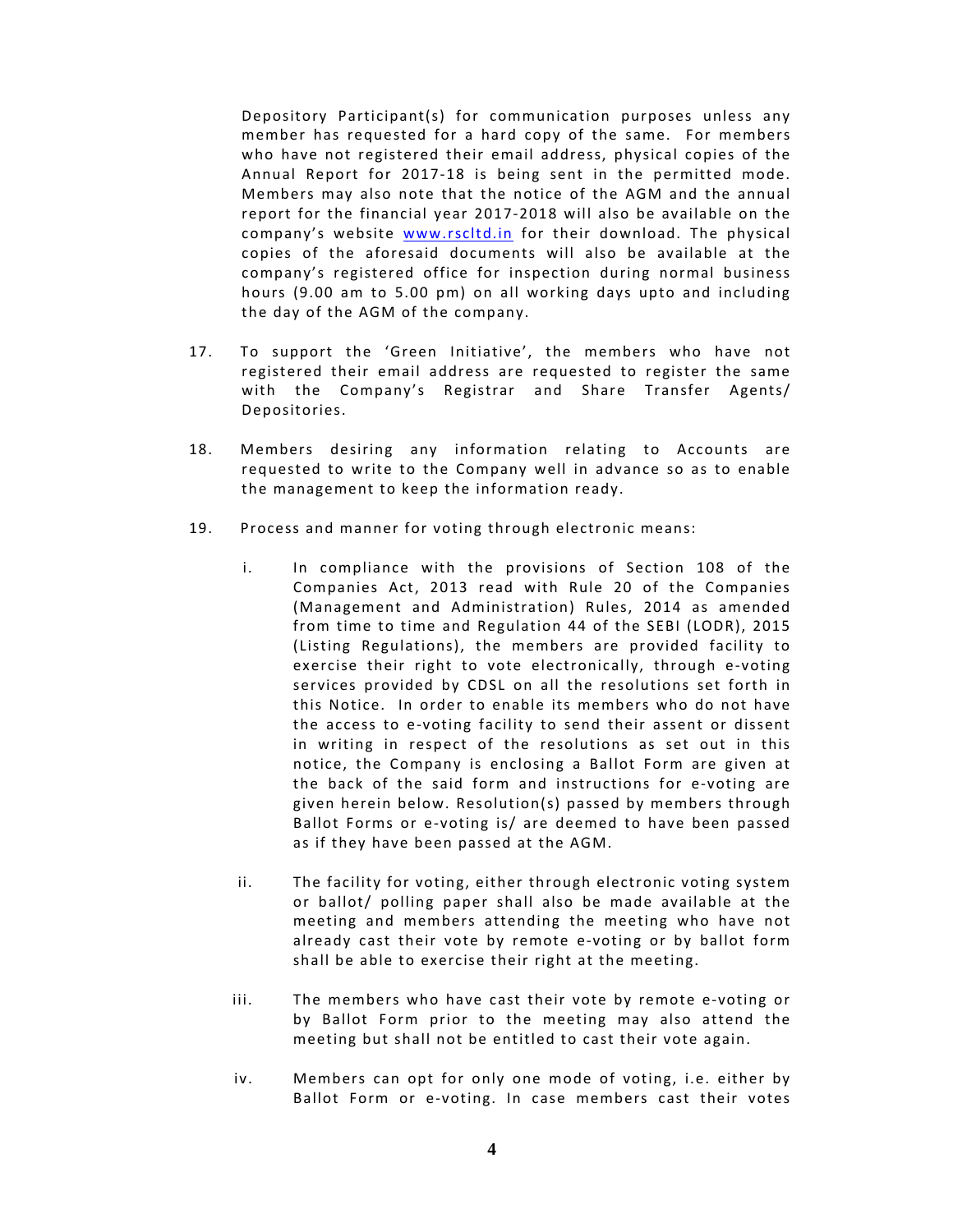through both the modes, voting done by e‐voting shall prevail and votes cast through Ballot form shall be treated as invalid.

v. In case a member is desirous of obtaining a duplicate Ballot Form, he/ she/ they may send an email to rsccompliance@gmail.com by mentioning their Folio / DP ID and Client ID number. However, the duly completed Ballot Form should reach the Scrutinizer, **Advocate Vivek Khemka,** not later than 28<sup>th</sup> September 2018, 5.00 p.m. Ballot Form received after this date will be treated as invalid.

## 20. **The instructions for shareholders voting electronically are as under:**

- (i) The voting period begins on 26<sup>th</sup> September 2018 at 9.00 AM **IST** and ends on 28<sup>th</sup> September 2018 at 5.00 PM IST. During this period, the shareholders of the Company, holding shares either in physical form or in dematerialized form, as on the cut-off date 22<sup>nd</sup> September 2018, may cast their vote electronically. The e‐voting module shall be disabled by CDSL for voting thereafter.
- (ii) The shareholders should log on to the e‐voting website www.evotingindia.com.
- (iii) Click on Shareholders / Members.
- (iv) Now Enter your User ID
	- a. For CDSL: 16 digits beneficiary ID,
	- b. For NSDL: 8 Character DP ID followed by 8 Digits Client ID,
	- c. Members holding shares in Physical Form should enter Folio Number registered with the Company.
- (v) Next enter the Image Verification as displayed and Click on Login.
- (vi) I f you are holding shares in demat form and had logged on to www.evotingindia.com and voted on an earlier voting of any company, then your existing password is to be used.
- (vii) If you are a first time user follow the steps given below:

|            | For Members holding shares in Demat Form and Physical |  |  |  |  |  |  |  |  |
|------------|-------------------------------------------------------|--|--|--|--|--|--|--|--|
|            | Form                                                  |  |  |  |  |  |  |  |  |
| <b>PAN</b> | Enter your 10 digit alpha-numeric *PAN issued by      |  |  |  |  |  |  |  |  |
|            | Income Tax Department (Applicable for both demat      |  |  |  |  |  |  |  |  |
|            | shareholders as well as physical shareholders)        |  |  |  |  |  |  |  |  |
|            | • Members who have not updated their PAN with         |  |  |  |  |  |  |  |  |
|            | the Company/ Depository Participant are               |  |  |  |  |  |  |  |  |
|            | requested to use the first two letters of their       |  |  |  |  |  |  |  |  |
|            | name and the 8 digits of the sequence number in       |  |  |  |  |  |  |  |  |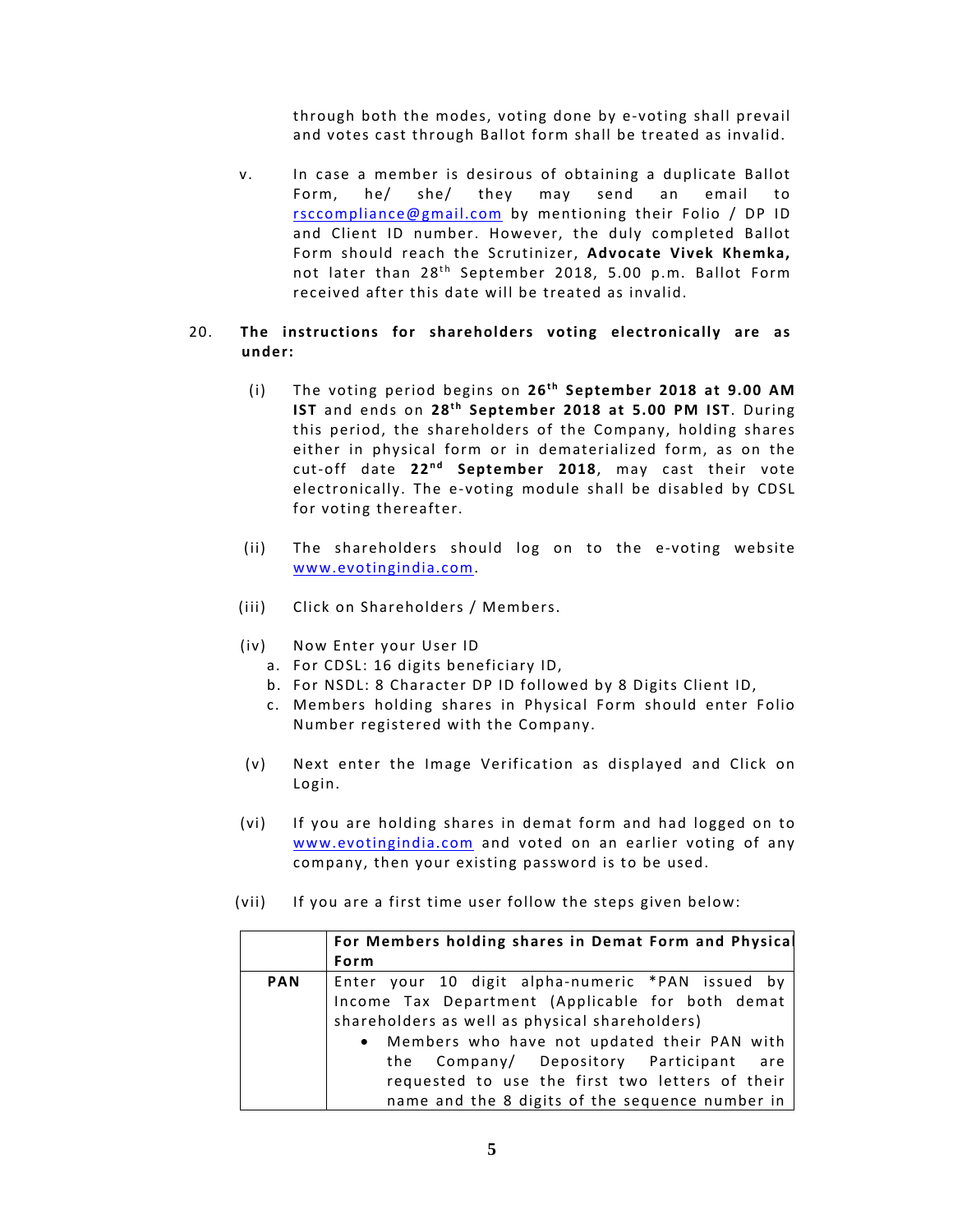|                | the PAN field.                                       |  |  |  |  |  |  |  |  |  |  |
|----------------|------------------------------------------------------|--|--|--|--|--|--|--|--|--|--|
|                | • In case the sequence number is less than 8 digits  |  |  |  |  |  |  |  |  |  |  |
|                | enter the applicable number of O's before the        |  |  |  |  |  |  |  |  |  |  |
|                | number after the first two characters of the name    |  |  |  |  |  |  |  |  |  |  |
|                | in CAPITAL letters. Eg. If your name is Ramesh       |  |  |  |  |  |  |  |  |  |  |
|                | Kumar with sequence number 1 then enter              |  |  |  |  |  |  |  |  |  |  |
|                | RA00000001 in the PAN field.                         |  |  |  |  |  |  |  |  |  |  |
| <b>DOB</b>     | Enter the Date of Birth as recorded in your demat    |  |  |  |  |  |  |  |  |  |  |
|                | account or in the company records for the said demat |  |  |  |  |  |  |  |  |  |  |
|                | account or folio in dd/mm/yyyy format.               |  |  |  |  |  |  |  |  |  |  |
| Dividend       | Enter the Dividend Bank Details as recorded in your  |  |  |  |  |  |  |  |  |  |  |
| Bank           | demat account or in the company records for the said |  |  |  |  |  |  |  |  |  |  |
| <b>Details</b> | demat account or folio.                              |  |  |  |  |  |  |  |  |  |  |
|                | • Please enter the DOB or Dividend Bank Details in   |  |  |  |  |  |  |  |  |  |  |
|                | order to login. If the details are not recorded      |  |  |  |  |  |  |  |  |  |  |
|                | with the depository or company, please enter the     |  |  |  |  |  |  |  |  |  |  |
|                | member id / folio number in the Dividend Bank        |  |  |  |  |  |  |  |  |  |  |
|                | details field as mentioned in instruction (iv)       |  |  |  |  |  |  |  |  |  |  |

- (viii) After entering these details appropriately, click on "SUBMIT" tab.
	- (ix) Members holding shares in physical form will then directly reach the Company selection screen. However, members holding shares in demat form will now reach 'Password Creation' menu wherein they are required to mandatorily enter their login password in the new password field. Kindly note that this password is to be also used by the demat holders for voting for resolutions of any other company on which they are eligible to vote, provided that company opts for e-voting through CDSL platform. It is strongly recommended not to share your password with any other person and take utmost care to keep your password confidential.
	- (x) For Members holding shares in physical form, the details can be used only for e-voting on the resolutions contained in this Notice.
	- (xi) Click on the EVSN for the relevant **RSC International Ltd.** on which you choose to vote.
- (xii) On the voting page, you will see "RESOLUTION DESCRIPTION" and against the same the option "YES/NO" for voting. Select the option YES or NO as desired. The option YES implies that you assent to the Resolution and option NO implies that you dissent to the Resolution.
- (xiii) Click on the "RESOLUTIONS FILE LINK" if you wish to view the entire Resolution details.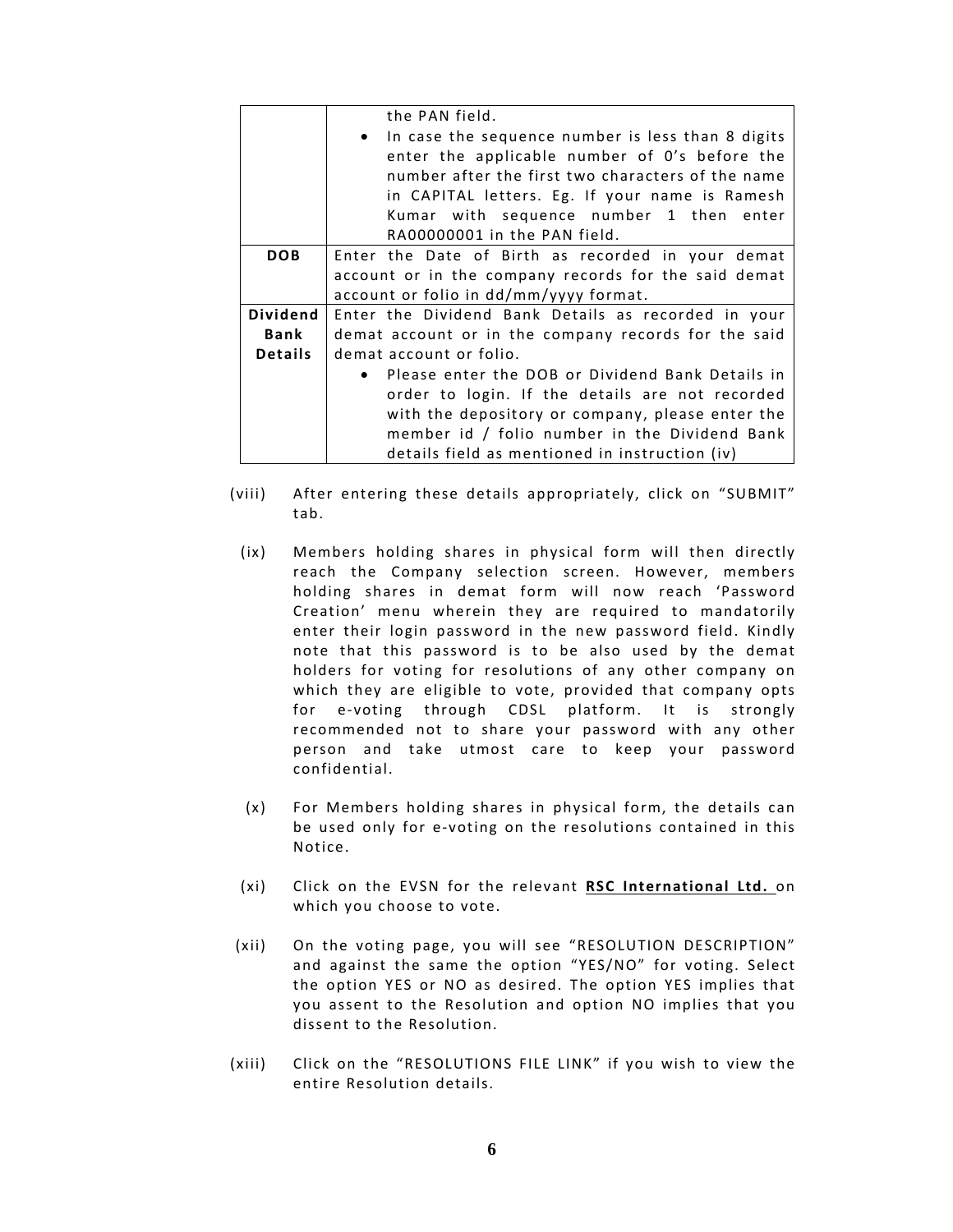- (xiv) After selecting the resolution, you have decided to vote on, click on "SUBMIT". A confirmation box will be displayed. If you wish to confirm your vote, click on "OK", else to change your vote, click on "CANCEL" and accordingly modify your vote.
- (xv) Once you "CONFIRM" your vote on the resolution, you will not be allowed to modify your vote.
- (xvi) You can also take out print of the voting done by you by clicking on "Click here to print" option on the Voting page.
- (xvii) If Demat account holder has forgotten the same password, then Enter the User ID and the image verification code and click on Forgot Password & enter the details as prompted by the system.
- (xviii) **Shareholders can also cast their vote using CDSL's mobile app m‐ Voting available for android based mobiles. The m‐Voting app can be downloaded from Google Play Store. Apple and Windows phone users can download the app from the App Store and the Windows Phone Store respectively. Please follow the instructions as prompted by the mobile app while voting on your mobile.**

## (xix) **Note for Non – Individual Shareholders and Custodians**

- Non‐Individual shareholders (i.e. other than Individuals, HUF, NRI etc.) and Custodian are required to log on to www.evotingindia.com and register themselves as Corporates.
- A scanned copy of the Registration Form bearing the stamp and sign of the entity should be emailed to helpdesk.evoting@cdslindia.com.
- After receiving the login details a compliance user should be created using the admin login and password. The Compliance user would be able to link the account(s) for which they wish to vote on.
- The list of accounts should be mailed to helpdesk.evoting@cdslindia.com and on approval of the accounts they would be able to cast their vote.
- A scanned copy of the Board Resolution and Power of Attorney (POA) which they have issued in favour of the Custodian, if any, should be uploaded in PDF format in the system for the scrutinizer to verify the same.

In case you have any queries or issues regarding e-voting, you may refer the Frequently Asked Questions ("FAQs") and e‐ voting manual available at www.evotingindia.com, under help section or write an email to helpdesk.evoting@cdslindia.com

21. Members are requested to send all communications relating to shares to our R&T Agent at the following address:

#### **Alankit Assignments Ltd.**

Alankit House, 2E/21,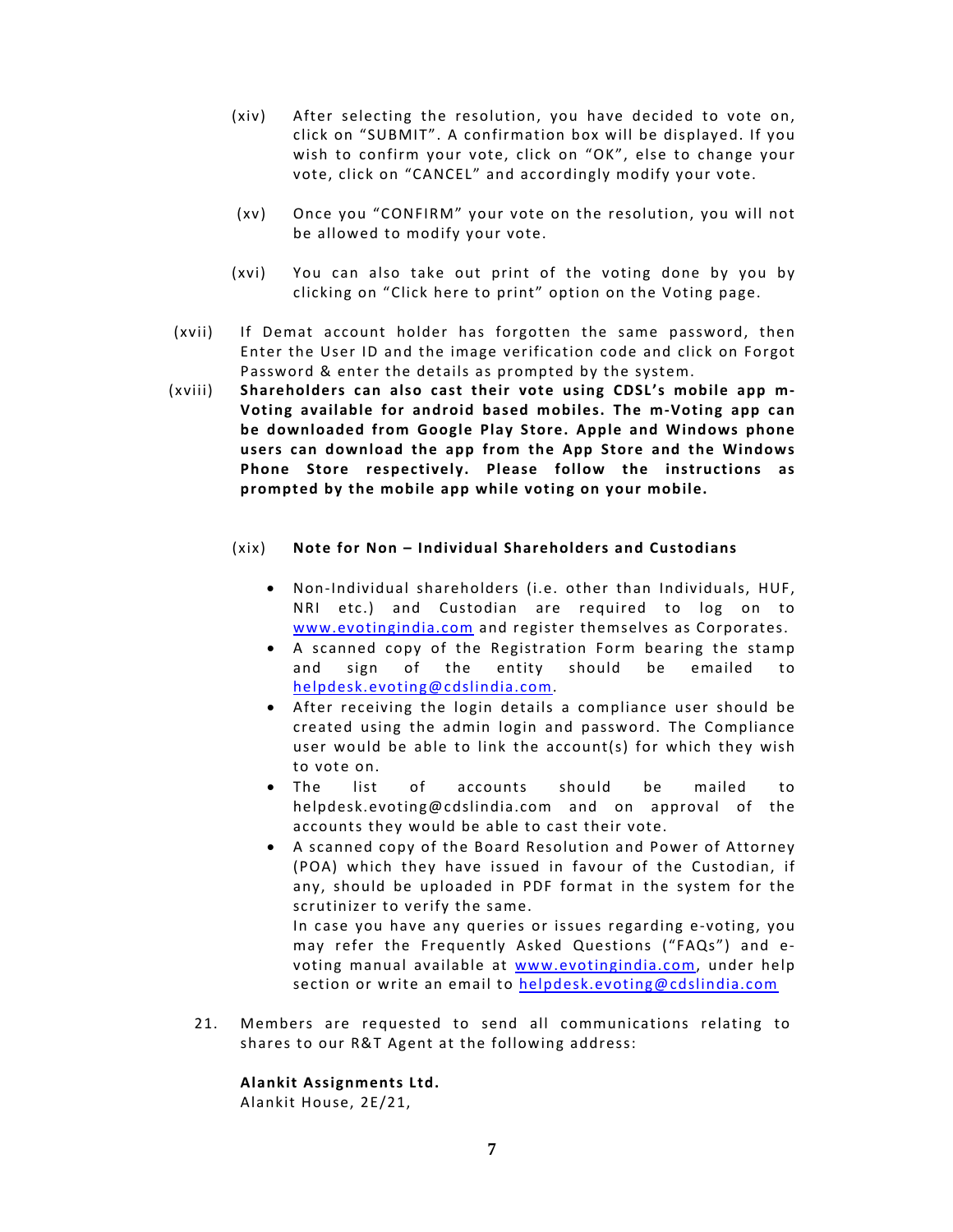Jhandelwalan Extn., New Delhi – 110 055 Tel: (011) 42541234/ 23541234 Fax: (011) 23552001 Email: info@alankit.com Website: www.alankit.com

22. The information to be provided as per the provisions of the Companies Act, 2013, pertaining to the Director proposed to be re‐ appointed at the Annual General Meeting is given as under:

#### **Re-appointment of Mr. Gyanchand Jain**

Mr. Gyanchand Jain, Managing Director of the Company, retires by rotation and being eligible, offers himself for re‐appointment.

Mr. Gyanchand Jain, is currently the Managing Director of the Company. He is a commerce graduate and having more than 25 years of experience in textile business. He holds 471230 equity shares of the company and is related to two directors, namely; Mrs. Alka Jain and Mr. Ankur Jain.

Your Directors recommend Resolution No. 2 as an Ordinary Resolution for approval of its Members. Apart from Mr. Gyanchand Jain, two directors, namely; Mrs. Alka Jain and Mr. Ankur Jain, none of the directors and Key Managerial Personnel of the Company and their relatives are concerned or interested, financial or otherwise, in this resolution.

# 23. **Appointment o f the Statutory Auditor in place o f Mr. Kamal Agrawal:**

Kamal Agrawal, Chartered Accountant (M. No. 43529) was appointed as the Statutory Auditor of the Company at the AGM dated 30<sup>th</sup> September 2015 from the conclusion of  $22^{nd}$  AGM till the conclusion of  $26<sup>th</sup>$  AGM of the company to be held in 2020. However, by a letter dated 8<sup>th</sup> August 2018, Mr. Kamal Agrawal has expressed his inability to continue as the Statutory Auditor of the Company as he is in the process of surrendering his Certificate of Practice as a Chartered Accountant and thereafter would not be eligible to conduct audit work.

In view of the above, the Board of Directors recommend the name of M/s R. K. Mehta & Associates, Chartered Accountants, (Firm Registration No. 106291W) to be appointed as the Statutory Auditor of the Company to hold office till the conclusion of the  $26<sup>th</sup>$  Annual General Meeting and to fix the remuneration payable to them for the financial year 2018-19, as mentioned at Item No. 3 of the Notice.

Your Directors recommend Resolution No. 3 as a Special Resolution for approval of its Members. None of the directors and Key Managerial Personnel of the Company and their relatives are concerned or interested, financial or otherwise, in this resolution.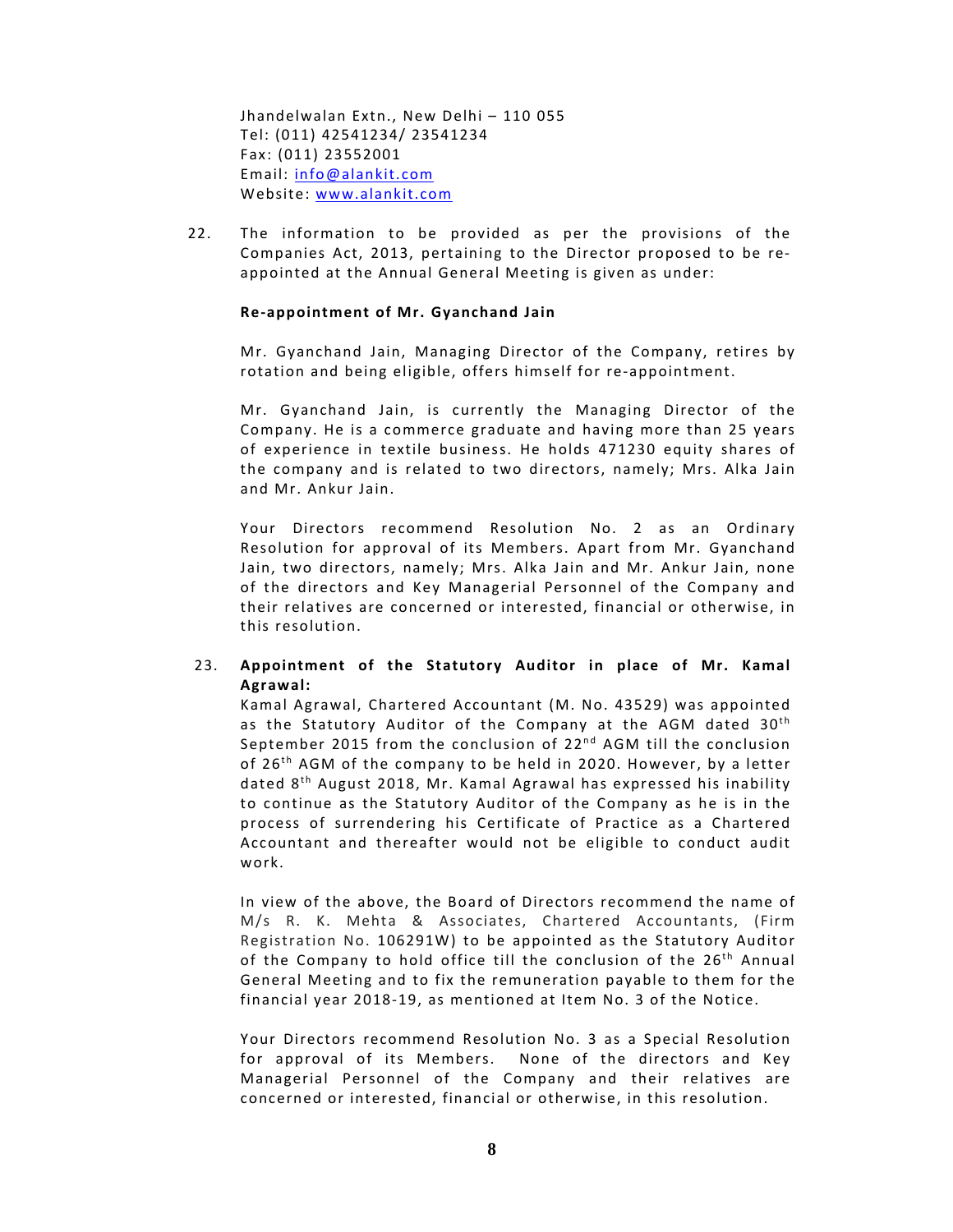"RESOLVED THAT pursuant to the provisions of Section 139, 142 and other applicable provisions, if any, of the Companies Act, 2013, read with the Companies (Audit and Auditors) Rules, 2014, as may be applicable and pursuant to the recommendations of the Audit Committee, M/s R. K. Mehta & Associates, Chartered Accountants, (Firm Registration No. 106291W) be appointed as the Statutory Auditors of the company, in place of retiring auditor, Kamal Agrawal, Chartered Accountant (Membership No. 043529), to hold office from the conclusion of this  $25<sup>th</sup>$  Annual General Meeting (AGM) until the conclusion of the  $30<sup>th</sup>$  AGM, subject to ratification by members every year as applicable, at such remuneration and out of pocket expenses, as may be decided by the Board of Directors of the company.

"**FURTHER RESOLVED THAT** any of the Board of Directors, be and is, hereby empowered and authorized to take such steps, in relation to the above and to do all such acts, deeds, matters and things as may be necessary, proper, expedient or incidental for giving effect to this resolution and to file necessary E‐Forms with Registrar of Companies".

24. All documents referred to in the accompanying notice shall be open for inspection at the Registered Office of the Company during normal business hours (9.00 am to 5.00 pm) on all working days between Monday and Friday of every week, upto the date of the 25<sup>th</sup> Annual General Meeting of the Company.

Date: 7<sup>th</sup> September 2018

Place: Jaipur **By order o f the Board o f Directors**

Registered Office: 66 Gangwal Park M. D. Road, Jaipur ‐ 302 004 **Gyanchand Jain** 

**Managing Director**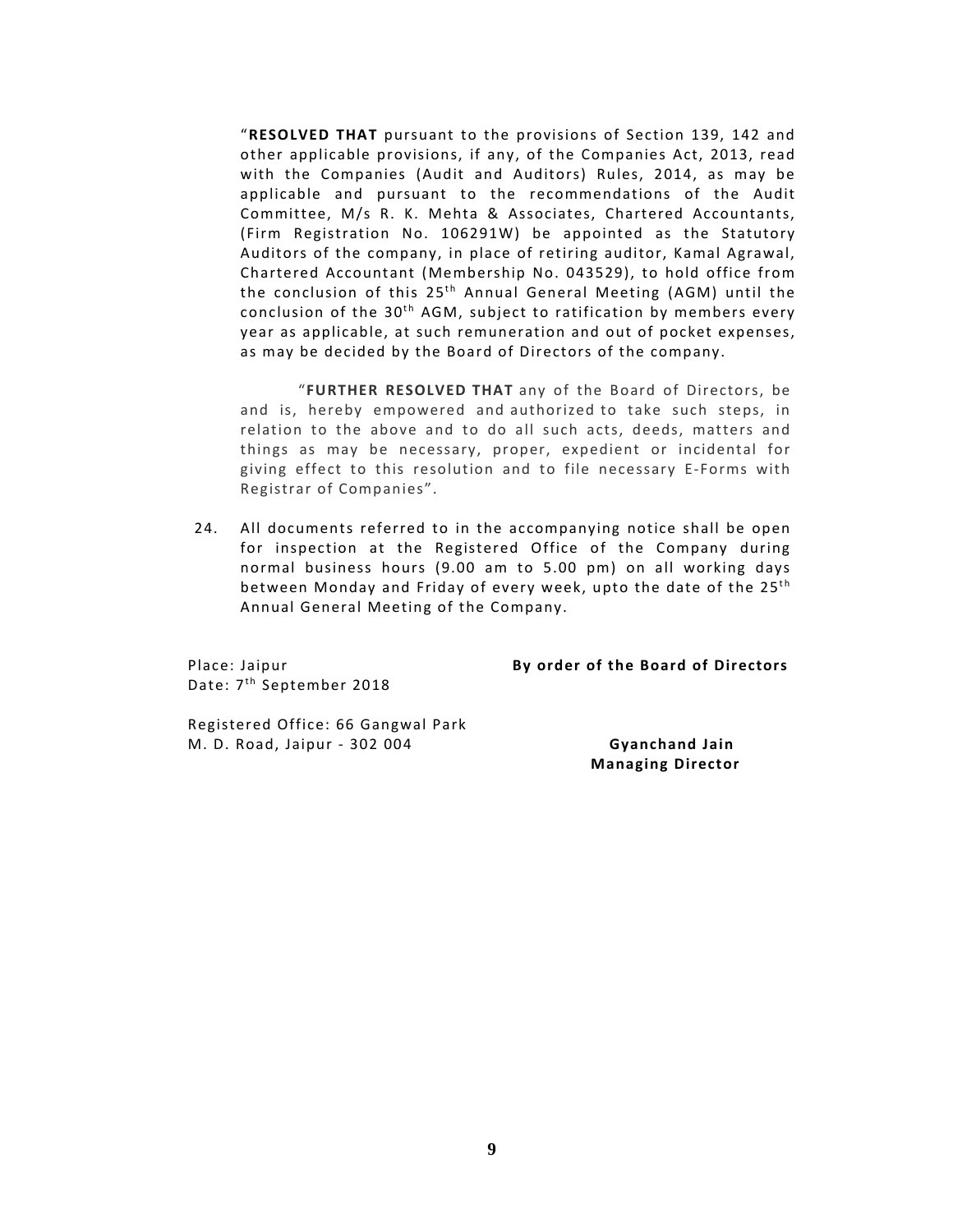## **DIRECTORS' REPORT**

Dear Members,

Your directors have pleasure in presenting the 25<sup>th</sup> Annual Report of the company together with the audited statements of accounts for the year ended  $31^{st}$  March 2018.

## **FINANCIAL RESULTS**

| <b>Particulars</b>          | 31.03.2018                   | 31.03.2017 |  |
|-----------------------------|------------------------------|------------|--|
| Sales & Other Income        | 22,39,505.00                 | 895574.00  |  |
| Profit before interest<br>& | $-3, 16, 999.00$             | 78234.00   |  |
| depreciation                |                              |            |  |
| Less: Interest              | 0.00                         | 0.00       |  |
| Profit before depreciation  | $-3, 16, 999.00$<br>78234.00 |            |  |
| Less: Depreciation          | 0.00                         | 0.00       |  |
| Profit after depreciation   | $-3, 16, 999.00$             | 78234.00   |  |
| Provision for Income Tax    | 0.00                         | 14,473.00  |  |
| Profit After Tax            | $-3, 16, 999.00$             | 63,761.00  |  |

#### **FINANCE**

During the year under review the Company has made efforts to explore more opportunities in the fields of export business and some other business related to warehousing and investment in real estate and in the process of seeking shareholders' approval for starting new business line.

#### **BUSINESS OUTLOOK**

The Management is planning to enter into new line of business like export of clothes and other items to improve the profitability and ultimately value of shareholders' funds. The Company has been in communication with number of prospective buyers of products in various countries. It is supplying on commission basis and also making an attempt to add to its portfolio. The Company hopes to achieve good results in this line looking to the acceptance of Indian products in global market. Presently the Company is doing agency business of fabrics.

#### **ISSUE OF EQUITY SHARES**

The Company has not issued any shares during the year under review.

#### **DIVIDEND**

Due to insufficient profit and carried forward losses, the Board of Directors have decided to not to propose any dividend during the year.

## **LOANS, GUARANTEES AND INVESTMENTS**

During the year under review the company has not given any loan and /or guarantee and not made any investment in any venture.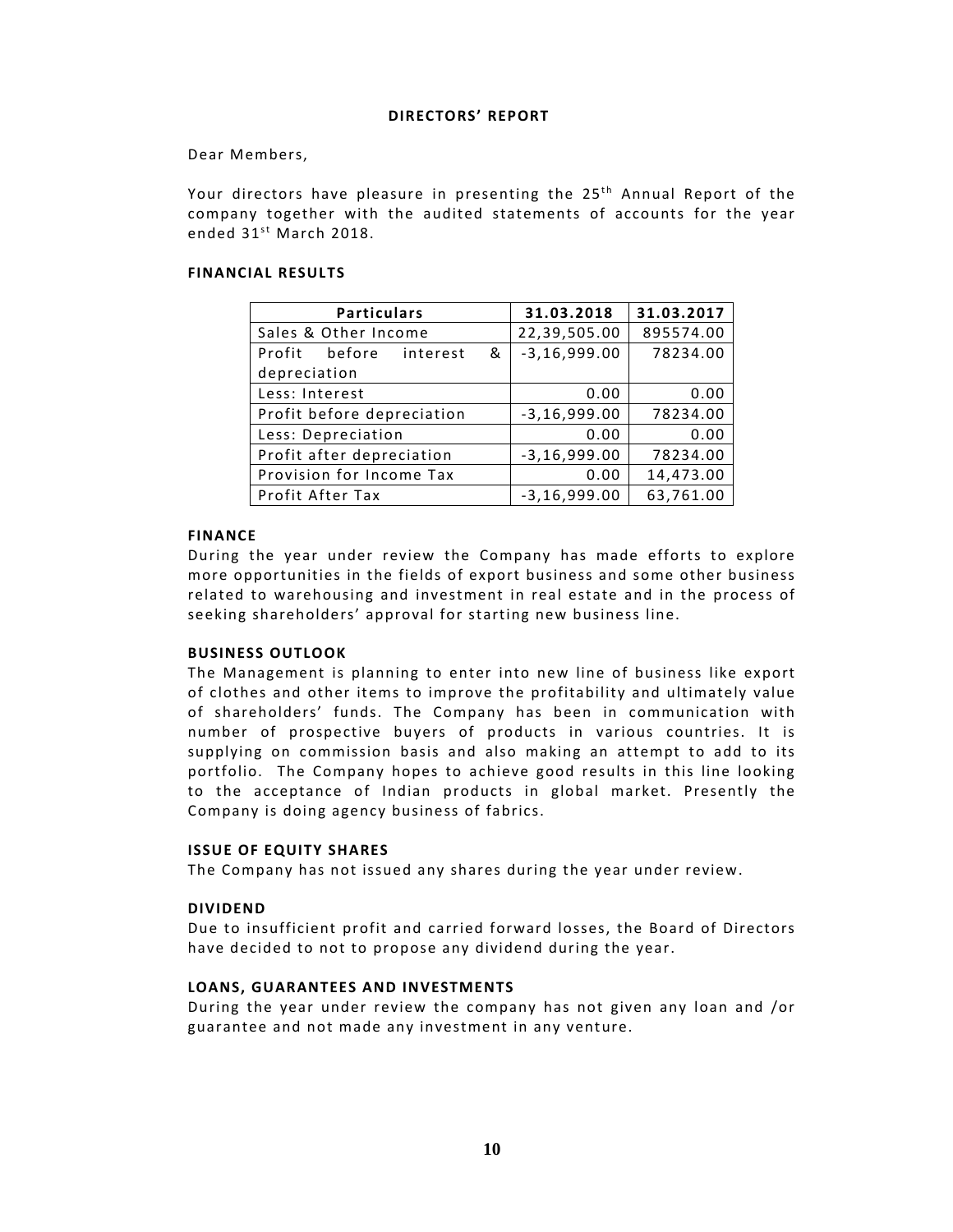#### **PUBLIC DEPOSITS**

The Company has not accepted any deposit from the public and as such, no amount on account of principal or interest on deposits from public was outstanding as at  $31<sup>st</sup>$  March 2018.

## **CORPORATE GOVERNNACE**

A Report on Corporate Governance alongwith certificate from the Statutory Auditor of the Company regarding the compliance with the conditions of Corporate Governance as stipulated under Regulations 17 to 27 of the SEBI (LODR) 2015, forms part of the Annual Report.

### **MANAGEMENT DISCUSSION AND ANALYSIS**

The Management Discussion and Analysis as required under Regulation 34(2) of the SEBI (LODR) Regulations, 2015, forms part of the Annual Report.

#### **DISCLOSURE REQUIREMENTS**

Details of programme for familiarization of Independent Directors with the Company are available on the website of the Company.

The Company has no subsidiary and hence no policy is required.

Policy on dealing with related party transactions is available on the website of the Company.

The Company has formulated a Whistle Blower Policy and same is in compliance with the provisions of the Act and Listing Agreement and is available on the website of the Company.

Policy for archival of documents of the company is available on the website of the company.

The code of conduct for the Board of Directors of the company is available on the website of the company.

#### **NUMBER OF MEETINGS OF THE BOARD**

During the year under review, 5 meetings of the Board were held, details of which are given in the Corporate Governance Report that forms part of the Annual Report.

### **SUBSIDIARY, JOINT VENTURE AND ASSOCIATE COMPANIES**

The Company has no subsidiary, joint venture and/ or associate company and hence no details are provided.

## **PERFORMANCE EVALUATION OF BOARD**

Pursuant to the provisions of the Companies Act, 2013 and provisions of the SEBI (LODR) Regulations, 2015, the Board has carried out an annual evaluation of performance of its own and the Committees thereof.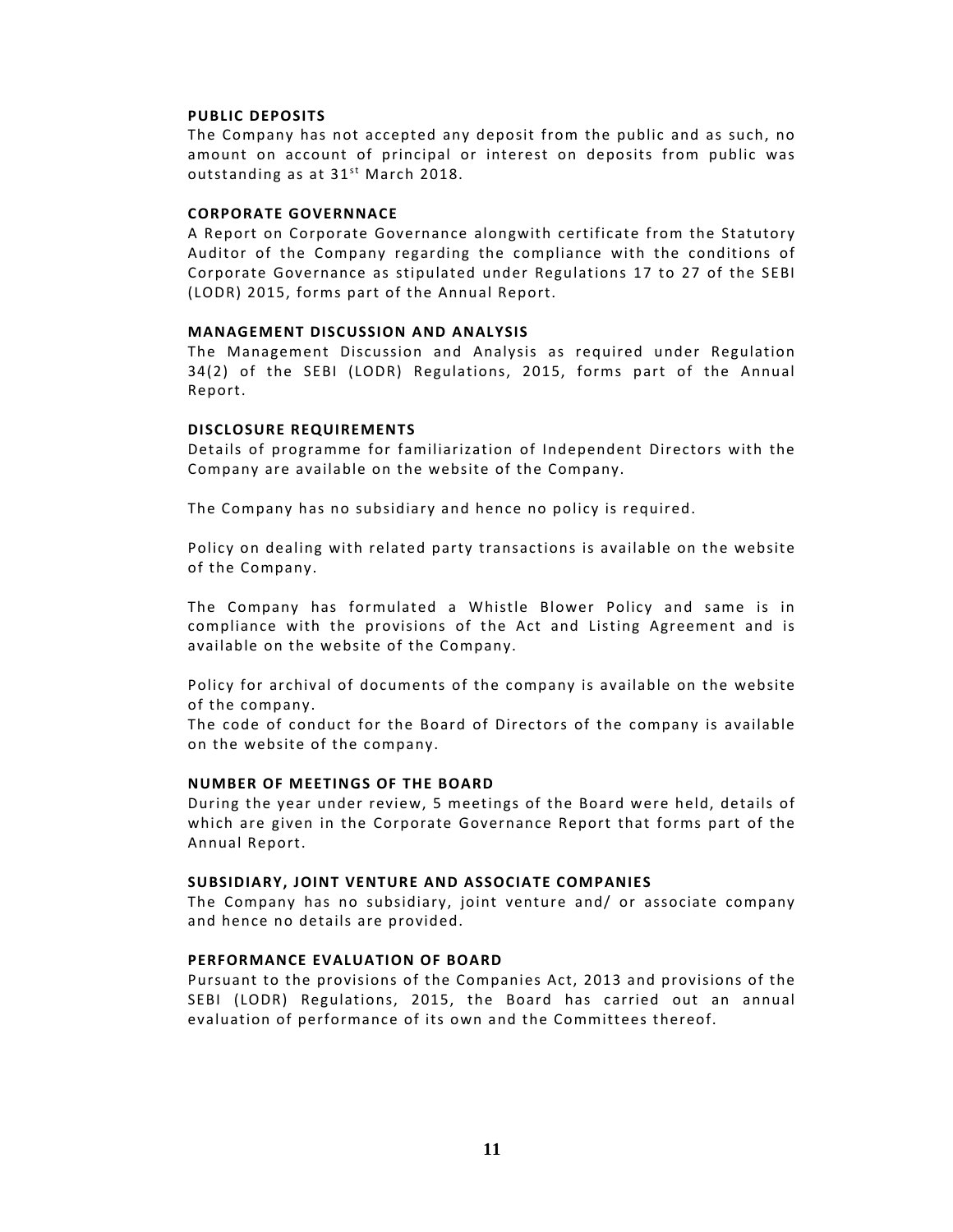#### **POLICY ON DIRECTORS' APPOINTMENT AND REMUNERATION**

The Company's has formulated a policy for appointment and remuneration in compliance with provisions of Section 178(3) of the Companies Act, 2013 and same is forming part of Corporate Governance Report.

#### **AUDIT COMMITTEE**

The Audit Committee of the Company comprises of three independent directors. There are no instances where the board did not accept the recommendations of the Audit Committee. Other details about the Audit Committee are disclosed in the Corporate Governance Report, which forms part of the Annual Report.

#### **PARTICULARS OF EMPOLYEES**

The Company is not paying salary to any employee more than as stipulated under the provisions of Section 197(12) of the Companies Act, 2013 and hence no disclosure is required.

#### **RELATED PARTY TRANSACTIONS**

During the year, the Company has not entered into any transactions with related party as defined under the Companies Act, 2013 and under Clause Regulation 23 of the SEBI (LODR) Regulations, 2015.

The policy on materiality of Related Party Transactions and dealing with related party transactions as approved by the Board has been adopted by the Company and uploaded on the Company's website. There are no transactions to be reported in Form AOC‐2.

#### **RISK MANAGEMENT POLICY**

The Company has adopted a Risk Management Policy on the basis of business and size of the Company and has set-up a Committee. The risk assessment update is provided to the Risk Management Committee (RMC) on periodical basis. RMC is appointed by the Board and comprises of Directors of the Company and is chaired by an Independent Director. RMC assists the Board of Directors in overseeing the Company's risk management processes and controls.

#### **CORPORTAE SOCIAL RESPONSIBILITY (CSR)**

Since the company is not having sufficient earnings and there are carried forward losses, the Company is not in a position to spend any money on CSR. 

#### **VIGIL MECHANISM/ WHISTLEBLOWER POLICY**

The Company has adopted a Whistleblower Policy, to provide a formal mechanism to the Directors, employees and its stakeholders to report their concerns about unethical behaviour, actual or suspected fraud or violation of the Company's Code of Conduct or Ethics Policy. The policy provides for adequate safeguards against victimisation of employees who avail of the mechanism and also provides for direct access to the Chairman of the Audit Committee. It is affirmed that no personnel of the Company have been denied access to the Audit Committee.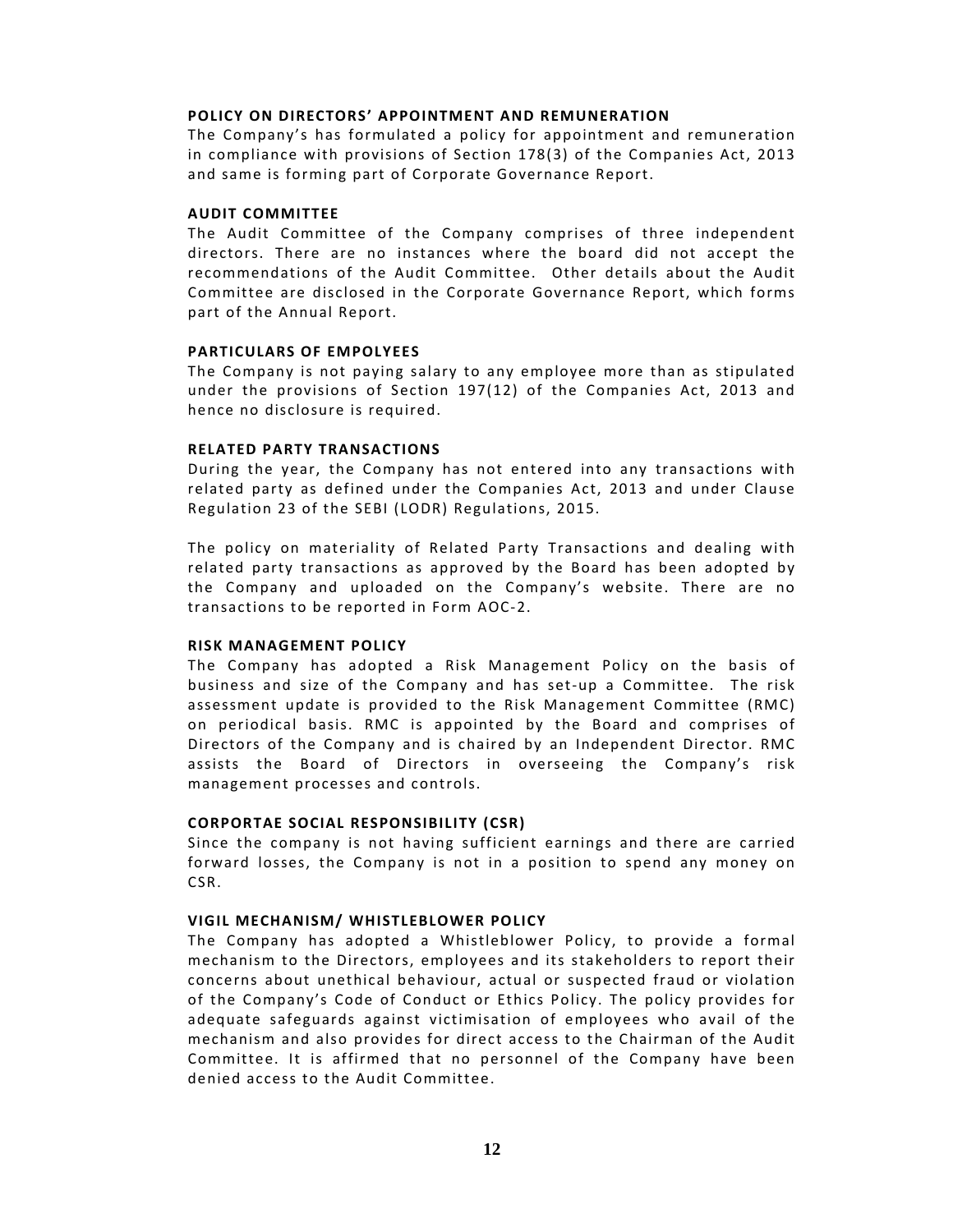#### **PREVENTION OF SEXUAL HARASSMENT (POSH)**

The Company has zero tolerance for sexual harassment at workplace and has adopted a policy on prevention, prohibition and redressal of sexual harassment at workplace in line with the provisions of the Sexual Harassment of Women at Workplace (Prevention, Prohibition and Redressal) Act, 2013 (POSH Act) and the Rules framed thereunder.

There was no complaint of any nature during the year 2017-18.

#### **PARTICULARS OF LOANS, GUARANTEES AND INVESTMENTS**

The Company has neither given any loans nor provided any guarantee during the year.

#### **INTERNAL FINANCIAL CONTROLS**

Internal financial control systems of the Company are commensurate with its size and the nature of its operations. These have been designed to provide reasonable assurance with regard to recording and providing reliable financial and operational information, complying with applicable accounting standards and relevant statutes, safeguarding assets from unauthorised use, executing transactions with proper authorisation and ensuring compliance of corporate policies.

The Audit Committee deliberated with the members of the management, considered the systems as laid down and met the statutory auditors to ascertain, *inter alia*, their views on the internal financial control systems. The Audit Committee satisfied itself on the adequacy and effectiveness of the internal financial control system as laid down and kept the Board of Directors informed.

Details of internal control system are given in the Management Discussion and Analysis Report, which forms part of the Report.

#### **DIRECTORS**

In accordance with the provisions of the Act and the Articles of Association of the Company, Mr. Gyanchand Jain, Director of the Company, retires by rotation at the ensuing Annual General Meeting, and being eligible, has offered himself for re‐appointment.

At the Annual General Meeting of the Company held on  $30<sup>th</sup>$  September 2014, the members of the Company had approved the appointment of Mr. Kailash Chand, Mr. Jitendra Bansal and Mr. R. P. Agarwal as Independent Directors of the Company for a term of five years or until their completing 75 years of age, whichever is earlier.

All the Independent Directors have given declarations that they meet the criteria of independence as laid down under Section 149 (6) of the Act and Regulation 25 of the SEBI (LODR) Regulations, 2015. In the opinion of the Board, they fulfill the conditions of independence as specified in the Act and the Rules framed there under and are independent of the management.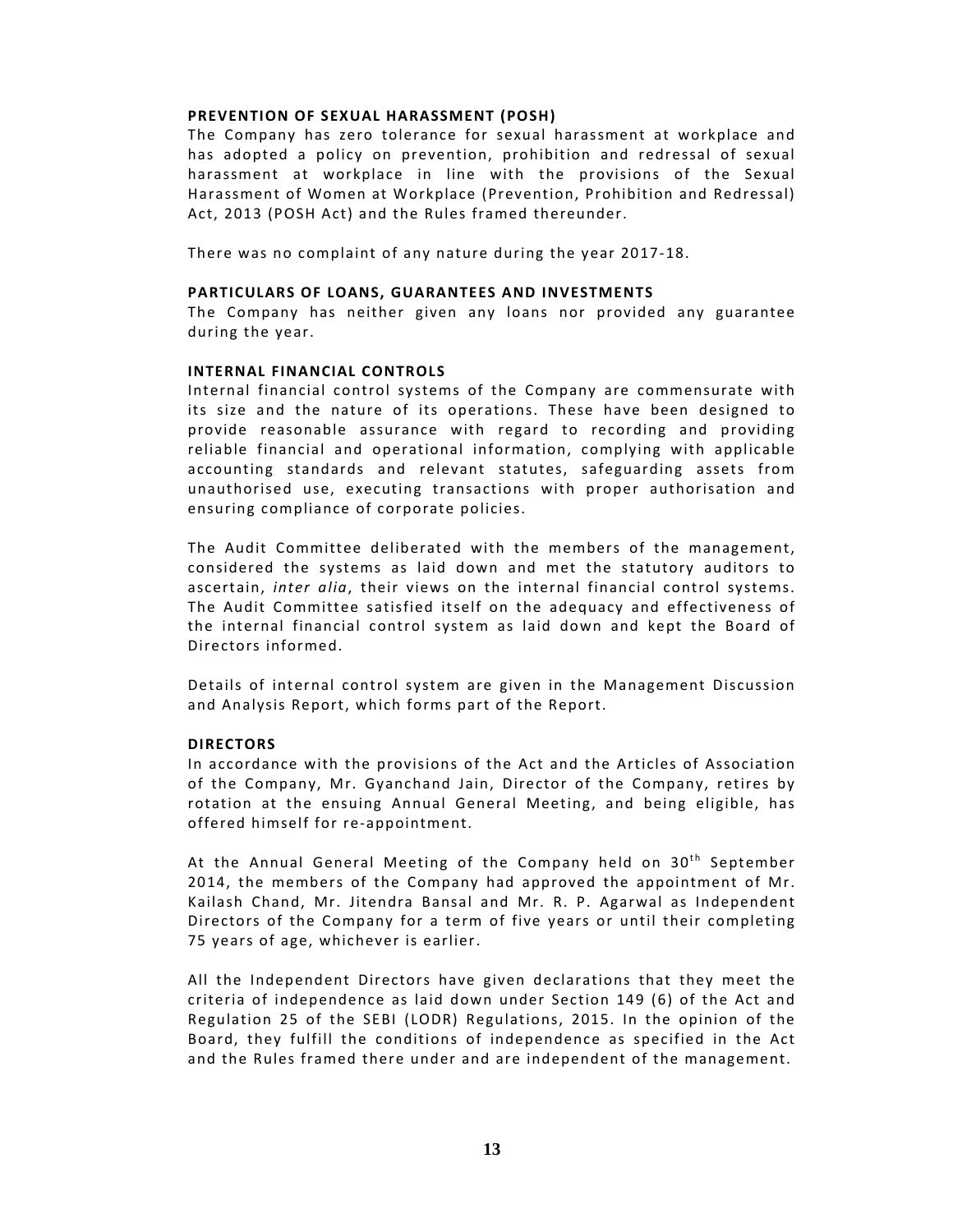## **Annual Evaluation o f Board Performance and Performance o f its Committees and of Individual Directors**

Pursuant to the provisions of the Act and Regulation  $27(2)$  of the SEBI (LODR), Regulations, 2015 Listing Agreement, the Board of Directors has carried out an annual evaluation of its own performance, Board committees and individual directors.

The performance of the Board was evaluated by the Board after seeking inputs from all the directors on the basis of criteria such as the board composition and structure, effectiveness of Board processes, participation in the long term strategic planning, information and functioning, etc.

The performance of the Committees was evaluated by the Board after seeking inputs from the Committee members on the basis of the criteria such as the composition of committees, effectiveness of Committee meetings, etc.

The Board and the NRC reviewed the performance of the Individual Directors on the basis of the criteria such as the contribution of the Individual Director to the Board and committee meetings, preparedness on the issues to be discussed, meaningful and constructive contribution and inputs in meetings, etc. In addition, the Chairman was also evaluated on the key aspects of his role.

In a separate meeting of the Independent Directors, performance of nonindependent directors, performance of the Board as a whole and performance of the Chairman were evaluated, taking into account the views of executive directors and non-executive directors. This was followed by a Board meeting that discussed on the performance of the Board, its Committees and Individual Directors.

#### **REMUNERATION POLICY**

The Company has not paid any remuneration to any director or key managerial person and hence there was no need to review the same. However, in order to comply with the provisions of the Act and Regulation 19 of the SEBI (LODR) Regulations, 2015, the Company has formulated the Remuneration Policy and same is uploaded on the website of the Company.

#### **DIRECTORS' RESPONSIBILITY STATEMENT**

Pursuant to Section 134(5) of the Act, the Board of Directors, to the best of their knowledge and ability, confirm that:

- $(a)$  In the preparation of the annual accounts, the applicable accounting standards have been followed along with proper explanation relating to material departures;
- (b) They have selected such accounting policies and applied them consistently and made judgments and estimates that are reasonable and prudent so as to give a true and fair view of the state of affairs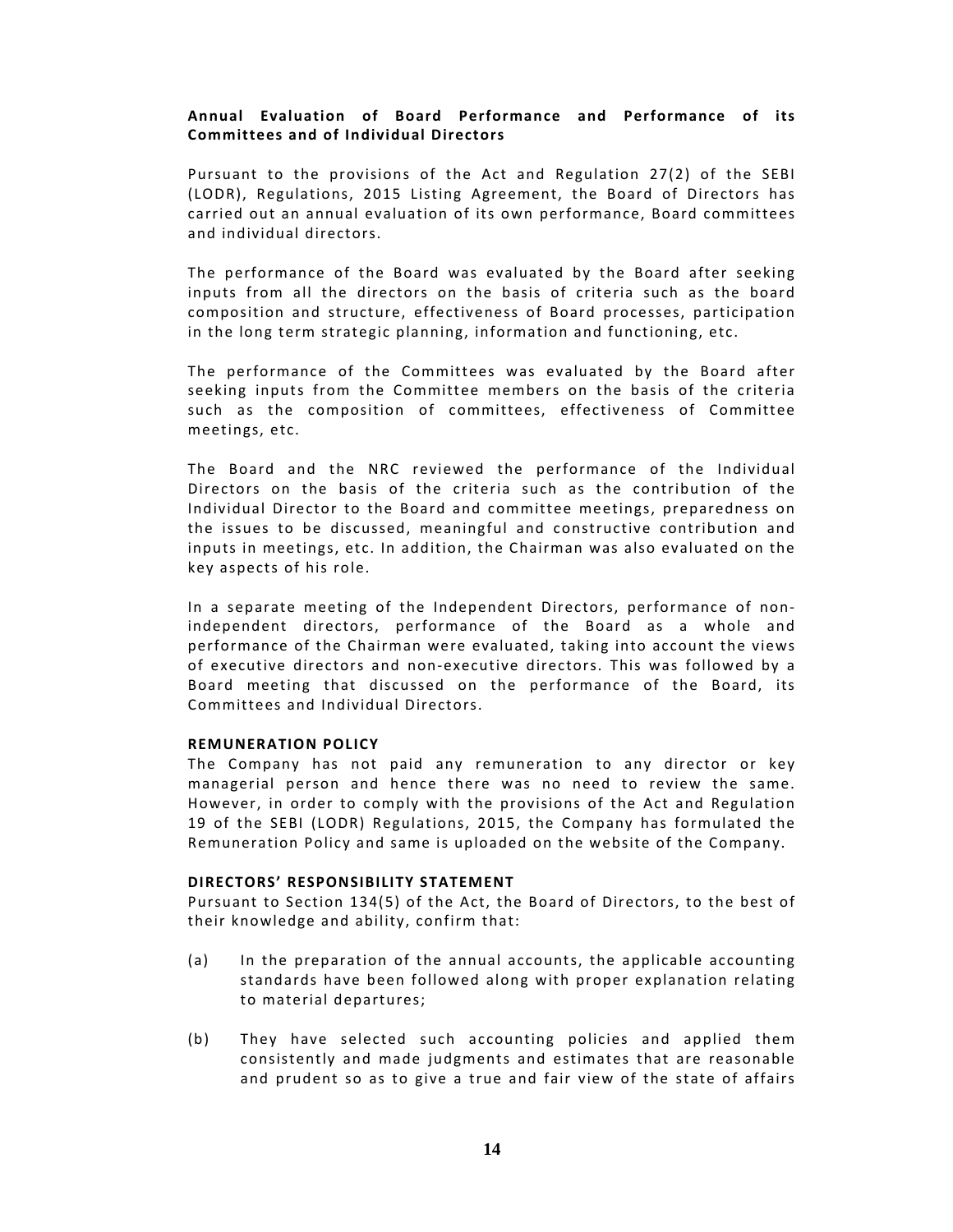of the Company at the end of the financial year and of the profit of the Company for that period;

- (c) They have taken proper and sufficient care for the maintenance of adequate accounting records in accordance with the provisions of this Act for safeguarding the assets of the Company and for preventing and detecting fraud and other irregularities;
- (d) They have prepared the annual accounts on a going concern basis;
- (e) They have laid down internal financial controls to be followed by the Company and that such internal financial controls are adequate and were operating effectively; and
- (f) They have devised proper systems to ensure compliance with the provisions of all applicable laws and that such systems were adequate and operating effectively.

#### **AUDITOR AND AUDITOR'S REPORT**

## **STATUTORY AUDITOR**

The appointment of Mr. Kamal Agrawal, Chartered Accountant (Membership No. 43529), the Statutory Auditor of the company was ratified by the shareholders at the AGM held on  $30<sup>th</sup>$  September 2017. His appointment is valid till the conclusion of this  $25<sup>th</sup> AGM$ .

However, the Auditor's Report on the financial statements for the financial year ended  $31<sup>st</sup>$  March 2018 does not contain any qualification, reservation or adverse remark. We also wish to state that there is no pending audit work required to be audited by Mr. Kamal Agrawal, who is retiring as Auditor from this AGM.

#### **SECRETARIAL AUDITOR**

Kavita Joshi, Practicing Company Secretary was appointed as the Secretarial Auditor to conduct the Secretarial Audit of the Company for the financial year 2017-2018, as required under Section 204 of the Companies Act, 2013 and the Rules made thereunder.

The Secretarial Audit Report for the financial year 2017‐2018 is appended as Annexure A which forms part of this report.

The said Secretarial Auditor's Report contained some qualifications in respect of non-appointment of the Company Secretary, non-appointment of CFO, publication of the quarterly results and filing one form with the Registrar of Companies. The management of the Company has given explanation to all the objections raised by the Secretarial Auditor and same were incorporated by the Company Secretary in her report therefore no separate explanation is required.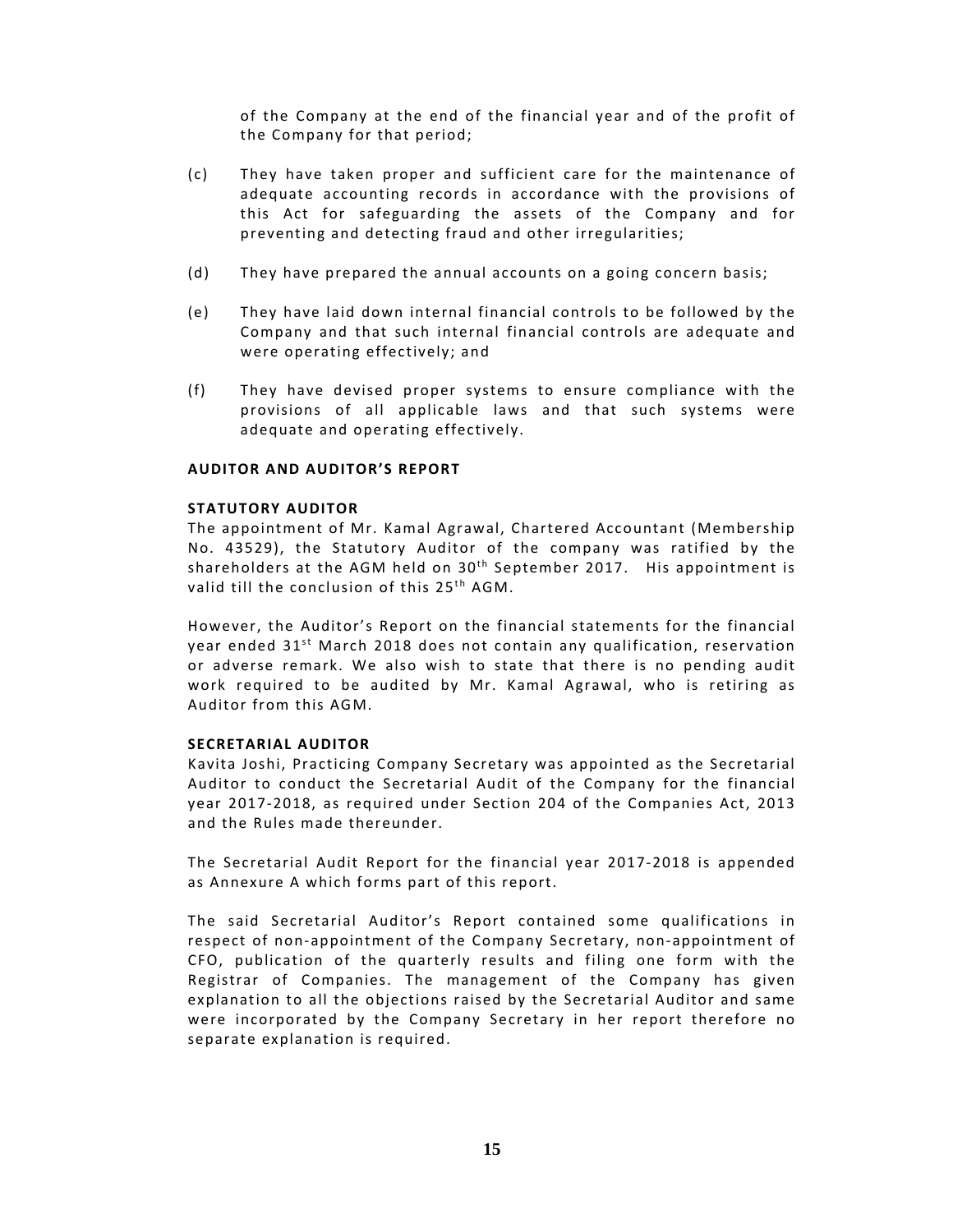## **EXTRACT OF ANNUAL RETURN**

In accordance with Section  $134(3)(a)$  of the Companies Act, 2013, an extract of annual return in the prescribed Form MGT-9 is appended as Annexure B which forms part of this report.

# **CONSERVATION OF ENERGY, TECHNOLOGY ABSORPTION, FOREIGN EXCHANGE EARNINGS AND OUTGO**

The particulars relating to conservation of energy, technology absorption, foreign exchange earnings and outgo, as required to be disclosed pursuant to the provisions of Section 134 of the Act read with Rule 8 of the Companies (Accounts Rules), 2014.

- A. **Conservation of Energy**: The operations of the Company are not energy intensive, however adequate measures have been taken to reduce energy consumption and all efforts are made to use more natural light in the office.
- B. **Technology Absorption**: Not applicable.
- C. **Foreign Exchange Earnings and Outgo**: Not applicable.

## **ACKNOWLEDGEMENTS**

The Directors wish to place on record their appreciation for the continued support and co-operation by financial institutions, banks, government authorities and other stakeholders. Your Directors also acknowledge the support extended by the Company's unions and all the employees for their dedicated service.

## **On** behalf of the Board of Directors

**Gyanchand Jain Managing Director** 

**Jaipur, 7<sup>th</sup> September 2018**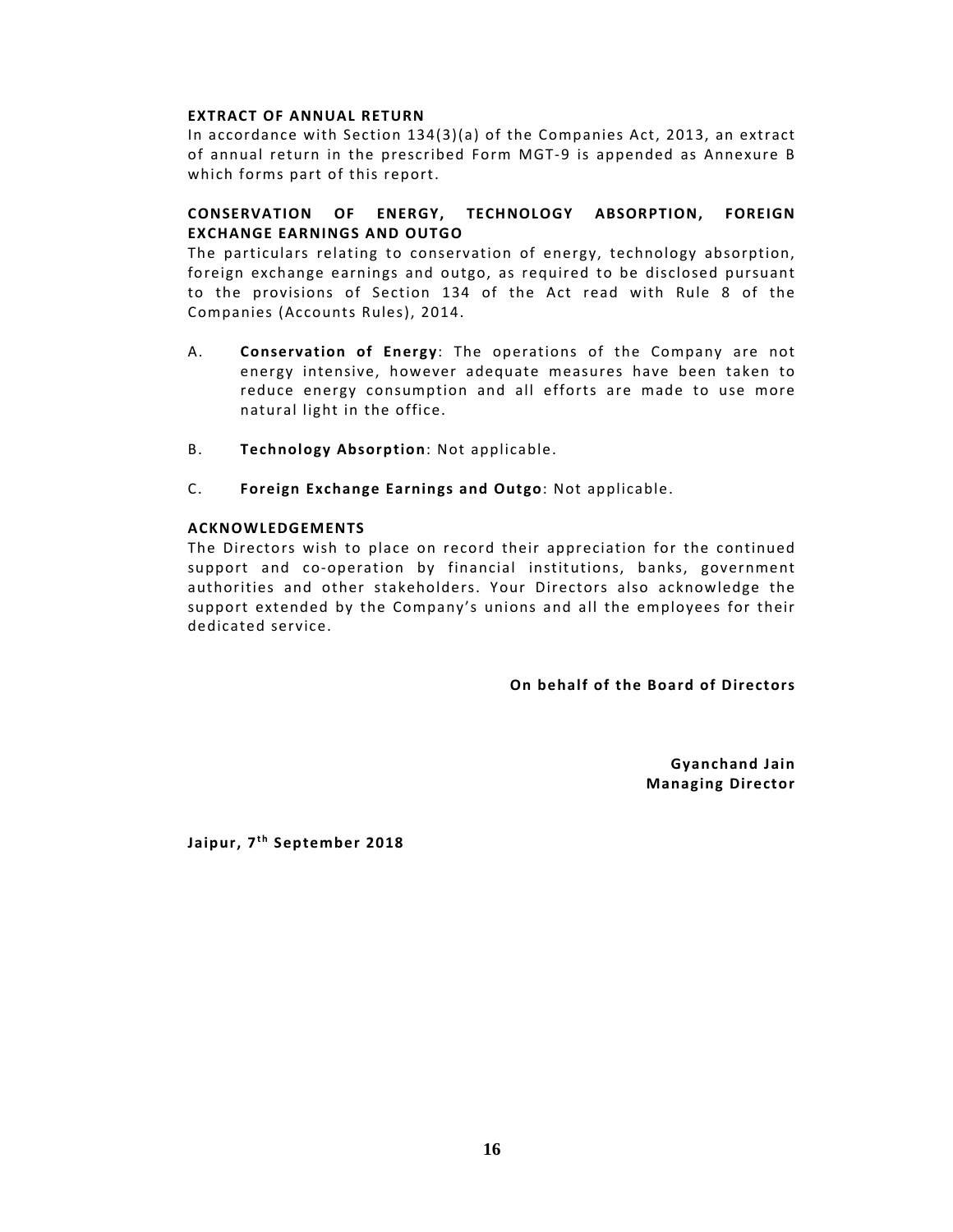## **Annexure A SECRETARIAL AUDIT REPORT**

# [Pursuant to section 204(1) of the Companies Act, 2013 and Rule No. 9 of the Companies (Appointment and Remuneration Personnel) Rules, 2014] **FOR THE FINANICAL YEAR ENDED 31S TMARCH, 2018**

To, **The Members, RSC International Limited** 66, Gangwal Park, Moti Doongri Road, Jaipur‐302004

Dear Sir's,

I have conducted the secretarial audit of the compliance of applicable statutory provisions and the adherence to good corporate governance practice by **M/s. RSC International Limited**. Secretarial Audit was conducted in a manner that provided me a reasonable basis for evaluating the corporate conducts / statutory compliances and expressing my opinion thereon.

Based on my verification of the Company's Books, Papers, Minutes Books, Forms and Returns filed and other records maintained by the Company and also the information provided by the Company, its officers, agents and authorized representatives during the conduct of secretarial audit, I hereby report that, in my opinion, the Company has, during the financial year ended 31<sup>st</sup> March, 2018 complied with the statutory provisions listed hereunder and also that the Company has proper Board processes and compliance mechanism in place to the extent, in the manner and subject to the reporting made hereinafter:

I have examined the books, papers, minute books, forms and returns filed and other records maintained by the Company for the financial year ended on  $31^{st}$ March, 2018 according to the provisions of:

- (i) The Companies Act, 2013 (the Act) and Sections and Rules notified as applicable;
- (ii) The Securities Contracts (Regulation) Act, 1956 ('SCRA') and the Rules made thereunder;
- (iii) The Depositories Act, 1996 and the Regulations and Bye‐laws framed;
- (iv) Foreign Exchange Management Act, 1999 and the Rules and Regulations made thereunder to the extent of Foreign Direct Investment and Overseas Direct Investment **(Not applicable to the Company during the Audit Period);**
- (v) The following Regulations and Guidelines prescribed under the Securities and Exchange Board of India Act, 1992 ('SEBI Act'):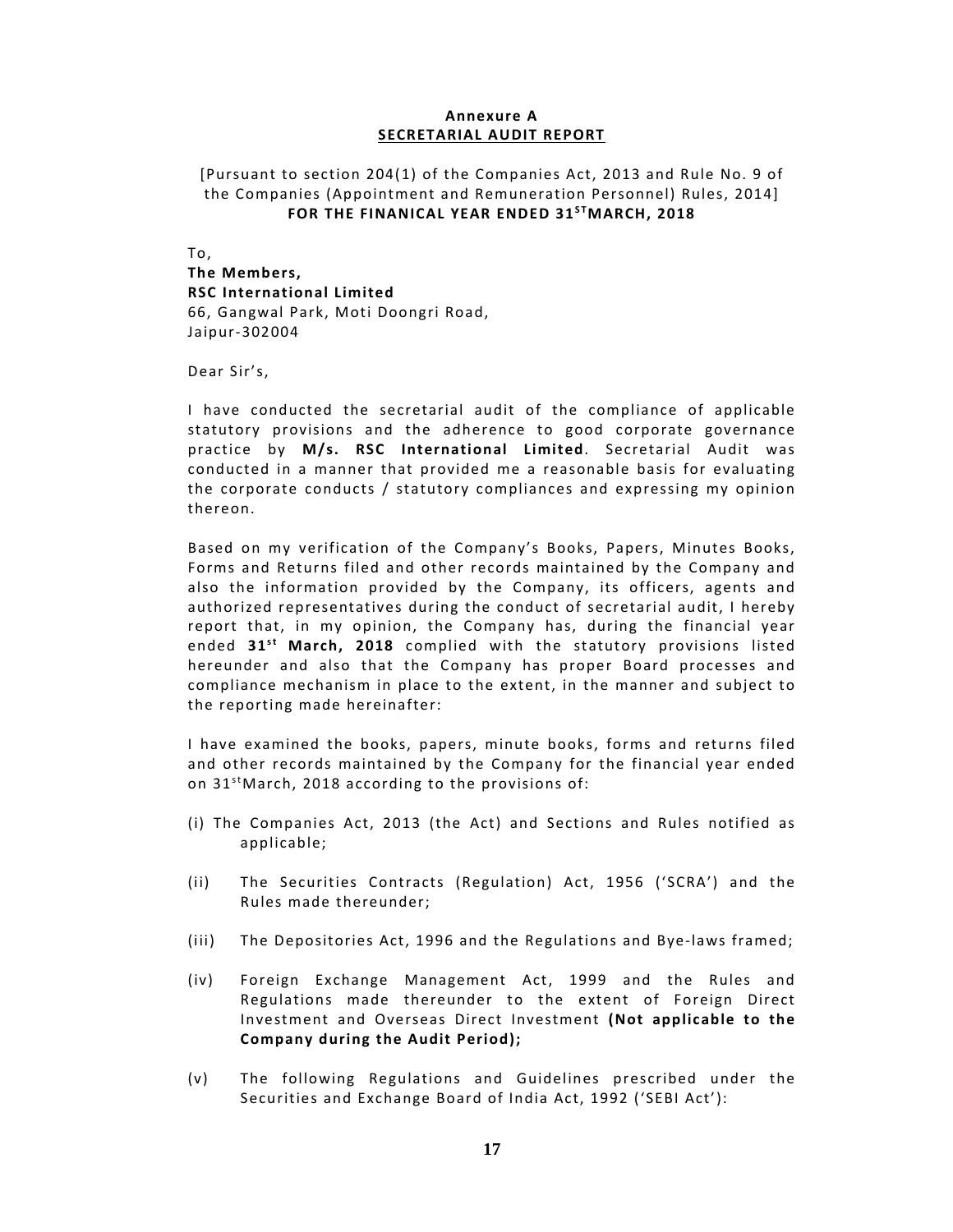- a. The Securities and Exchange Board of India (Substantial Acquisition of Shares and Takeovers) Regulations, 2011;
- b. The Securities and Exchange Board of India (Prohibition of Insider Trading) Regulations, 1992; **Not applicable**
- c. The Securities and Exchange Board of India (Issue of Capital and Disclosure Requirements) Regulations, 2009 ‐ **Not applicable as the Company did not issue any security during the financial year under review;**
- d. The Securities and Exchange Board of India (Employee Stock Option Scheme and Employee Stock Purchase Scheme) Regulations, 2009, and The Securities and Exchange Board of India (Share Based Employee Benefits) Regulations, 2014 (not applicable to the Company during the Audit period) ‐**Not applicable as the Company as not granted any Option to its employees during the financial year under review;**
- e. The Securities and Exchange Board of India (Issue and Listing of Debt Securities) Regulations, 2008 (not applicable to the Company during the Audit period); ‐ **Not Applicable as the Company has not issued any debt securities during the financial year under review;**
- f. The Securities and Exchange Board of India (Registrar to an Issue and Share Transfer Agents) Regulations, 1993;
- g. The Securities and Exchange Board of India (Delisting of Equity Shares) Regulations, 2009 – **Not applicable as the Company has not delisted its equity shares from any stock Exchange during the financial year under review;**
- **h.** The Securities and Exchange Board of India (Buyback of Securities) Regulations, 1998; **(Not applicable to the Company during the Audit period);**
- 3 I have also examined compliance with the applicable clause of the following:
	- a. Secretarial Standards issued by The Institute of Company Secretaries of India. (not notified hence not applicable the Company during the Audit Period); and
	- b. The listing Agreements entered into by the Company with the Stock Exchange(s), if applicable: The Company has complied with the various provisions of the Listing Agreements with the BSE and DSE, where securities of the company are listed.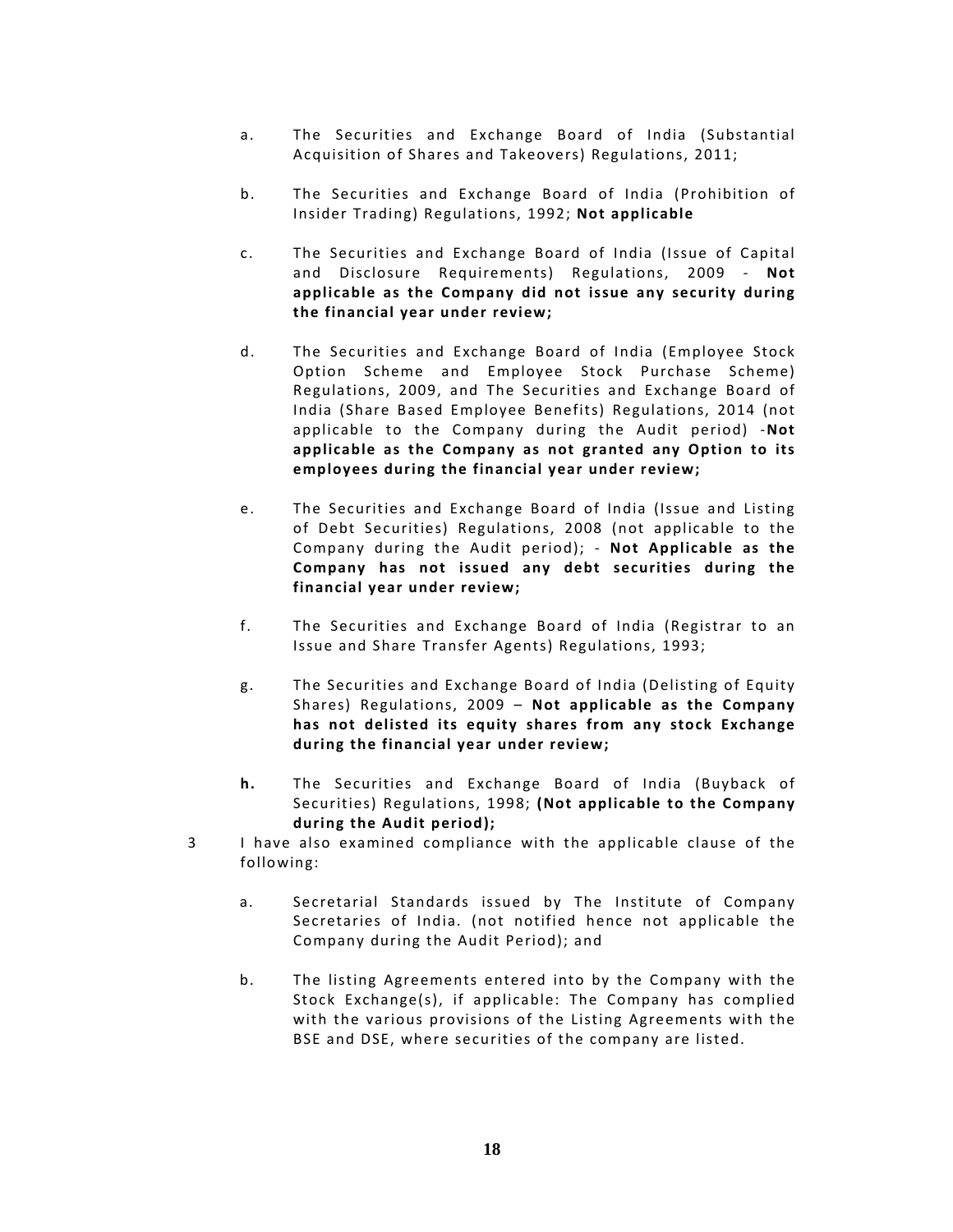I have relied on the representation made by the Company and its Officers for systems and mechanism formed by the Company for compliances under other applicable Acts, Laws and Regulations to the Company.

*During the financial year under report, the Company has complied with the provisions o f the Act, Old Act, Rules, Regulations, Guidelines, Standards, etc. mentioned above subject to the following observations:*

1. *The Company has not yet appointed Whole Time Company Secretary pursuant to Section 203 o f Companies Act, 2013 read with Companies (Appointment and Remuneration o f Managerial Personnel) Rules, 2014.*

**Management Explanation on Point No. (1)**: Though the size o f company and the income doesn't allow the company to retain CS on full time basis as it would affect the shareholders by way of additional financial burden, still Company has made search of Company Secretary, but due to shortage of company secretaries and size of our company, the Company could not appoint. However, the Company has outsourced all legal compliance and secretarial compliance work to one professional consultancy company and all the compliances were done properly and in a timely manner.

- *2. TheCompany has not filed E‐Form relating to change in Designation o f Mr. Gyan Chand Jain as Managing Director,so appointment o f Key Managerial Personnel is not there a s per Section 203 o f Companies Act, 2013 and Company also has not appointed CFO in the Company.* **Management Explanation on Point No. (2):** The size of business is small and there is neither the need of CFO nor the company can afford the salary of CFO.
- *3. the Company has not Filed E Form MGT‐14 For Approval o f Accounts as on 31/03/2017.*

**Management Explanation on Point No. (3):** The Company has filed financials with the BSE Ltd. and also uploaded on the website of the Company. BSE has also displayed the financials on the exchange website.

# *4. Financial Result was not published in newspaper.*

**Management Explanation on Point No. (4):** The Company has not published quarterly financial results in newspapers as the cost of publication is high and it is not viable for the shareholders to spend such amount when the company is not making sufficient profits. However, quarterly results were submitted to BSE and DSE within the time provided under Listing Agreement and uploaded on the Company's website and hence the shareholders and public at large have access to the financials through the Company's website and website of BSE and DSE.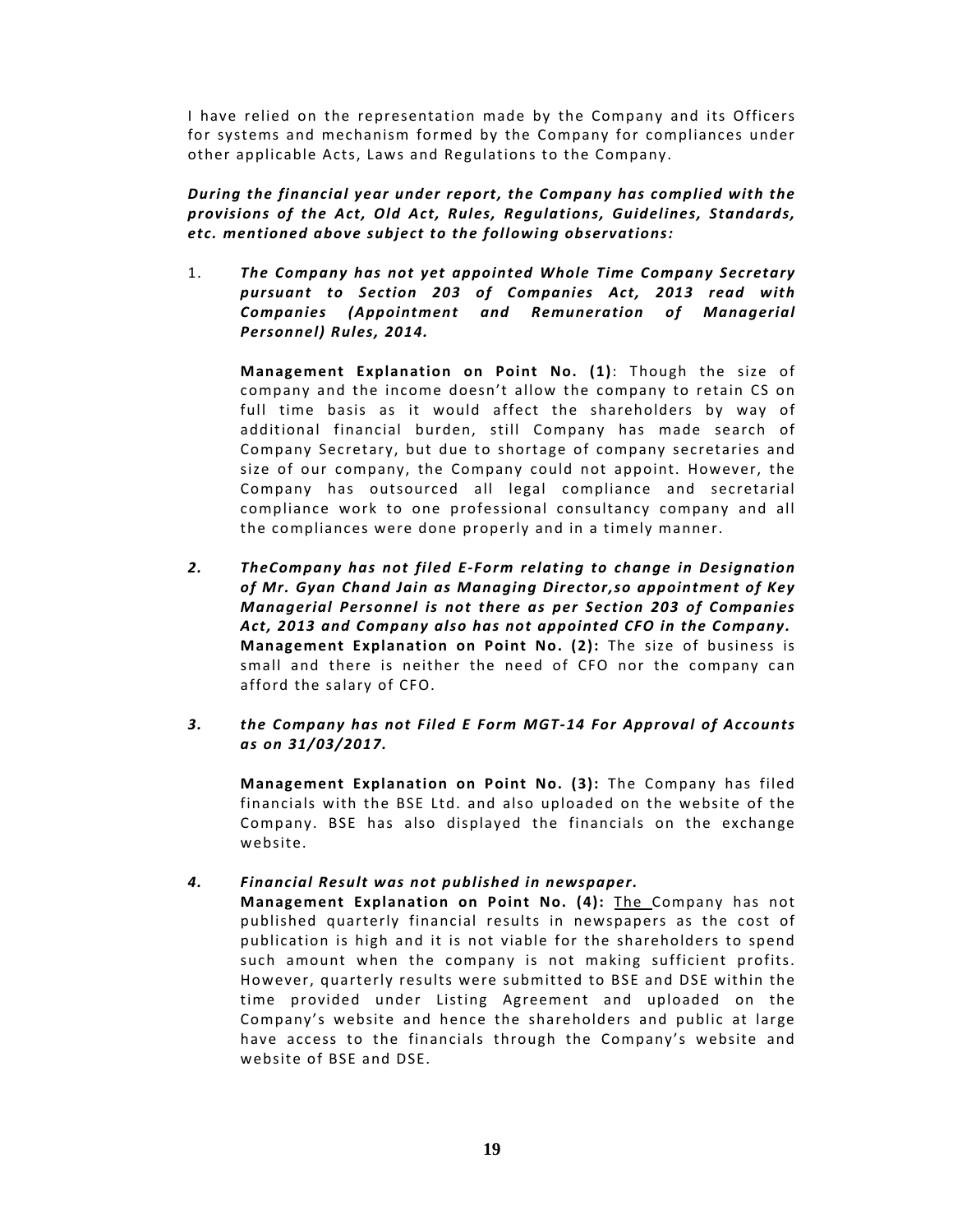*5. The Company has not yet appointed Internal Auditor pursuant to Section 138 o f Companies Act, 2013 read with Rule 13 Companies (Accounts) Rules, 2014.*

**Management Explanation on Point No. (5):** The size of the Company is very small and there is hardly any business till 31<sup>st</sup> March 2017. During the year, some activity has started and the company proposes to appoint an Internal Auditor during the current financial year. I further report that:

The Board of Directors of the Company is constituted with proper balance of Executive Directors, Non-Executive Directors and Independent Directors as on 31<sup>st</sup> March, 2018. The changes in the composition of the Board of Directors that took place during the year under review were carried out in compliance with the provisions of the Act.

Adequate notice is given to all directors to schedule the Board Meetings and agenda were sent at least seven days in advance.

Majority decision is carried through while the dissenting members' views, if any, are captured and recorded as part of the minutes.

**I further report that subject to above observations,** there are adequate systems and processes in the Company commensurate with the size and operations of the Company to monitor and ensure compliance with applicable laws, rules, regulations and guidelines.

This report is to be read with my letter of even date which is annexed and form an integral part of this report.

**Date: ‐** 14.08.2018 **Place: ‐** Mumbai

> **Kavita Joshi (Membership No: 9074) Practising Company Secretary**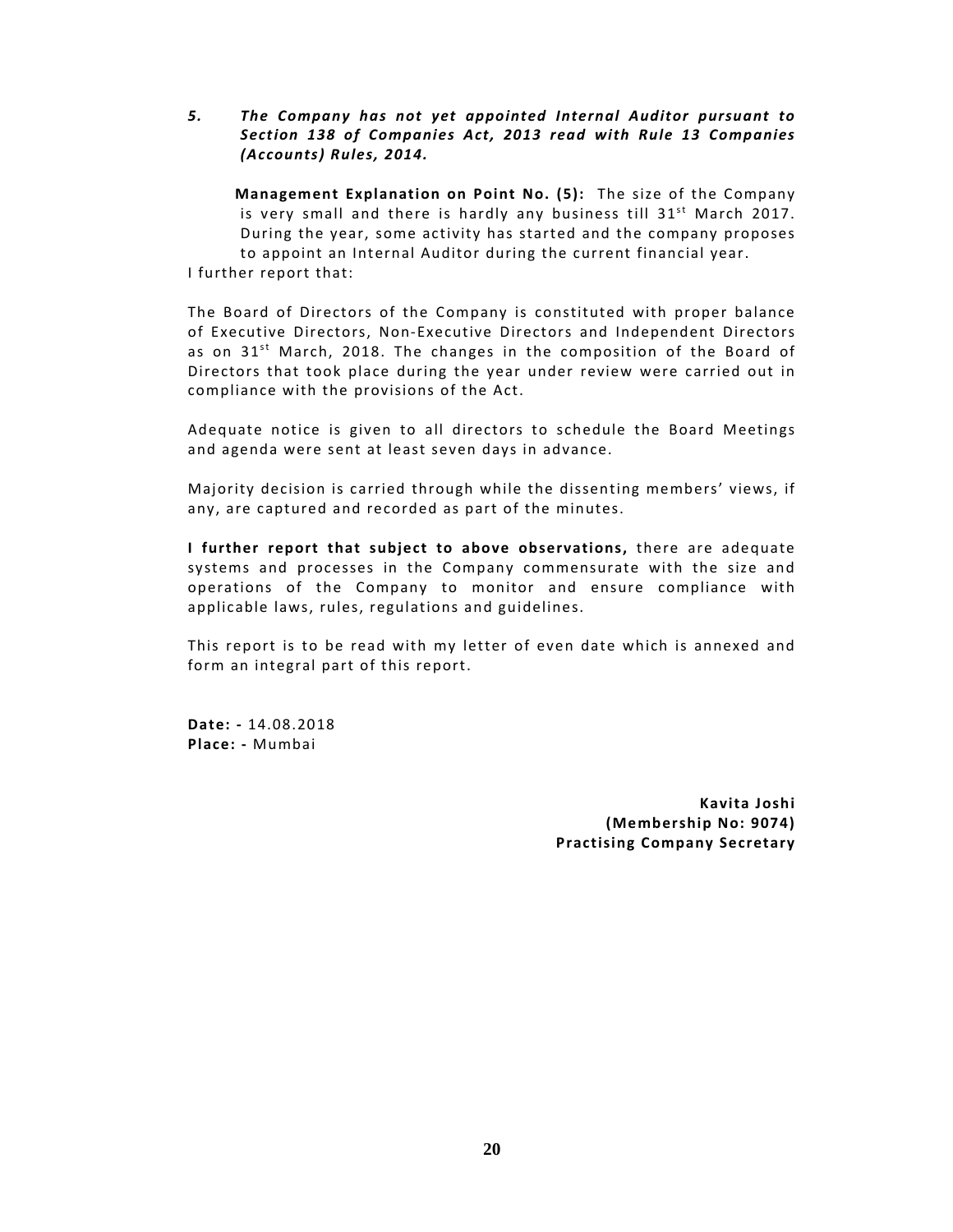# **Annexure B Extract of Annual Return as on the financial year ended on 31s t March 2018**

|                |              | Form No. MGT-9                                                                                                    |                                                                                                                                                                                                                   |
|----------------|--------------|-------------------------------------------------------------------------------------------------------------------|-------------------------------------------------------------------------------------------------------------------------------------------------------------------------------------------------------------------|
|                |              | [Pursuant to Section 92(3) of the Companies Act, 2013 and Rule                                                    |                                                                                                                                                                                                                   |
|                |              | 12(1) of the Companies (Management and Administration) Rules,<br>2014]                                            |                                                                                                                                                                                                                   |
| L              |              | <b>REGISTRATION AND OTHER DETAILS</b>                                                                             |                                                                                                                                                                                                                   |
|                | $\mathbf{1}$ | <b>CIN</b>                                                                                                        | L17124RJ1993PLC007136                                                                                                                                                                                             |
|                | $\mathbf{2}$ | <b>Registration Date</b>                                                                                          | $6th$ January 1993                                                                                                                                                                                                |
|                | 3            | Name of the Company                                                                                               | RSC International Ltd.                                                                                                                                                                                            |
|                | 4            | Category / Sub-Category of the<br>Company                                                                         | Public Company / Limited<br>by shares                                                                                                                                                                             |
|                | 5            | Address of the Registered Office and<br><b>Contact Details</b>                                                    | 66, Gangwal Park<br>M.D. Road<br>Jaipur - 302004<br>Tel: 09324541587<br>Email:gyanrl@hotmail.com                                                                                                                  |
|                | 6            | Whether listed company                                                                                            | <b>YFS</b>                                                                                                                                                                                                        |
|                | 7            | Name, Address and Contact details of<br>Registrar and Transfer Agent (RTA),<br>if any                             | Alankit Assignments Ltd.<br>Alankit House, 2E/21,<br>Jhandelwalan Extn.,<br>New Delhi - 110 055<br>Tel: (011) 42541234/<br>23541234<br>Fax: (011) 23552001<br>Email: info@alankit.com<br>Website: www.alankit.com |
| п              |              | PRINCIPAL BUSINESS ACTIVITIES OF<br><b>THE COMPANY</b>                                                            |                                                                                                                                                                                                                   |
|                |              | All the business activities contributing<br>10 % or more of the total turnover of<br>the company shall be stated: | Agency business for<br>synthetic cloth material                                                                                                                                                                   |
| $\mathbf{III}$ |              | PARTICULARS OF HOLDING,<br><b>SUBSIDIARY AND ASSOCIATE</b><br><b>COMPANIES</b>                                    | N A                                                                                                                                                                                                               |
| IV             |              | SHAREHOLDING PATTERN (EQUITY<br>SHARE CAPITAL<br><b>BREAKUP</b><br><b>AS</b><br>PERCENTAGE OF TOTAL EQUITY)       | Page 22 to 28                                                                                                                                                                                                     |
| $\mathbf{V}$   |              | <b>INDEBTEDNESS</b>                                                                                               |                                                                                                                                                                                                                   |
|                |              | Indebtedness of the Company<br>including interest outstanding/<br>accrued but<br>not due for payment              | N A                                                                                                                                                                                                               |
| VI             |              | <b>REMUNERATION OF DIRECTORS &amp; KEY</b><br><b>MANAGERIAL PERSONNEL</b>                                         | N A                                                                                                                                                                                                               |
| VII            |              | PUNISHMENT/<br><b>PENALTIES</b><br>$\prime$<br><b>COMPOUNDING OF OFFENCES</b>                                     | N A                                                                                                                                                                                                               |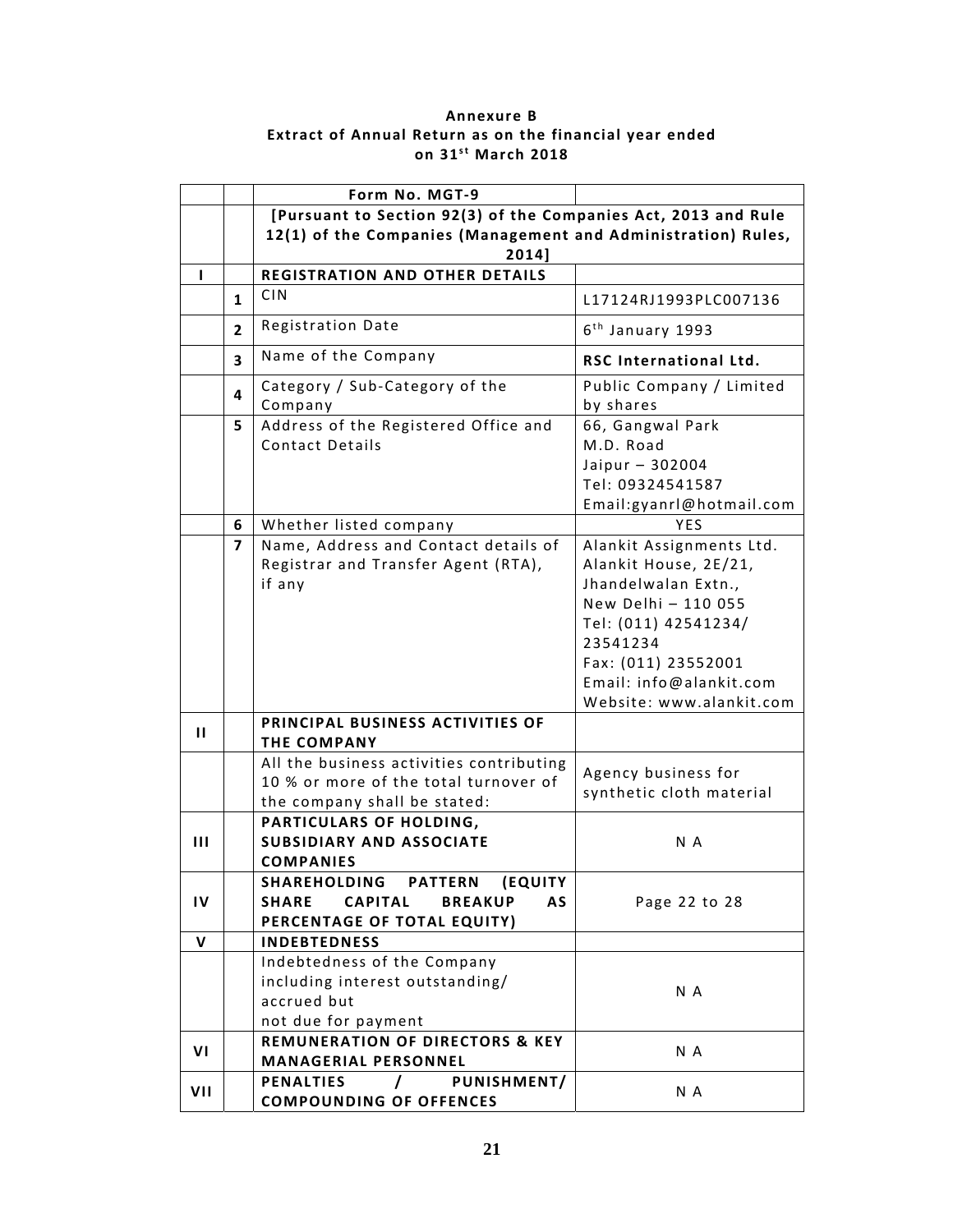#### **IV. Shareholding pattern**

**(i) Category‐wise Shareholding**

| Category     | Category of<br><b>Shareholders</b>                                  | No. of Shares held at the end of the<br>No. of Shares held at the beginning of<br>the year $(1st$ April 2017)<br>year<br>(31 <sup>st</sup> March 2018) |             |          |                                |          |             | %<br>Change<br>during<br>the year |                   |          |
|--------------|---------------------------------------------------------------------|--------------------------------------------------------------------------------------------------------------------------------------------------------|-------------|----------|--------------------------------|----------|-------------|-----------------------------------|-------------------|----------|
|              |                                                                     | Demat                                                                                                                                                  | Physical    | Total    | % of<br>Total<br><b>Shares</b> | Demat    | Physical    | Total                             | % of Total Shares |          |
| (A)          | Shareholding of Promoter and Promoter Group                         |                                                                                                                                                        |             |          |                                |          |             |                                   |                   |          |
| $\mathbf{1}$ | Indian                                                              |                                                                                                                                                        |             |          |                                |          |             |                                   |                   |          |
| (a)          | Individuals/Hindu<br>Undivided Family/<br>Nominee of Promoter       | 1488460                                                                                                                                                | 10000       | 1498460  | 26.06                          | 1498460  | $\Omega$    | 1498460                           | 26.06             | 0.000    |
| (b)          | Central Government/<br>State Government(s)                          | $\Omega$                                                                                                                                               | $\Omega$    | $\Omega$ | $\Omega$                       | $\Omega$ | $\Omega$    | $\Omega$                          | 0.00              | 0.000    |
| (c)          | <b>Bodies Corporate</b>                                             | 628360                                                                                                                                                 | $\mathbf 0$ | 628360   | 10.93                          | 628234   | $\Omega$    | 628234                            | 10.93             | $-0.002$ |
| (d)          | Financial Institutions/<br>Banks                                    | $\Omega$                                                                                                                                               | 0           | 0        | 0                              | 0        | 0           | 0                                 | 0.00              | 0.000    |
| (e)          | Any Others (Specify)                                                | $\Omega$                                                                                                                                               | $\mathbf 0$ | $\Omega$ | $\Omega$                       | $\Omega$ | $\Omega$    | $\Omega$                          | 0.00              | 0.000    |
| $(e-i)$      | Directors & Relatives                                               | $\Omega$                                                                                                                                               | 36100       | 36100    | 0.63                           | $\Omega$ | 36100       | 36100                             | 0.63              | 0.000    |
|              | Sub Total(A)(1)                                                     | 2116820                                                                                                                                                | 46100       | 2162920  | 37.62                          | 2126694  | 36100       | 2162794                           | 37.62             | $-0.002$ |
|              |                                                                     |                                                                                                                                                        |             |          |                                |          |             |                                   |                   |          |
| $\mathbf{2}$ | Foreign                                                             |                                                                                                                                                        |             |          |                                |          |             |                                   |                   |          |
| a            | Individuals (Non-<br>Residents Individuals/<br>Foreign Individuals) | $\Omega$                                                                                                                                               | 0           | 0        | 0                              | 0        | $\mathbf 0$ | $\mathbf 0$                       | 0.00              | 0.000    |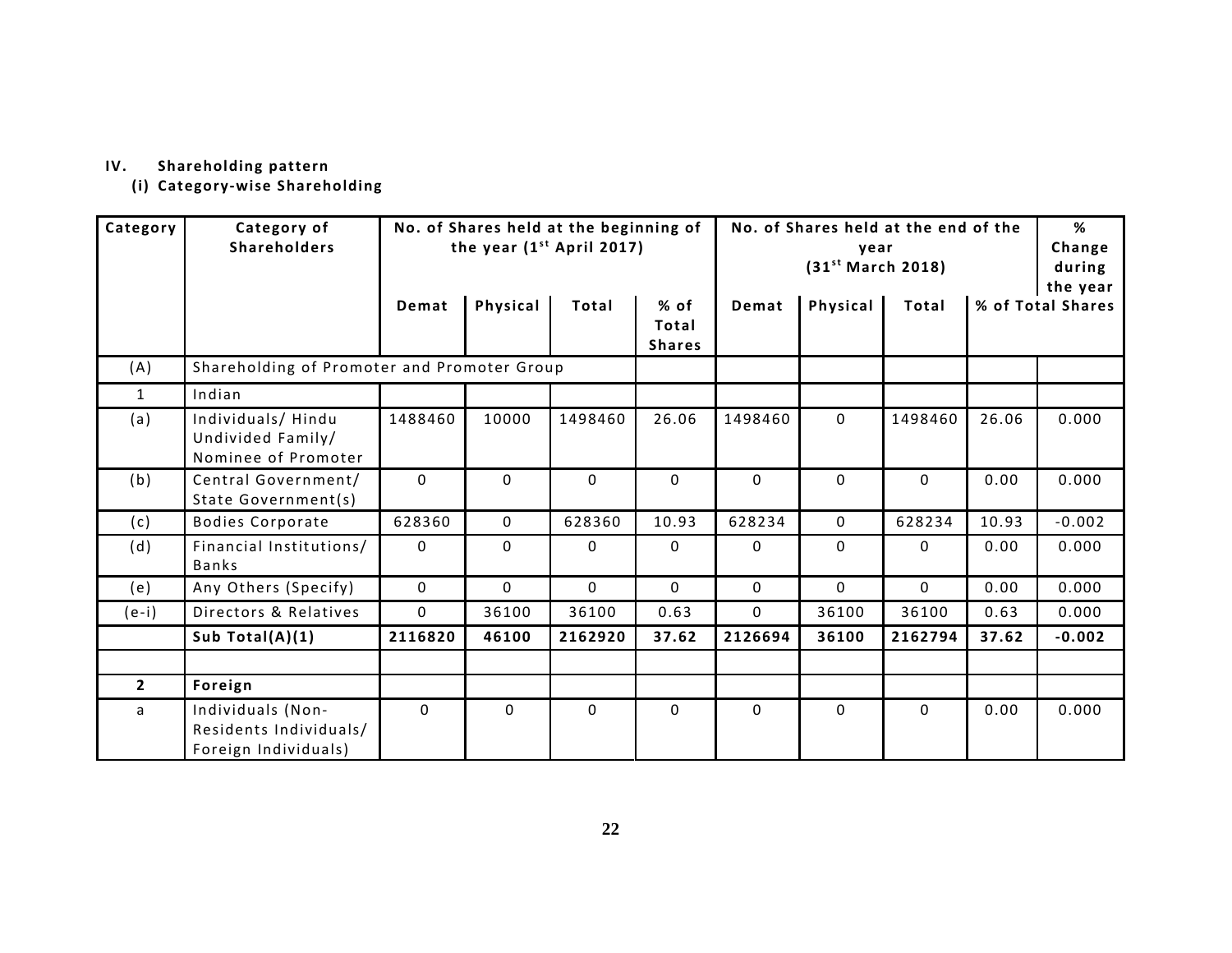| $\mathsf b$  | <b>Bodies Corporate</b>                                                                      | $\mathbf{0}$ | 0            | 0           | 0           | 0           | 0           | 0            | 0.00  | 0.000    |
|--------------|----------------------------------------------------------------------------------------------|--------------|--------------|-------------|-------------|-------------|-------------|--------------|-------|----------|
| $\mathsf{C}$ | Institutions                                                                                 | $\mathbf 0$  | 0            | 0           | 0           | 0           | 0           | $\Omega$     | 0.00  | 0.000    |
| d            | Qualified Foreign<br>Investor                                                                | $\Omega$     | 0            | 0           | 0           | 0           | 0           | 0            | 0.00  | 0.000    |
| e            | Any Others (Specify)                                                                         | $\mathbf 0$  | $\mathbf 0$  | 0           | 0           | $\mathbf 0$ | 0           | $\mathbf 0$  | 0.00  | 0.000    |
|              | Sub Total $(A)(2)$                                                                           | $\mathbf 0$  | $\mathbf 0$  | 0           | $\mathbf 0$ | $\mathbf 0$ | 0           | $\mathbf{0}$ | 0.00  | 0.000    |
|              | <b>Total Shareholding of</b><br>Promoter and<br><b>Promoter Group</b><br>$(A)=(A)(1)+(A)(2)$ | 2116820      | 46100        | 2162920     | 37.62       | 2126694     | 36100       | 2162794      | 37.62 | $-0.002$ |
|              |                                                                                              |              |              |             |             |             |             |              |       |          |
| (B)          | <b>Public shareholding</b>                                                                   |              |              |             |             |             |             |              |       |          |
| $\mathbf{1}$ | Institutions                                                                                 | $\mathbf{0}$ | $\mathbf 0$  | 0           | 0           | $\mathbf 0$ | 0           | $\mathbf{0}$ | 0.00  | 0.000    |
| (a)          | Mutual Funds/ UTI                                                                            | $\mathbf{0}$ | $\mathbf 0$  | $\mathbf 0$ | $\mathbf 0$ | $\mathbf 0$ | $\mathbf 0$ | $\mathbf{0}$ | 0.00  | 0.000    |
| (b)          | Financial Institutions /<br>Banks                                                            | $\mathbf 0$  | $\mathbf{0}$ | $\mathbf 0$ | $\mathbf 0$ | 0           | $\mathbf 0$ | $\mathbf{0}$ | 0.00  | 0.000    |
| (c)          | Central Government/<br>State Government(s)                                                   | $\mathbf{0}$ | $\mathbf 0$  | $\mathbf 0$ | 0           | $\mathbf 0$ | 0           | $\mathbf 0$  | 0.00  | 0.000    |
| (d)          | Venture Capital Funds                                                                        | $\mathbf 0$  | $\mathbf 0$  | 0           | 0           | $\mathbf 0$ | 0           | $\mathbf 0$  | 0.00  | 0.000    |
| (e)          | Insurance Companies                                                                          | $\mathbf{0}$ | 0            | 0           | 0           | 0           | 0           | $\mathbf 0$  | 0.00  | 0.000    |
| (f)          | Foreign Institutional<br>Investors                                                           | $\Omega$     | 0            | 0           | 0           | 0           | 0           | 0            | 0.00  | 0.000    |
| (g)          | Foreign Venture<br>Capital Investors                                                         | $\Omega$     | 0            | 0           | 0           | 0           | 0           | 0            | 0.00  | 0.000    |
| (h)          | Qualified Foreign<br>Investor                                                                | $\Omega$     | 0            | 0           | 0           | 0           | 0           | $\Omega$     | 0.00  | 0.000    |
| (i)          | Any Other (specify)                                                                          | $\mathbf 0$  | $\mathbf 0$  | 0           | 0           | $\mathbf 0$ | 0           | $\mathbf 0$  | 0.00  | 0.000    |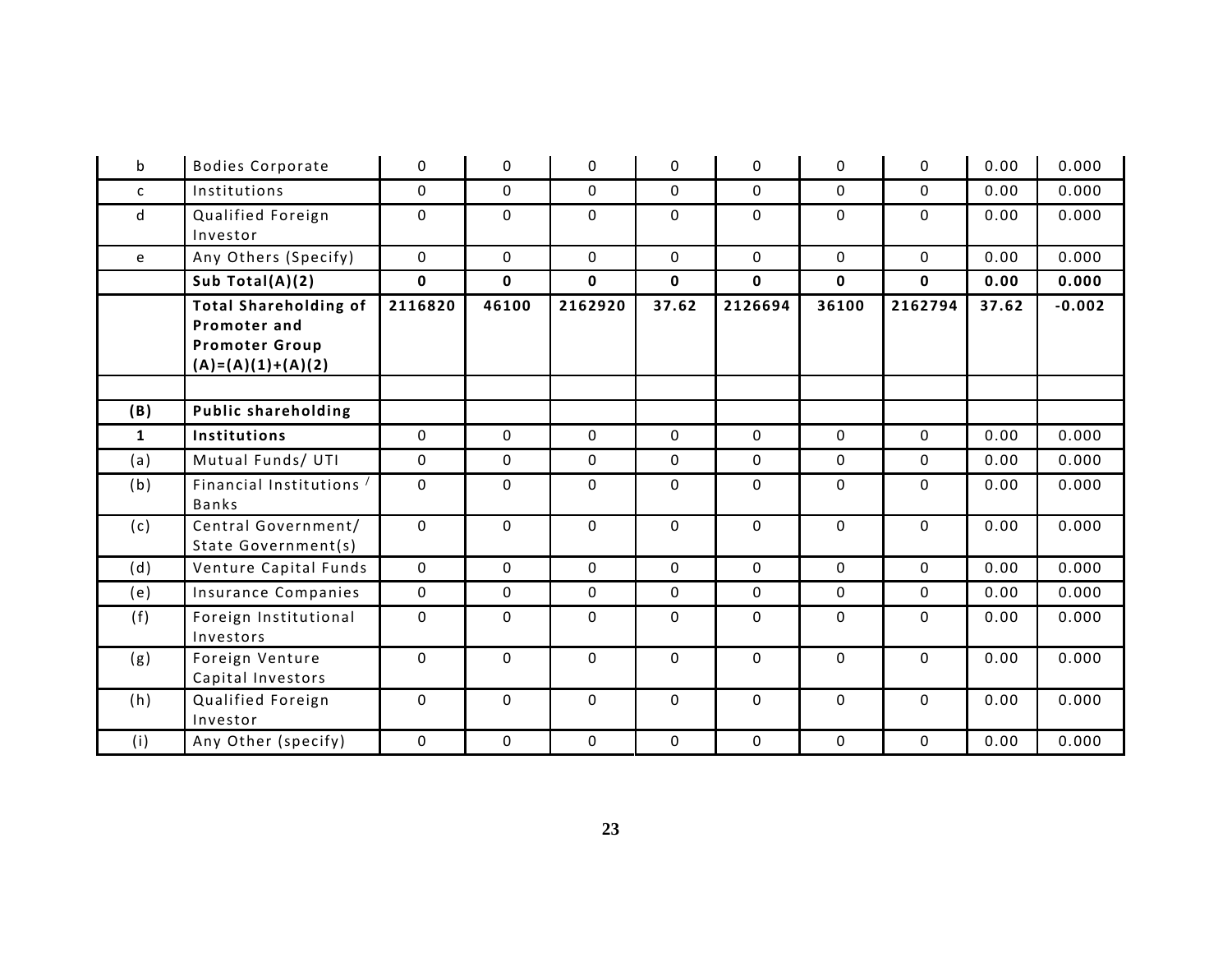|            | Sub-Total $(B)(1)$                                                                             | $\mathbf{0}$ | 0           | 0           | 0        | 0           | 0           | 0        | 0.00  | 0.000    |
|------------|------------------------------------------------------------------------------------------------|--------------|-------------|-------------|----------|-------------|-------------|----------|-------|----------|
|            |                                                                                                |              |             |             |          |             |             |          |       |          |
| <b>B</b> 2 | Non-institutions                                                                               |              |             |             |          |             |             |          |       |          |
| (a)        | <b>Bodies Corporate</b>                                                                        | 90629        | 11600       | 102229      | 1.78     | 87748       | 11600       | 99348    | 1.73  | $-0.050$ |
| (b)        | Individuals                                                                                    |              |             |             |          |             |             |          |       | 0.000    |
|            | i. Individual<br>shareholders holding<br>nominal share capital<br>up to Rs. 2 lakhs            | 119871       | 1964325     | 2084196     | 36.25    | 133077      | 1936525     | 2069602  | 35.99 | $-0.254$ |
|            | ii. Individual<br>shareholders holding<br>nominal share<br>capital in excess of<br>Rs. 2 lakhs | $\Omega$     | 974155      | 974155      | 16.94    | 0           | 988755      | 988755   | 17.20 | 0.254    |
| (c)        | Qualified Foreign<br>Investor                                                                  | $\Omega$     | $\mathbf 0$ | $\Omega$    | $\Omega$ | $\Omega$    | $\Omega$    | $\Omega$ | 0.00  | 0.000    |
| (d)        | Any Other (specify)                                                                            | $\mathbf 0$  | $\mathbf 0$ | $\mathbf 0$ | 0        | $\mathbf 0$ | $\Omega$    | 0        | 0.00  | 0.000    |
|            | NRI-Repartable                                                                                 | 1000         | 71000       | 72000       | 1.25     | 2500        | 71000       | 73500    | 1.28  | 0.026    |
| ii.        | Directors & Relatives                                                                          | 0            | 0           | $\mathbf 0$ | 0        | 0           | $\mathbf 0$ | 0        | 0.00  | 0.000    |
| iii.       | Clearing Member                                                                                | 0            | 0           | 0           | 0        | 0           | 0           | 0        | 0.00  | 0.000    |
| iv.        | Trust                                                                                          | $\Omega$     | $\mathbf 0$ | 0           | 0        | 0           | 0           | 0        | 0.00  | 0.000    |
| V.         | Foreign Nationals                                                                              | 0            | 0           | 0           | 0        | 0           | 0           | 0        | 0.00  | 0.000    |
| vi.        | <b>HUF</b>                                                                                     | 354200       | $\mathbf 0$ | 354200      | 6.16     | 354801      | 900         | 355701   | 6.19  | 0.026    |
|            | Sub-Total $(B)(2)$                                                                             | 565700       | 3021080     | 3586780     | 62.38    | 578126      | 3008780     | 3586906  | 62.38 | 0.002    |
| (B)        | <b>Total Public</b><br>Shareholding<br>$(B)=(B)(1)+(B)(2)$                                     | 565700       | 3021080     | 3586780     | 62.38    | 578126      | 3008780     | 3586906  | 62.38 | 0.002    |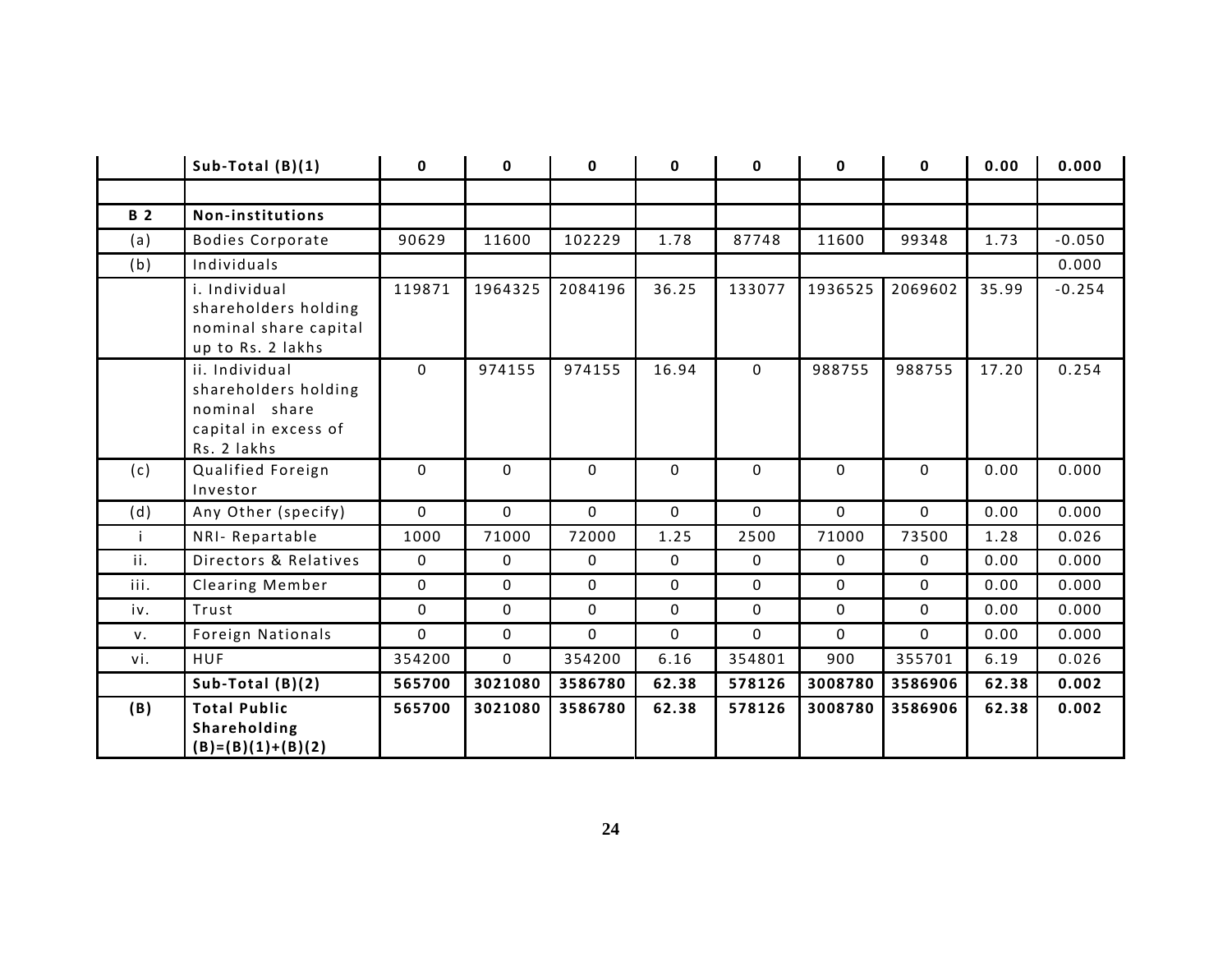|     | TOTAL $(A)+(B)$                                                                  | 2682520 | 3067180 | 5749700 | 100 | 2704820 | 3044880 | 5749700 | 100.00 | 0.000 |
|-----|----------------------------------------------------------------------------------|---------|---------|---------|-----|---------|---------|---------|--------|-------|
| (C) | Shares held by Custodians and against which Depository Receipts have been issued |         |         |         |     |         |         |         |        |       |
|     | Promoter and<br>Promoter Group                                                   | 0       |         |         | 0   | 0       | 0       | 0       | 0.00   | 0.000 |
|     | Public                                                                           |         |         |         |     | 0       |         |         | 0.00   | 0.000 |
|     | Sub-Total (C)                                                                    | 0       |         |         |     |         | 0       | 0       | 0.00   | 0.000 |
|     | <b>GRAND TOTAL</b><br>$(A)+(B)+(C)$                                              | 2682520 | 3067180 | 5749700 | 100 | 2704820 | 3044880 | 5749700 | 100.00 | 0.000 |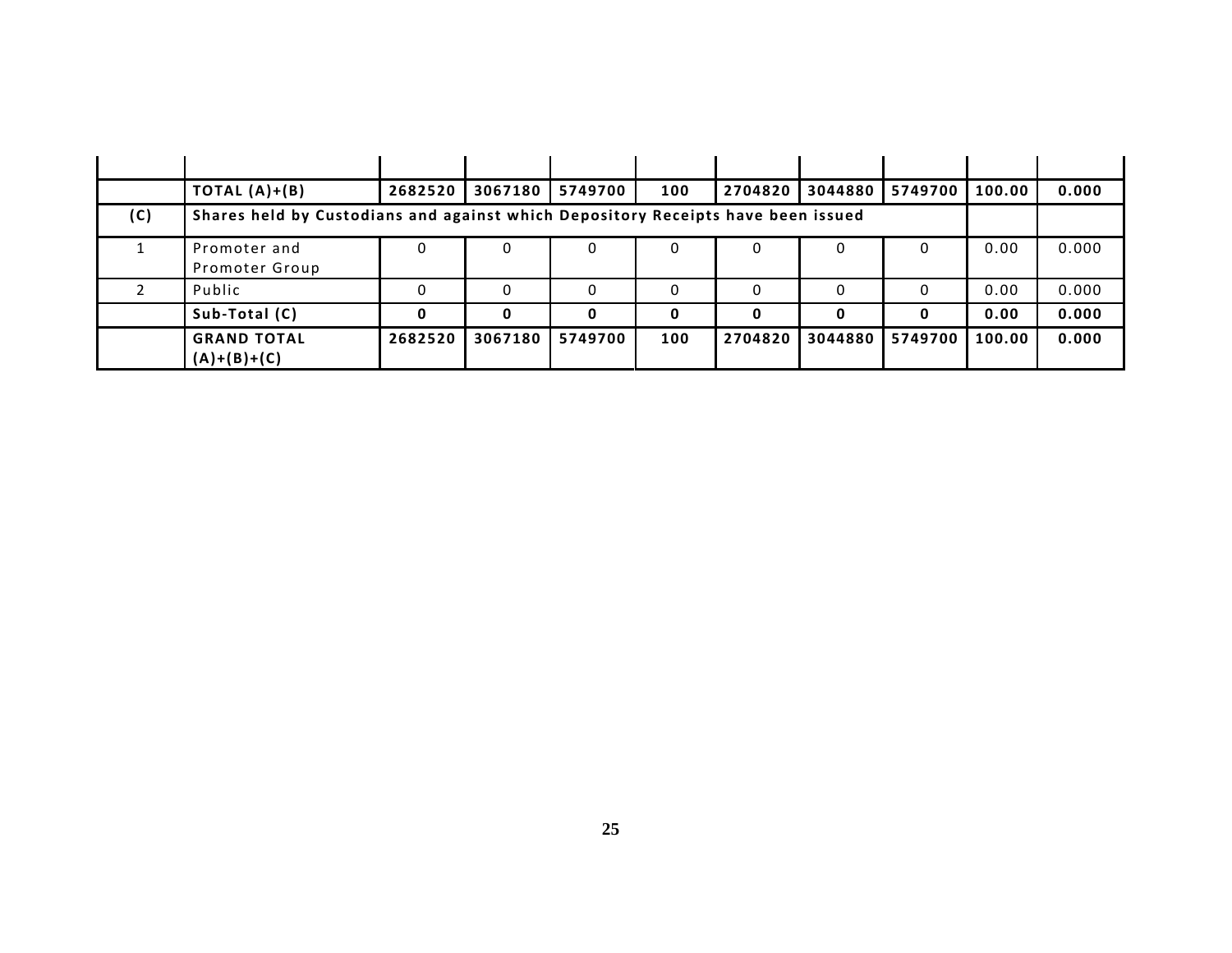| S.             | Shareholde                |                         | No. of Shares held at the<br>beginning of the year |                       |                         | No. of Shares held at the end |                       |               |  |
|----------------|---------------------------|-------------------------|----------------------------------------------------|-----------------------|-------------------------|-------------------------------|-----------------------|---------------|--|
| No.            | r's Name                  |                         |                                                    |                       |                         | of the year                   |                       | Chang<br>e in |  |
|                |                           | No. of<br><b>Shares</b> | % of total<br>Shares of                            | % of<br><b>Shares</b> | No. of<br><b>Shares</b> | % of<br>total                 | % of<br><b>Shares</b> | share-        |  |
|                |                           |                         | the                                                | Pledge                |                         | <b>Shares</b>                 | Pledge                | holdi         |  |
|                |                           |                         | Company                                            | d/                    |                         | of the                        | d/                    | ng            |  |
|                |                           |                         |                                                    | Encum                 |                         | Compan                        | Encum                 | durin         |  |
|                |                           |                         |                                                    | bered                 |                         | y                             | bered                 | g the         |  |
|                |                           |                         |                                                    | to                    |                         |                               | to                    | year          |  |
|                |                           |                         |                                                    | Total                 |                         |                               | Total                 |               |  |
|                |                           |                         |                                                    | <b>Shares</b>         |                         |                               | <b>Shares</b>         |               |  |
| $\mathbf{1}$   | Alka Jain                 | 491430                  | 8.55                                               | 0.000                 | 491430                  | 8.55                          | 0                     | 0             |  |
| $\overline{2}$ | Gyan Chand<br>Jain        | 471230                  | 8.19                                               | 0.000                 | 471230                  | 8.19                          | $\Omega$              | 0             |  |
| 3              | Ankur Jain                | 535800                  | 9.32                                               | 0.000                 | 535800                  | 9.32                          | 0                     | $\mathbf 0$   |  |
| 4              | Mascot<br>Fashion Pvt.    | 628360                  | 10.93                                              | $-0.002$              | 628234                  | 10.93                         | $\mathbf 0$           | 0             |  |
|                | Ltd.                      |                         |                                                    |                       |                         |                               |                       |               |  |
| 5              | Ashok Jain                | 2500                    | 0.04                                               | 0.000                 | 2500                    | 0.04                          | $\mathbf 0$           | $\mathbf 0$   |  |
| 6              | Avinash Jain              | 2100                    | 0.04                                               | 0.000                 | 2100                    | 0.04                          | 0                     | 0             |  |
| 7              | Bansi Lal<br>Jain         | 3000                    | 0.05                                               | 0.000                 | 3000                    | 0.05                          | $\mathbf 0$           | 0             |  |
| 8              | <b>Bhag Chand</b><br>Jain | 2500                    | 0.04                                               | 0.000                 | 2500                    | 0.04                          | $\mathbf 0$           | $\mathbf 0$   |  |
| 9              | Chain Raj<br>Meena        | 2500                    | 0.04                                               | 0.000                 | 2500                    | 0.04                          | $\mathbf 0$           | $\mathbf 0$   |  |
| 10             | G L Sharma                | 2500                    | 0.04                                               | 0.000                 | 2500                    | 0.04                          | $\mathbf 0$           | 0             |  |
| 11             | Lal Chand<br>Jain         | 1000                    | 0.02                                               | 0.000                 | 1000                    | 0.02                          | $\mathbf 0$           | $\mathbf 0$   |  |
| 12             | Mahaveer<br>Prasad        | 2500                    | 0.04                                               | 0.000                 | 2500                    | 0.04                          | 0                     | 0             |  |
| 13             | Mahendra<br>Kumar         | 2500                    | 0.04                                               | 0.000                 | 2500                    | 0.04                          | 0                     | $\mathbf 0$   |  |
| 14             | Manju Devi                | 2500                    | 0.04                                               | 0.000                 | 2500                    | 0.04                          | 0                     | 0             |  |
| 15             | Padam<br>Chand            | 2500                    | 0.04                                               | 0.000                 | 2500                    | 0.04                          | 0                     | 0             |  |
| 16             | Prem Chand                | 5000                    | 0.09                                               | 0.000                 | 5000                    | 0.09                          | $\mathbf 0$           | $\mathbf 0$   |  |
| 17             | Sanju Devi                | 2500                    | 0.04                                               | 0.000                 | 2500                    | 0.04                          | 0                     | 0             |  |
| 18             | Sushila Devi              | 2500                    | 0.04                                               | 0.000                 | 2500                    | 0.04                          | 0                     | 0             |  |
|                | Total                     | 2162920                 | 37.62                                              | $-0.002$              | 2162794                 | 37.62                         | 0                     | 0             |  |

# **(ii)** Shareholding of Promoters and Promoter Group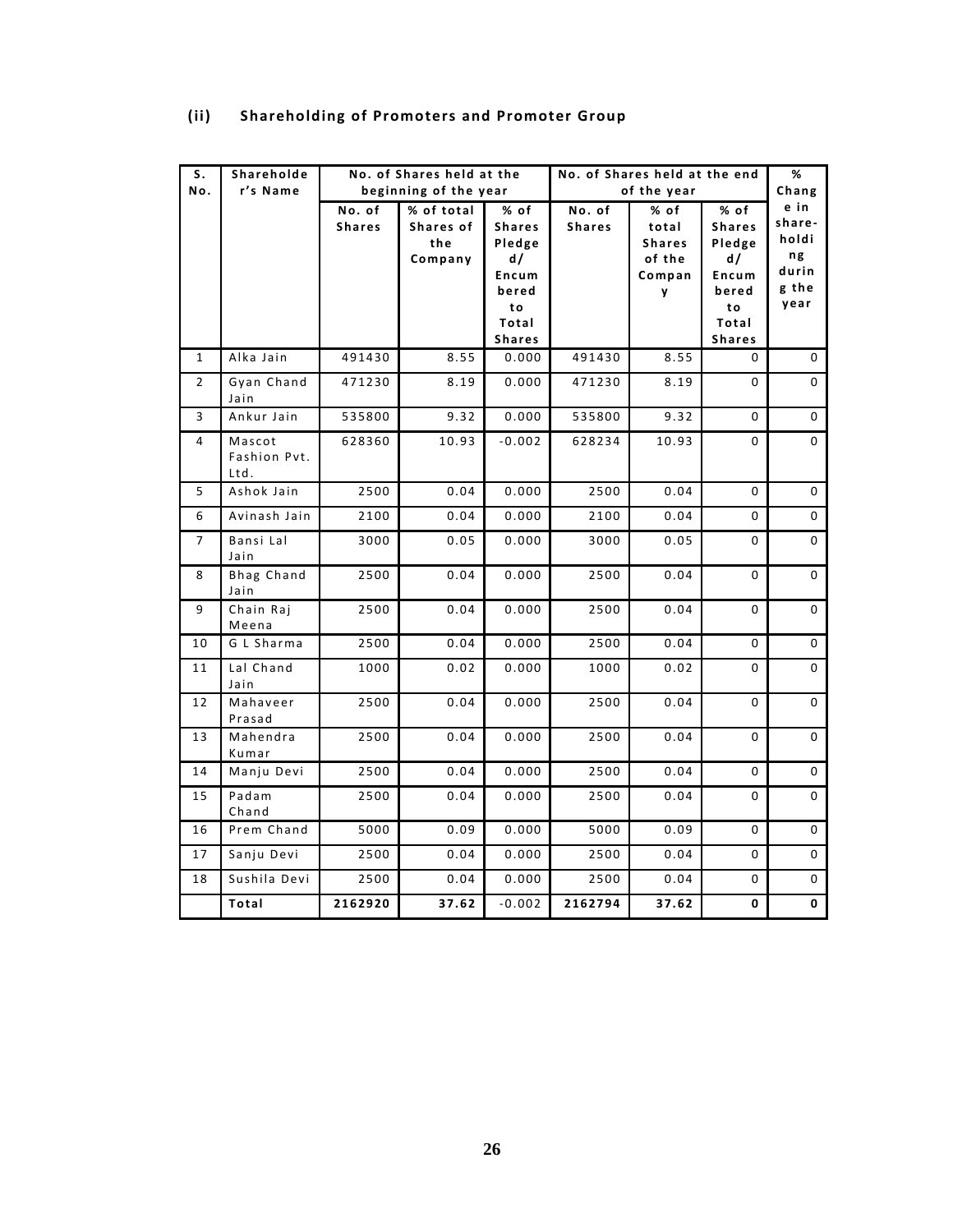|             |  | (iii) Change in Promoter Group Shareholding (please specify, if there is |  |  |  |
|-------------|--|--------------------------------------------------------------------------|--|--|--|
| no change)- |  |                                                                          |  |  |  |

| S.<br>No. | <b>Particulars</b>              |                         | Shareholding at the<br>beginning of the year | Cumulative<br>Shareholding during<br>the year |                                        |  |
|-----------|---------------------------------|-------------------------|----------------------------------------------|-----------------------------------------------|----------------------------------------|--|
|           |                                 | No. of<br><b>Shares</b> | % of total<br>Shares of<br>the<br>Company    | No. of<br><b>Shares</b>                       | % of total<br>Shares of<br>the Company |  |
|           | At the beginning<br>of the year |                         |                                              |                                               |                                        |  |
| 1         | Mascot Fashion<br>Pvt. Ltd.     | 628360                  | 10.93                                        | 628234                                        | 10.93                                  |  |
|           | At the end of the<br>vear       |                         |                                              |                                               |                                        |  |

# **(iii) Shareholding Pattern o f top ten Shareholders (Other than Directors, Promoters and Holders of GDRs and ADRs)**

| S.<br>No.      | <b>Particulars</b>           | Shareholding at the<br>beginning of the year |                                           | Cumulative<br>Shareholding during<br>the year |                                           |
|----------------|------------------------------|----------------------------------------------|-------------------------------------------|-----------------------------------------------|-------------------------------------------|
|                |                              | No. of<br><b>Shares</b>                      | % of total<br>Shares of<br>the<br>Company | No. of<br><b>Shares</b>                       | % of total<br>Shares of<br>the<br>Company |
| $\mathbf{1}$   | Mascot Fashions<br>Pvt. Ltd. | 628360                                       | 10.93                                     | 628234                                        | 10.93                                     |
|                | At the end of the<br>year    | 628234                                       | 10.93                                     |                                               |                                           |
| $\overline{2}$ | Ankur Jain                   | 535800                                       | 9.32                                      | 535800                                        | 9.32                                      |
|                | At the end of the<br>year    | 535800                                       | 9.32                                      |                                               |                                           |
| 3              | Alka Jain                    | 491430                                       | 8.55                                      | 491430                                        | 8.55                                      |
|                | At the end of the<br>year    | 491430                                       | 8.55                                      |                                               |                                           |
| 4              | Gyanchand Jain               | 471230                                       | 8.20                                      | 471230                                        | 8.2                                       |
|                | At the end of the<br>year    | 471230                                       | 8.20                                      |                                               |                                           |
| 5              | Triza Jain                   | 613635                                       | 10.67                                     | 613635                                        | 10.67                                     |
|                | At the end of the<br>year    | 613635                                       | 10.67                                     |                                               |                                           |
| 6              | Alpine Overseas              | 354200                                       | 6.16                                      | 354200                                        | 6.16                                      |
|                | At the end of the<br>year    | 354200                                       | 6.16                                      |                                               |                                           |
| $\overline{7}$ | Vipul Dusad                  | 192360                                       | 3.35                                      | 192360                                        | 3.35                                      |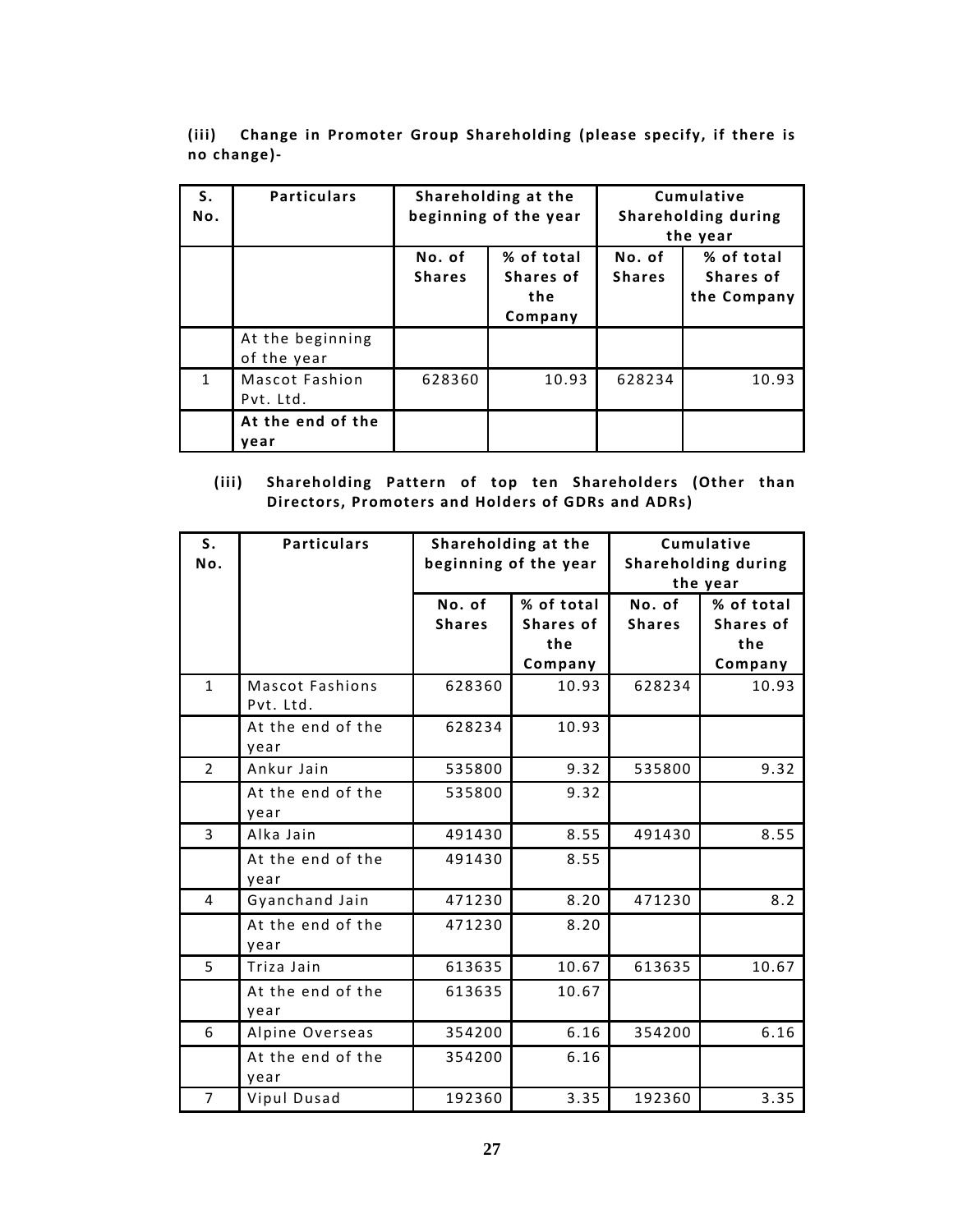|    | At the end of the         | 192630 | 3.35 |       |      |
|----|---------------------------|--------|------|-------|------|
|    | year                      |        |      |       |      |
| 8  | Nidhi Dusad               | 99390  | 1.73 | 99390 | 1.73 |
|    | At the end of the<br>year | 99390  | 1.73 |       |      |
| 9  | Libord Finance<br>Limited | 79100  | 1.38 | 79100 | 1.38 |
|    | At the end of the<br>year | 79100  | 1.38 |       |      |
| 10 | Hiro D<br>Uttamchandani   | 50000  | 0.87 | 50000 | 0.87 |
|    | At the end of the<br>year | 50000  | 0.87 |       |      |

# **(iv) Shareholding o f Directors and Key Managerial Personnel**

|                |                      | Shareholding at<br>the beginning of<br>the year |                                              | Cumulative<br>Shareholding<br>during the year |                                                |  |
|----------------|----------------------|-------------------------------------------------|----------------------------------------------|-----------------------------------------------|------------------------------------------------|--|
| S. No.         | Name of the Director | No. of<br>shares                                | % of<br>total<br>shares<br>of the<br>Company | No. of<br>shares                              | $%$ of<br>total<br>shares of<br>the<br>Company |  |
| 1              | Mr. Gyan Chand Jain  | 471230                                          | 8.19                                         | 471230                                        | 8.19                                           |  |
| $\overline{2}$ | Mrs. Alka Jain       | 491430                                          | 8.55                                         | 491430                                        | 8.55                                           |  |
| 3              | Mr. Ankur Jain       | 535800                                          | 9.32                                         | 535800                                        | 9.32                                           |  |
|                |                      |                                                 |                                              |                                               |                                                |  |

# (v) **Distribution of Shareholding as on 31st March 2018.**

| Shareholding of<br>Nominal Value of<br>$Rs. 10/-$ | No. of<br>Shareholde<br>rs | % to Total | No. of<br>shares | Amount in<br>Rs. | % to Total |
|---------------------------------------------------|----------------------------|------------|------------------|------------------|------------|
|                                                   |                            |            |                  |                  |            |
| <b>UP TO 5000</b>                                 | 1854                       | 61.78      | 568740           | 5687400          | 9.89       |
| 5001 TO 10000                                     | 718                        | 23.92      | 569846           | 5698460          | 9.91       |
| 10001 TO 20000                                    | 248                        | 8.26       | 389400           | 3894000          | 6.77       |
| 20001 TO 30000                                    | 82                         | 2.73       | 207900           | 2079000          | 3.62       |
| 30001 TO 40000                                    | 47                         | 1.57       | 168580           | 1685800          | 2.93       |
| 40001 TO 50000                                    | 17                         | 0.57       | 77400            | 774000           | 1.35       |
| 50001 TO 100000                                   | 18                         | 0.6        | 124385           | 1243850          | 2.16       |
| <b>100001 AND ABOVE</b>                           | 17                         | 0.57       | 3643449          | 36434490         | 63.37      |
| <b>TOTAL</b>                                      | 3001                       | 100        | 5749700          | 57497000         | 100        |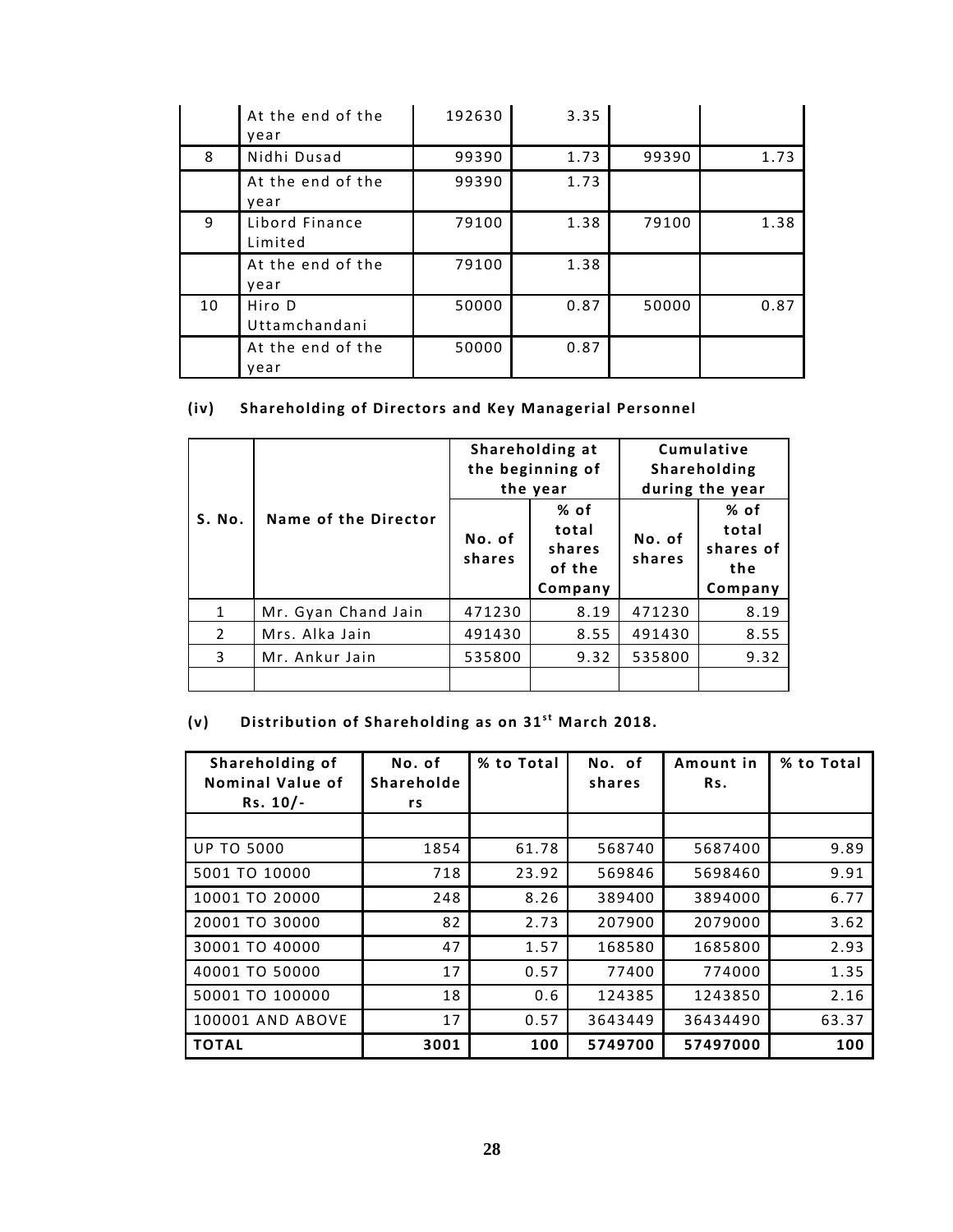## **MANAGEMENT DISCUSSION & ANALYSIS**

The Management Discussion and Analysis as required under Regulation 34 of the SEBI (LODR) Regulations, 2015 is presented in a separate section forming part of the Annual Report.

# **Business Outlook**

The company is presently engaged in agency business of synthetic fabrics. The Company has started trading of cloth in the export market and is trying to expand its business into export of fabrics and other related material where the company sees a lot of opportunities. The Company hopes to achieve good results in this line looking to the acceptance of Indian products in global market. Presently the company is doing trading and agency business of fabrics.

# **Opportunities and Threats**

The opening of the international market has thrown a host of opportunities with unique set of challenges. The dismantling of quota system has given an added advantage and huge opportunity to India as compared to other countries including China. This is especially because viscose fiber is available in abundant quantity in India as compared to other countries. Thus, in India new designs can be introduced faster allowing Indian manufacturers to cater to the larger section of the people with a variety of color choices and designs which is not feasible for the Chinese manufacturers. This is one of the reasons that the Indian fabrics, particularly viscose suiting dominates the market as compared to the Chinese fabrics. India, therefore, has a massive edge compared to China in viscose polyester fabrics.

## **Internal Control System**

The company had the internal audit and control system to ensure that all transactions are authorised, recorded and reported correctly. The internal control system consists of comprehensive internal and external audits. The company has an Audit Committee of three directors of the company. The Audit Committee reviews the adequacy of internal control systems and findings of internal audit are followed by the company to improve the system. Moreover, the Annual Financial Results of the company were reviewed and recommended by the Audit Committee for consideration and approval of the Board of Directors. The Audit Committee met four times during the year ended  $31^{st}$  March 2018.

# **Financial Review and Analysis**

**(a) Share Capital**

The authorised share capital of the company is Rs.  $7,00,00,000/$ comprising of  $70,00,000$  equity shares of Rs.  $10/-$  each. The paidup capital of the Company is Rs. 5,74,97,000/-. There was no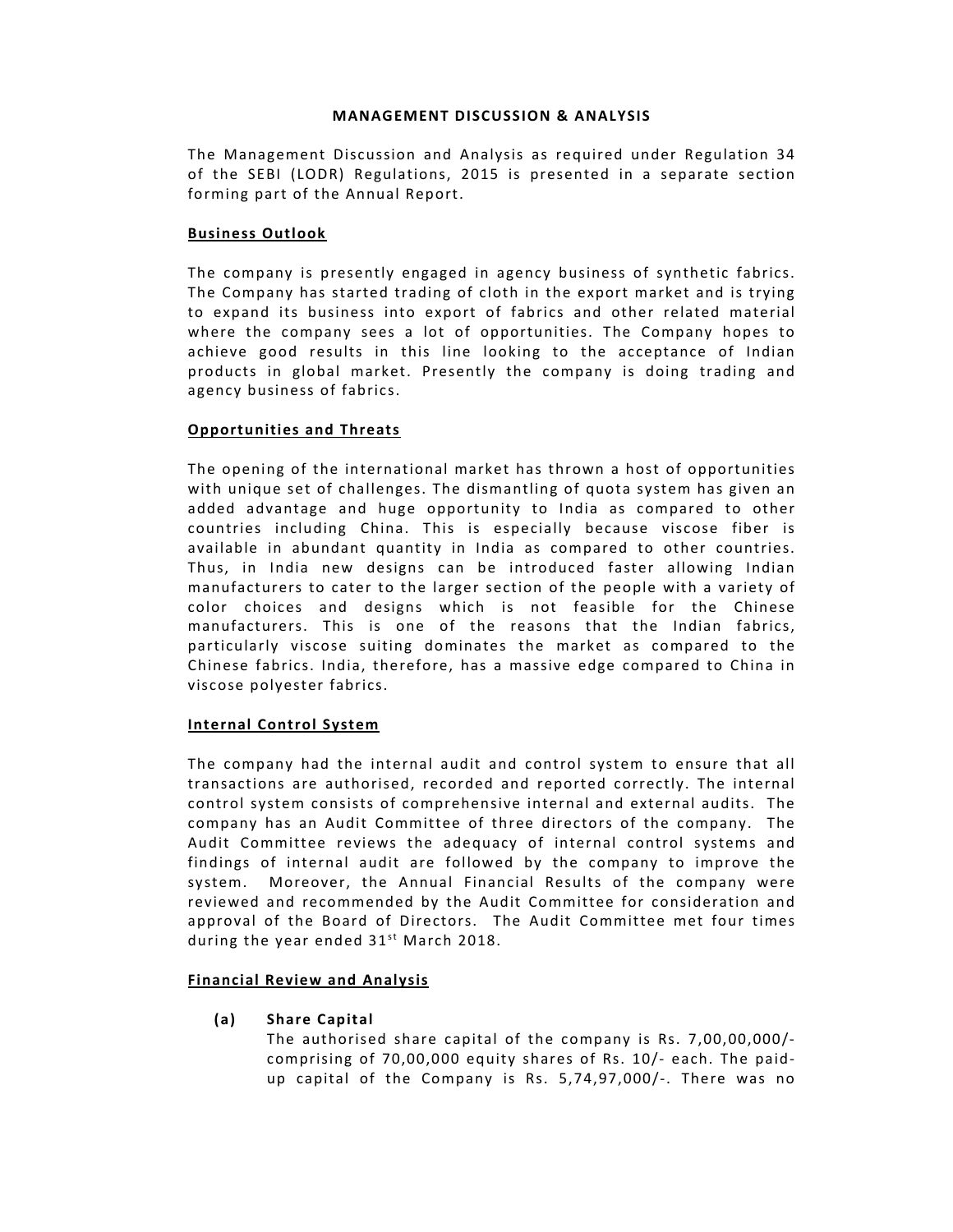change in the paid-up share capital and authorized capital of the Company.

## **(b) Loan funds**

No secured loan is outstanding at the year end.

# **(c) Current Assets**

At the end of the current period, Current Assets of the Company as on 31.03.2018 were Rs. 385,20,510/‐ and as on 31.03.2017 were Rs. 372,92,112/‐.

**(d) Sales**

During the year under review the Company has earned an income o f Rs. 22,39,505/‐ as on 31.03.2018 as compared to Rs. 8,95,574/‐ as on 31.03.2017.

## **Human Resource Management**

Human resources are a valuable asset for any organization. However, due to small business activities, the Company has only one employee and giving emphasis to upgrade the skills of its human resources. This is in keeping with its policy of enhancing the individual's growth potential within the framework of corporate goals.

# **Cautionary Statement**

Statements in this Management Discussion and Analysis describing the Company's objectives, projections, estimates, expectations or predictions may be "forward looking statements" within the meaning of applicable Securities Laws and Regulations. Actual results could differ materially from those expressed or implied. Important factors that could make a difference to the Company's operations include cyclical changes and pricing in the Company's principal markets, changes in Government Regulations, tax regimes, economic developments within India and other incidental factors.

**On** behalf of the Board of Directors

**Gyanchand Jain Managing Director** 

Mumbai, 7<sup>th</sup> September 2018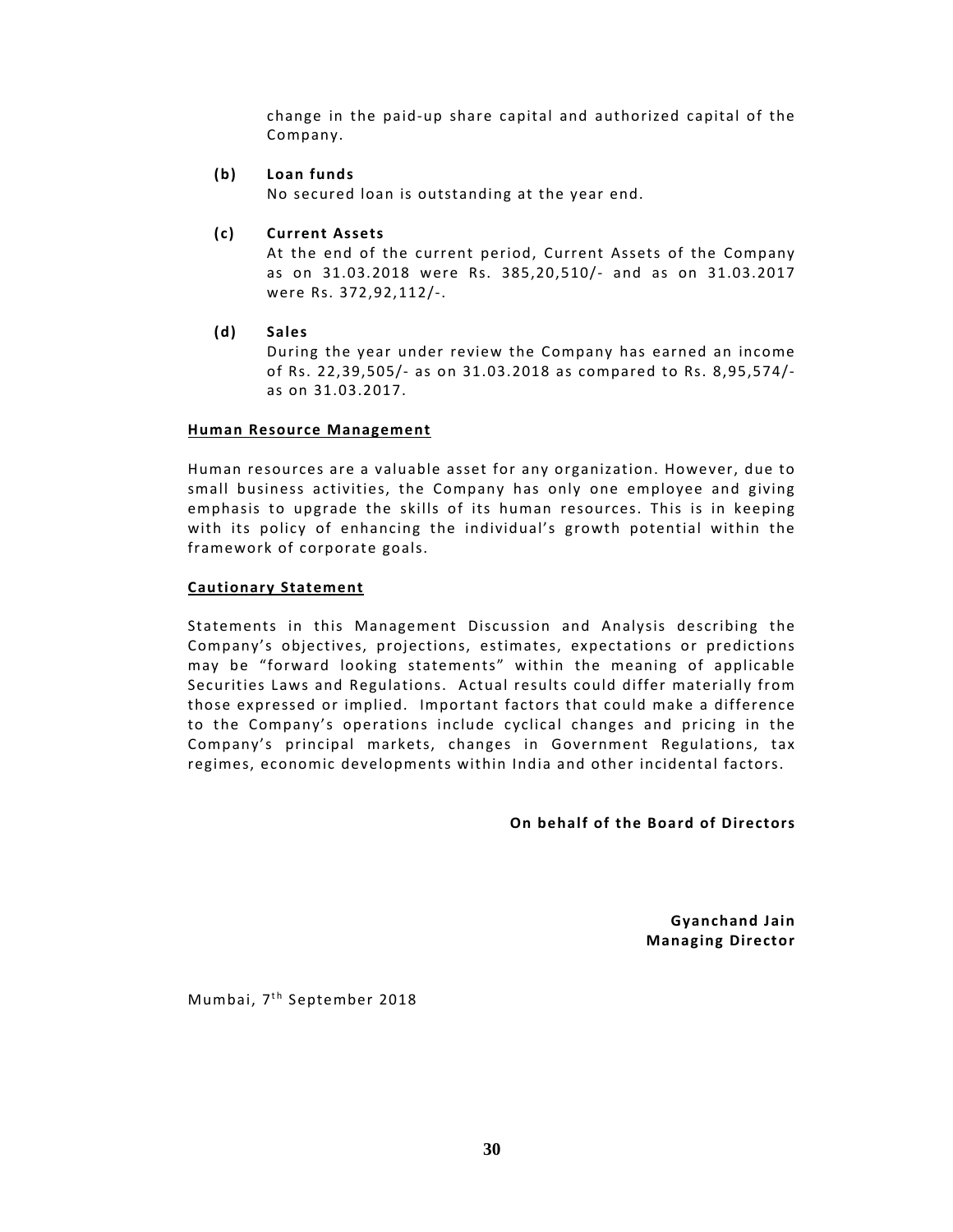## **CORPORATE GOVERNANCE REPORT**

Your Company consistently followed the principles of good corporate governance and strives to enhance stakeholders' relationship, while upholding core values of integrity, transparency, fairness, responsibility and accountability. Your company, in line with the above, has taken various initiatives to further strengthen the corporate governance practices and adopted various codes / policies, pursuant to Companies Act, 2013 ('the Act') and Schedule V of the SEBI (LODR) Regulations, 2015.

### **CODE OF CONDUCT**

The Company has laid down a Code of Conduct ('Code') for the Board of Directors of the Company. The Company has also adopted a Code of Conduct for Independent Directors as prescribed under Schedule IV of the Act.

The Code aims at ensuring consistent standard of conduct and ethical business practices across the company. All the board members have affirmed compliance with this Code. A declaration signed by the Managing Director to this effect is attached at the end of this report. This Code has also been posted on the website of the Company.

## **ESTABLISHMENT OF WHISTLE BLOWER POLICY/ VIGIL MECHANISM**

The Company has established a Whistle Blower Policy/ Vigil Mechanism. This policy aims to provide an avenue for Directors and employees to raise genuine concerns of any violations of legal regulatory requirements, actual or suspected fraud or violation of the Company's Code of Conduct and ethical business practices. This policy inter‐alia provides direct access to a whistle blower to the Chairman of the Audit Committee.

## **COMPOSITION OF THE BOARD**

The composition of the Board of Directors ('the Board') is in conformity with Regulation 17 of the SEBI (LODR) Regulations, 2015, as amended from time to time. At present, the Board consists of  $six$  (6) directors including one Woman Director. The number of Independent Directors is more than one-third of the total number of directors. None of the directors on the Board is a member of more than 10 Committees and /or Chairman of more than 5 Committees across all the companies in which he /she is a director.

The information on composition of the Board, category and their directorship /committee membership across all the public limited companies in which they are directors, as on  $31<sup>st</sup>$  March 2018 is as under: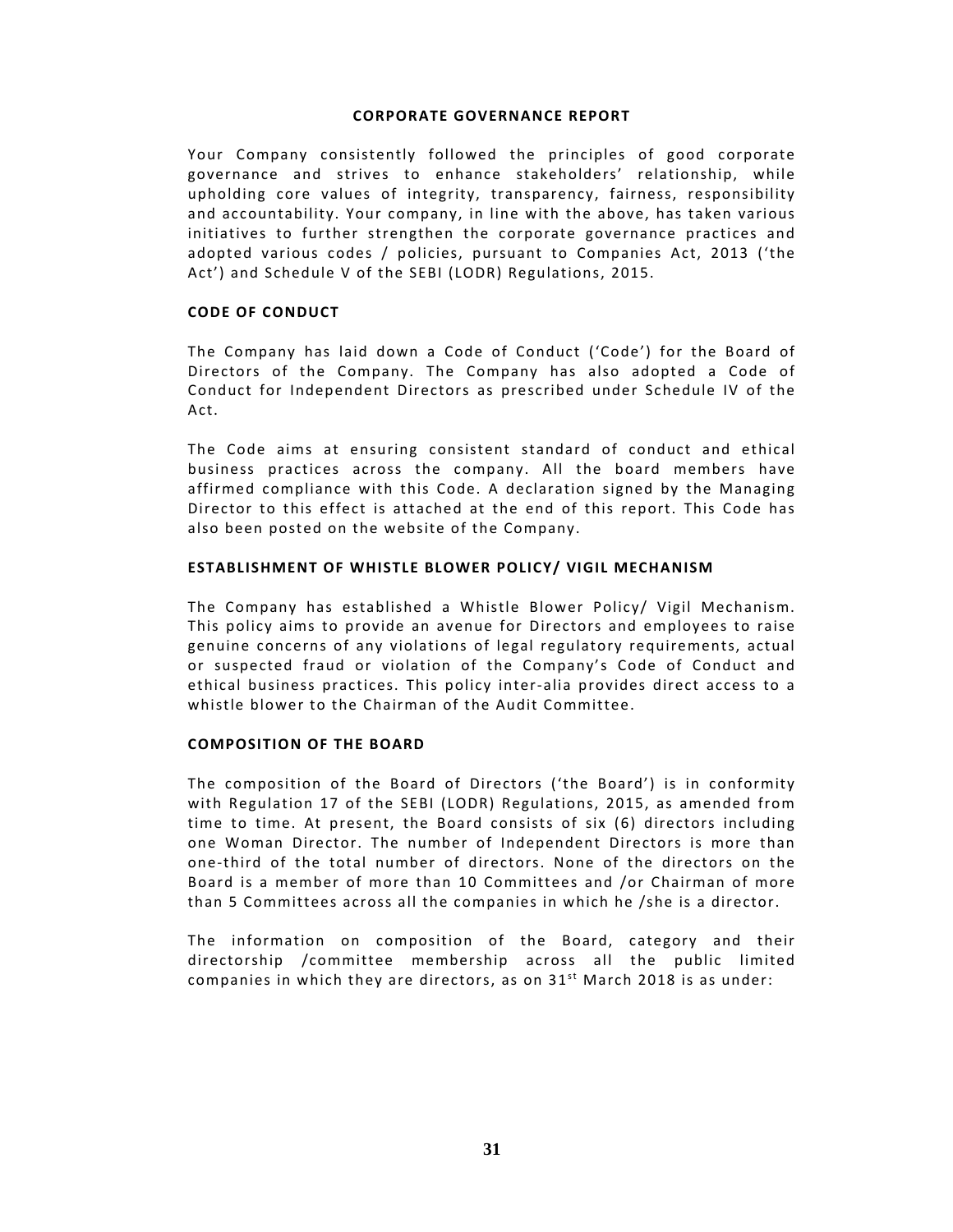| <b>Name of Director</b>      | Category            | No. of<br>Director-<br>ship |                 | <b>Committees</b> |
|------------------------------|---------------------|-----------------------------|-----------------|-------------------|
|                              |                     |                             | Member-<br>ship | Chairman-<br>ship |
| Chand<br>Gyan<br>Mr.<br>Jain | Executive<br>(M.D)  | $\mathbf{1}$                | Nil             | Nil               |
| Mr. Ankur Jain               | $Non-$<br>Executive | $\overline{2}$              | $\mathbf{1}$    | Nil               |
| Mrs. Alka Jain               | $Non-$<br>Executive | $\overline{2}$              | Nil             | Nil               |
| Mr. Ram Prakash<br>Agarwal   | Independent         | $\mathbf{1}$                | 3               | 3                 |
| Mr. Kailash Chand<br>Dusad   | Independent         | $\mathbf{1}$                | 3               | Nil               |
| Mr. Jitendra<br>Bansal       | Independent         | 1                           | $\overline{2}$  | Nil               |

\* In accordance with Regulation 26 of the SEBI (LODR) Regulations, 2015, membership and chairmanship of only Audit Committees and Shareholders' Relationship Committees in all public companies are considered.

The details of shares held by the Directors in the Company as on  $31^{st}$  March 2018 are as follows:

| <b>Name of Director</b> | No. of shares held |
|-------------------------|--------------------|
| Mr. Gyan Chand Jain     | 471230             |
| Mr. Ankur Jain          | 535800             |
| Mrs. Alka Jain          | 491430             |
| Mr. R.P Agarwal         |                    |
| Mr. Kailash Chand       |                    |
| Mr. Jitendra Bansal     |                    |

#### **BOARD MEETINGS**

During the year under review, 6 Board meetings were held on 25<sup>th</sup> May 2017,  $10^{th}$  August 2017,  $1^{st}$  September 2017,  $6^{th}$  November 2017 and  $12^{th}$ February 2018. The gap between two meetings did not exceed 120 days. The 24<sup>th</sup> Annual General Meeting of the company was held on 28<sup>th</sup> September 2017.

The attendance of Directors at the above Board Meetings and AGM is as under:

| <b>Name of Director</b> | No. of Board Meeting |          | <b>AGM</b> |
|-------------------------|----------------------|----------|------------|
|                         | Held                 | Attended |            |
| Mr. Gyan Chand Jain     |                      |          | YES        |
| Mr. Ankur Jain          |                      |          | <b>YES</b> |
| Mrs. Alka Jain          |                      |          | <b>YES</b> |
| Mr. R.P Agarwal         |                      |          | YES        |
| Mr. Kailash Chand       |                      |          | <b>YFS</b> |
| Mr. Jitendra Bansal     |                      |          | YFS        |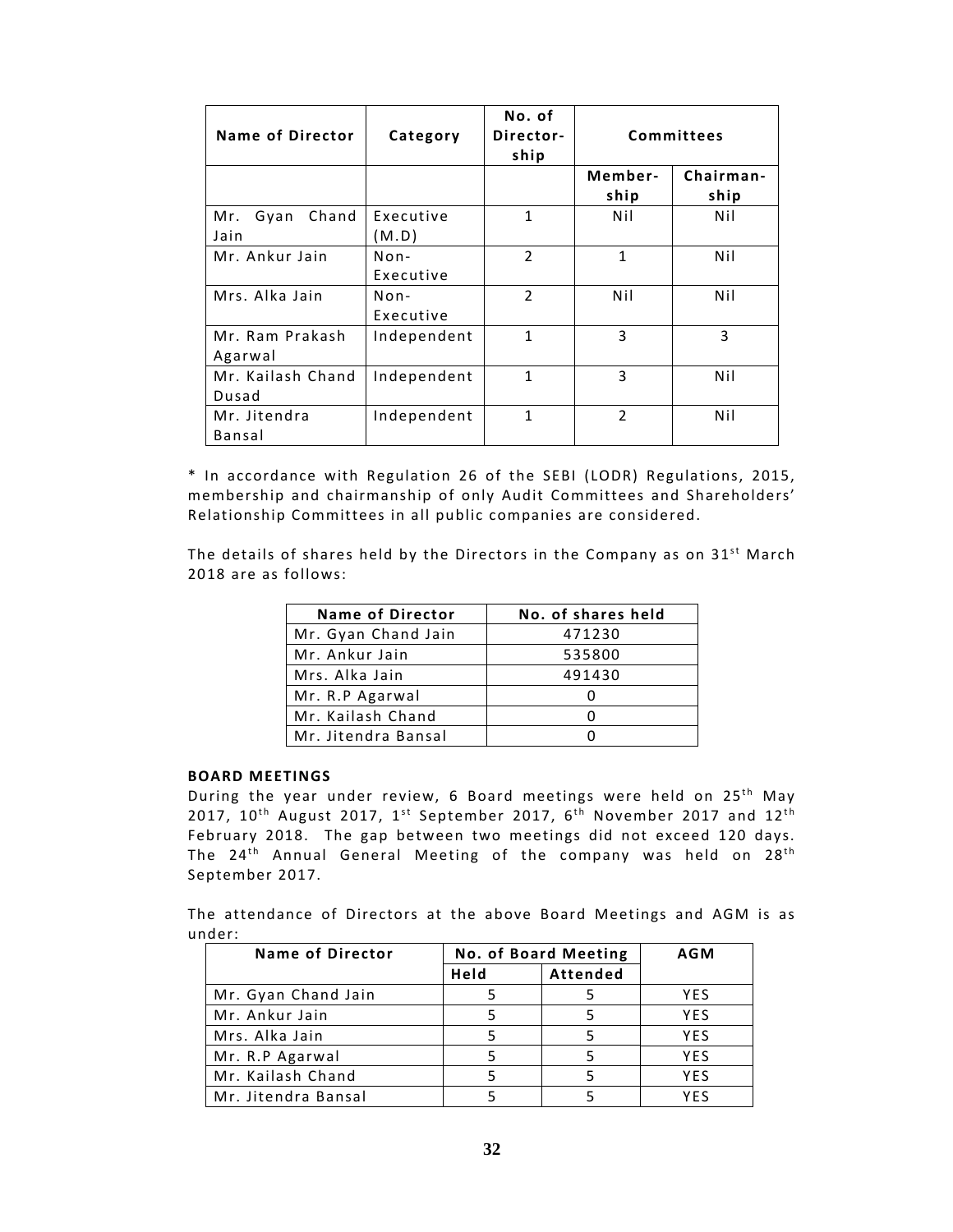## **AUDIT COMMITTEE**

The Audit Committee of the company comprises of the three (3) Directors and all are Independent Directors. Mr. R.P. Agarwal, Chairman of the Committee is an Independent Director. All the Members of the Committee possess accounting and financial management expertise. The Chairman of the Committee was present at the AGM held on  $28^{th}$  September 2017. During the year under review, 4 meetings were held on  $25<sup>th</sup>$  May 2017,  $10<sup>th</sup>$ August 2017,  $6^{th}$  November 2017 and  $11^{th}$  February 2018. The gap between two meetings did not exceed 120 days.

The composition of the Audit Committee and the attendance of the members at the above meetings is as under:

| Name of Director    | <b>Designation</b> | No. of Board Meeting |          |
|---------------------|--------------------|----------------------|----------|
|                     |                    | Held                 | Attended |
| Mr. R.P Agarwal     | Chairman           |                      |          |
| Mr. Kailash Chand   | Member             |                      |          |
| Mr. Jitendra Bansal | Member             |                      |          |

## **TERMS OF REFERENCE**

The Terms of Reference as reviewed from time to time by the Board and the Committee has been mandated to comply with the requirements of Regulation 18 of the SEBI (LODR) Regulations, 2015 and the provisions of Section 177 of the Companies Act, 2013.

# **Powers of the Audit Committee**

- To investigate any activity within its term of reference.
- To seek information from any employee.
- To obtain outside legal or other professional advice.
- To secure attendance of outsiders with relevant expertise, if it considers necessary.

# **Role o f Audit Committee** *inter‐alia* **includes the following:**

- (1) Oversight of the listed entity's financial reporting process and the disclosure of its financial information to ensure that the financial statement is correct, sufficient and credible.
- (2) Recommendation for appointment, remuneration and terms of appointment of auditors of the listed entity.
- (3) Approval of payment to statutory auditors for any other services rendered by the statutory auditors.
- (4) Reviewing, with the management, the annual financial statements and auditor's report thereon before submission to the board for approval, with particular reference to;
	- (a) Matters required to be included in the director's responsibility statement to be included in the board's report in terms of Clause (c) of sub-section  $(3)$  of Section 134 of the Companies Act, 2013;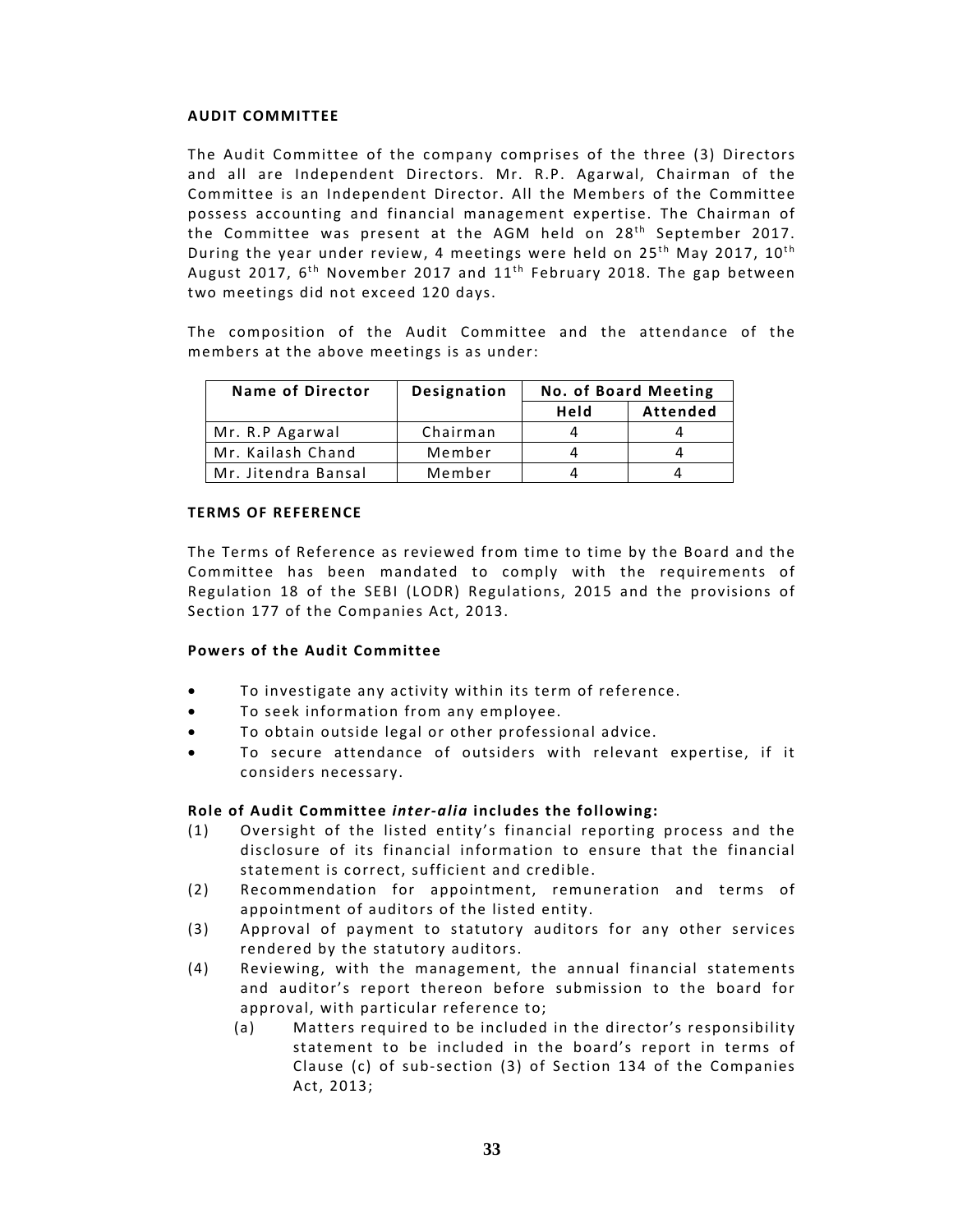- (b) Changes, if any, in accounting policies and practices and reasons for the same;
- (c) Major accounting entries involving estimates based on the exercise of judgements by management;
- (d) Significant adjustments made in the financial statements arising out of audit findings;
- (e) Compliance with the listing and other legal requirements relating to financial statements;
- (f) Disclosure of any related party transactions;
- (g) Modified opinion(s) in the draft audit report;
- (5) Reviewing, with the management, the quarterly financial statements before submission to the board for approval;
- (6) Reviewing, with the management, the statement of users/ application of funds raised through an issue (public issue, rights issue, preferential issue etc.), the statement of funds utilized for purposes other than those stated in the offer document / prospectus/ notice and the report submitted by the monitoring agency monitoring the utilization of proceeds of a public or rights issue and making appropriate recommendations to the board to take up steps in this matter;
- (7) Reviewing and monitoring the auditor's independence and performance, and effectiveness of the audit process;
- (8) Approval of any subsequent modification of transactions of the listed entity with related parties;
- (9) Scrutiny of inter-corporate loans and investments;
- (10) Valuation of undertakings or assets of the listed entity, wherever it is necessary;
- (11) Evaluation of internal financial controls and risk management systems;
- (12) Reviewing, with the management, performance of statutory and internal auditors
- (13) Reviewing the adequacy of internal audit function, if any, including the structure of the internal audit department, staffing and seniority of the official heading the department, reporting structure coverage and frequency of internal audit;
- (14) Discussion with internal auditors of any significant findings and follow up thereon;
- (15) Reviewing the findings of any internal investigations by the internal auditors into matters where there is suspected fraud or irregularity or a failure of internal systems of a material nature and reporting the matter to the board;
- (16) Discussion with statutory auditors before the audit commences, about the nature and scope of audit as well as post-audit discussion to ascertain any area of concern:
- (17) To look into reasons for substantial defaults in the payment to the depositors, debenture holders, shareholders (in case of non-payment of declared dividends) and creditors;
- (18) To review the functioning of the whistle blower mechanism;
- (19) Approval of appointment of chief financial officer after assessing the qualifications, experience and background, etc. of the candidate;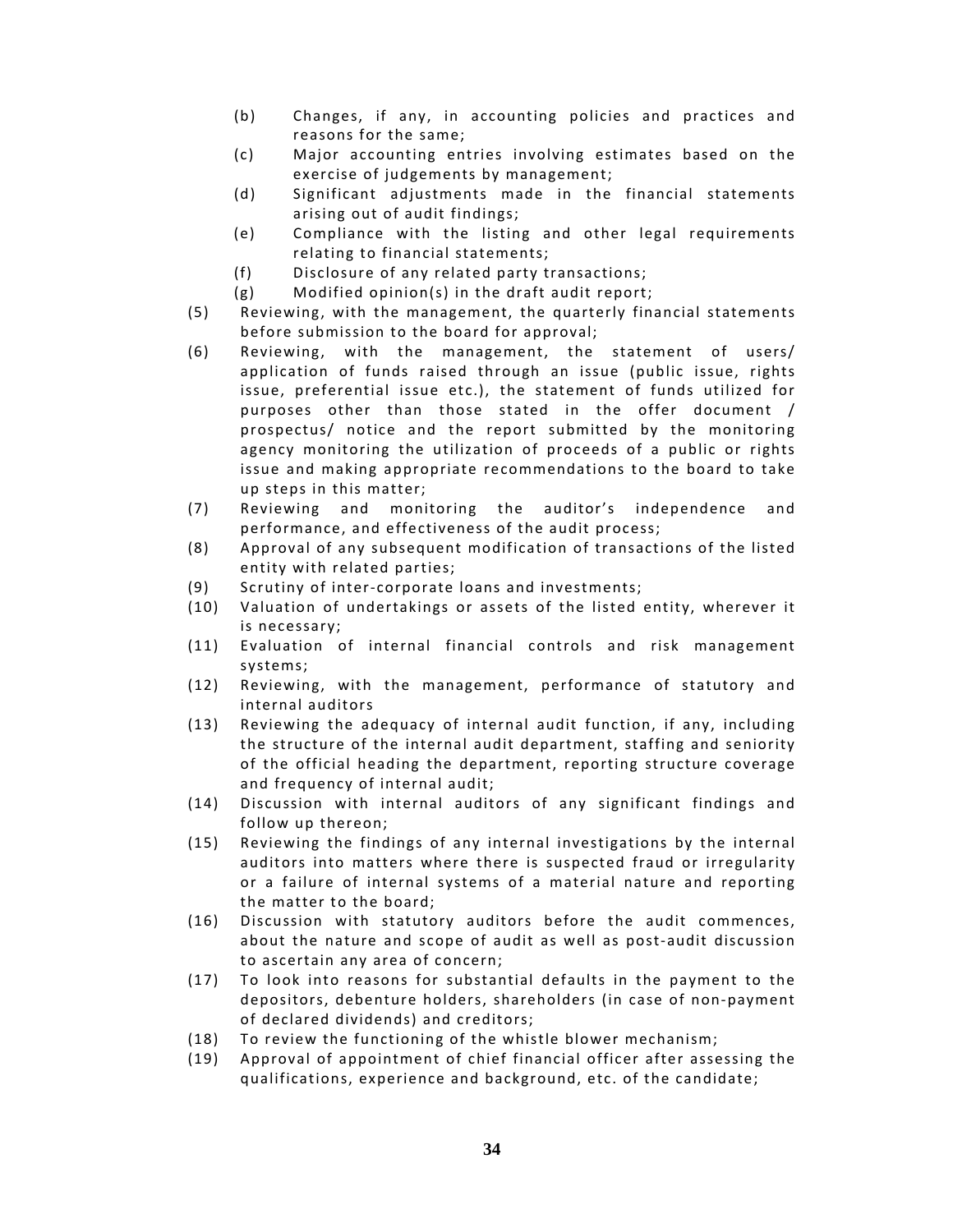(20) Carrying out any other function as is mentioned in the terms of reference of the audit committee.

# **Reviewing of following information:**

- Management Discussion and Analysis of financial condition and results of operations.
- Statement of related party transactions submitted by the management.
- Management letters / letters of internal control weaknesses issued by the statutory auditors;
- Internal audit reports relating to internal control weaknesses; and
- The appointment, removal and terms of remuneration of the chief internal auditor shall be subject to the review by the audit committee.
- Statement of deviations:
	- quarterly statement of deviation(s) including report of monitoring agency, if applicable, submitted to stock exchange(s) in terms of Regulation 32(1).

annual statement of funds utilized for purposes other than those stated in the offer document / prospectus / notice in terms of Regulation 32(7).

## **NOMINATION AND REMUNERATION COMMITTEE**

The Company in order to fulfill the requirement of Section 178 of Companies Act, 2013 has constituted a Nomination and Remuneration Committee consisting of 2 Independent Directors and 1 Non-Executive Director, Mr. Ankur Jain. Since the operations of the Company are very limited therefore the Company may not be appointing any person either as a Director or as senior management personnel, no guidelines are framed. However, as and when there will be a need for appointment of director or senior management personnel, proper guidelines will be framed. Since the company is not paying any remuneration to the directors or senior management staff, there was no need to hold any meeting of the Committee and no information is to be given.

## **SHAREHOLDERS' GRIEVANCE COMMITTEE**

The Committee comprises of Mr. R.P. Agarwal, Chairman of the Committee, Mr. Kailash Chand and Mr. Jitendra Bansal, Independent Directors of the Company, being the other members of the Committee.

The information regarding the composition of Shareholders' Grievance Committee, number of meetings attended by the members of the Shareholders' Grievance Committee are as under:

| Name of the Director | <b>Designation</b> | Held | Attended |
|----------------------|--------------------|------|----------|
| Mr. R. P. Agarwal    | Chairman           |      |          |
| Mr. Kailash Chand    | Member             |      | Д        |
| Mr. Jitendra Bansal  | Member             |      | Д        |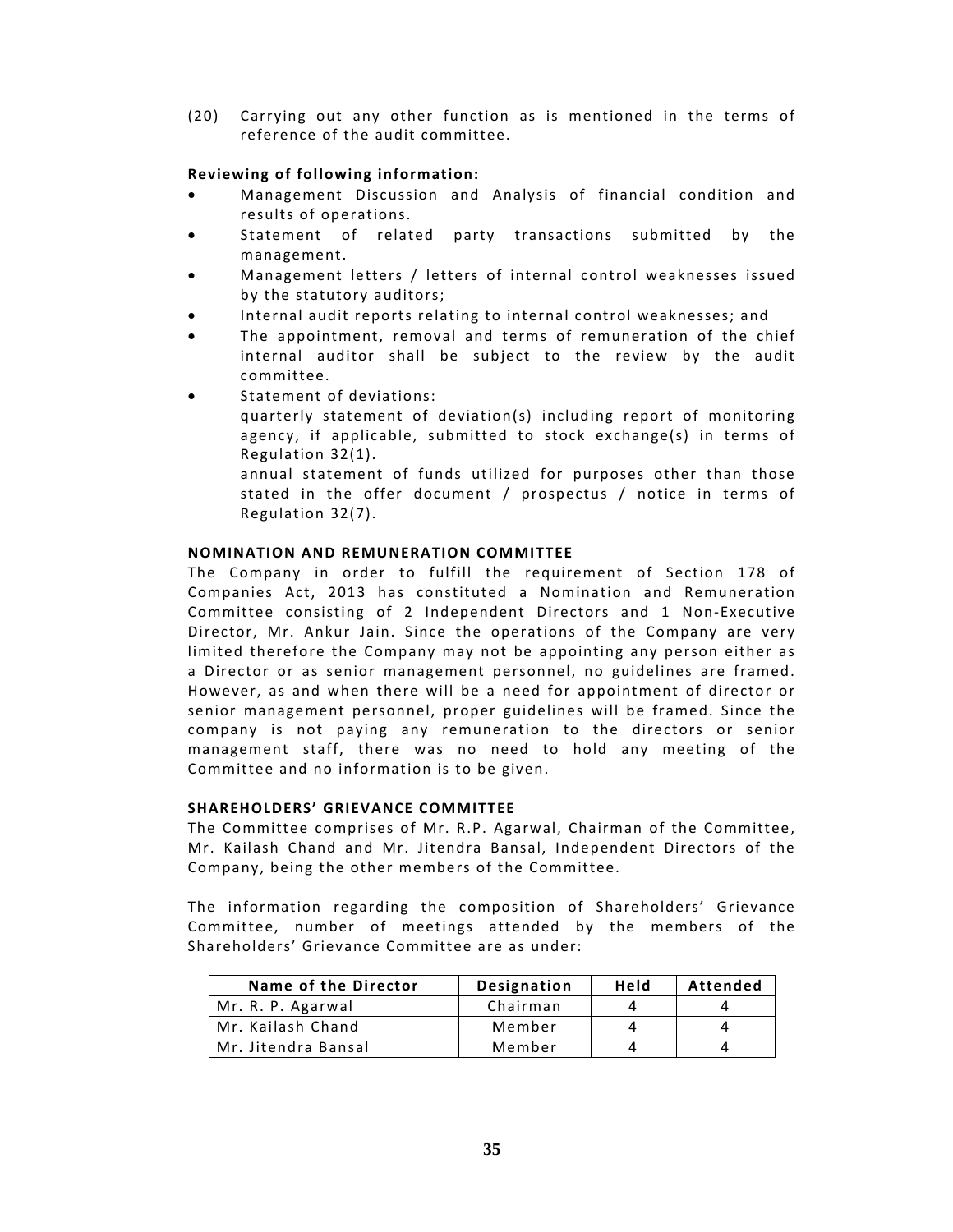There were 4 meetings held during the year on  $20<sup>th</sup>$  April 2017, 13<sup>th</sup> July 2017,  $13<sup>th</sup>$  October 2017 and  $19<sup>th</sup>$  January 2018.

# **Terms** of Reference of the Committee:

- To determine on behalf of Board, the Company's Policy on serving the stakeholders in the line with best corporate governance norms;
- To periodically review Stakeholder's Grievance Mechanism of the company;
- To review and redress stakeholders' grievances regarding allotment of securities, non-receipt of dividend etc. and other allied matters;
- To consider the share transfer request, transmission request, split request, consolidation request and demat request and approve and/or reject the same;
- The Committee reviewed the shareholders' grievances, their redressal and the share transfers for the year and expressed satisfaction with the same that there is no pending grievance of any investor against the company.
- The Committee is also authorised to:
	- i. Investigate any activity within its terms of reference;
	- ii. Seek any information from any employee of the Company;
	- iii. Obtain outside legal or independent professional advice. Such advisors may attend meetings if necessary, and
	- iv. Incur such reasonable expenditure, as it deems fit.

## **COMPLIANCE OFFICER**

Mr. Gyan Chand Jain has acted as the Compliance Officer of the Company, during the year under review.

## **CODE OF CONDUCT FOR PREVENTION OF INSIDER TRADING**

The Company's Code of Conduct for Prevention of Insider Trading as approved by the Board of Directors, inter-alia, prohibits dealing in the securities of the company by the Directors and certain employees while in possession of unpublished price sensitive information in relation to the company. The same is available on the Company's Website.

# **INDEPENDENT DIRECTORS' MEETING**

During the year under review, a separate meeting of the Independent Directors was held on  $11<sup>th</sup>$  February 2017 and the attendance of the Independent Directors at the above Meeting is as under:

| <b>Name of Director</b> | No. of Meetings Held | No. of Meetings attended |
|-------------------------|----------------------|--------------------------|
| Mr. R.P Agarwal         |                      |                          |
| Mr. Kailash Chand       |                      |                          |
| Mr. Jitendra Bansal     |                      |                          |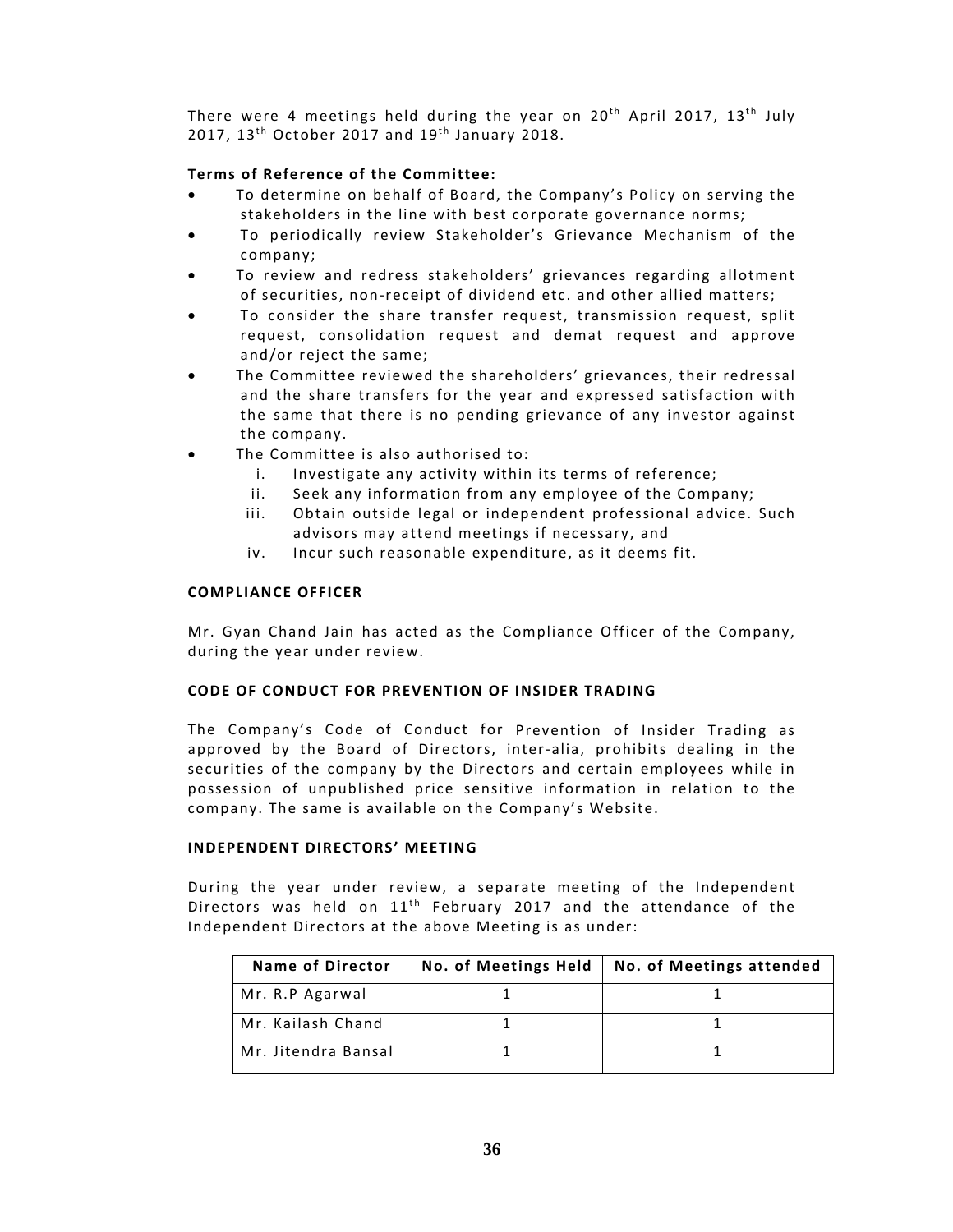## **CORPORATE SOCIAL RESPONSIBILITY COMMITTEE**

The provisions of Section 135 of Companies Act, 2013 are not applicable to the Company, as the Company neither has a Net worth of Rs. 500 crores nor a turnover of Rs. 1000 crores or a net profit of Rs. 5 crores, therefore no Committee was constituted.

## **RISK MANAGEMENT COMMITTEE**

The Risk Management Committee comprises of Mr. Gyanchand Jain and Mr. Ankur Jain. During the year under review, one meeting of the Committee was held on  $11<sup>th</sup>$  February 2017. The meeting was attended by both the members.

The Committee functions in accordance with the Terms of Reference as specified under the Listing Agreement and as may be specified by the Board from time to time, which *inter alia* includes implementing and monitoring of Risk Management Plan and Policy of the Company. The Committee's constitution meets with the requirement of Regulation 21 of the SEBI (LODR) Regulations, 2015.

#### **RISK MANAGEMENT**

The Company has a well‐defined risk management framework in place, which provides an integrated approach for identifying, assessing, mitigating, monitoring and reporting of all risks associated with the business of the Company. The Audit Committee / Board of Directors periodically review the risk assessment and minimization procedure and ensure that the Executive Management controls risk through means of a properly defined framework. The risk management framework adopted by the Company is discussed in detail in Management Discussion and Analysis forming part of Annual Report.

## **DISCLOSURES**

## **Related party transactions**

During the year under review, there were no related party transactions which require reporting.

## **Disclosure of Accounting Treatment**

During the year under review, the Company followed the Accounting Standards laid down by the Companies (Accounting Standards) Rules, 2006, in the preparation of its financial statements.

#### **Management**

A Management Discussion and Analysis (MDA) forms part of the Annual Report.

All the members of the Senior Management have confirmed to the Board that there are no material, financial and /or commercial transactions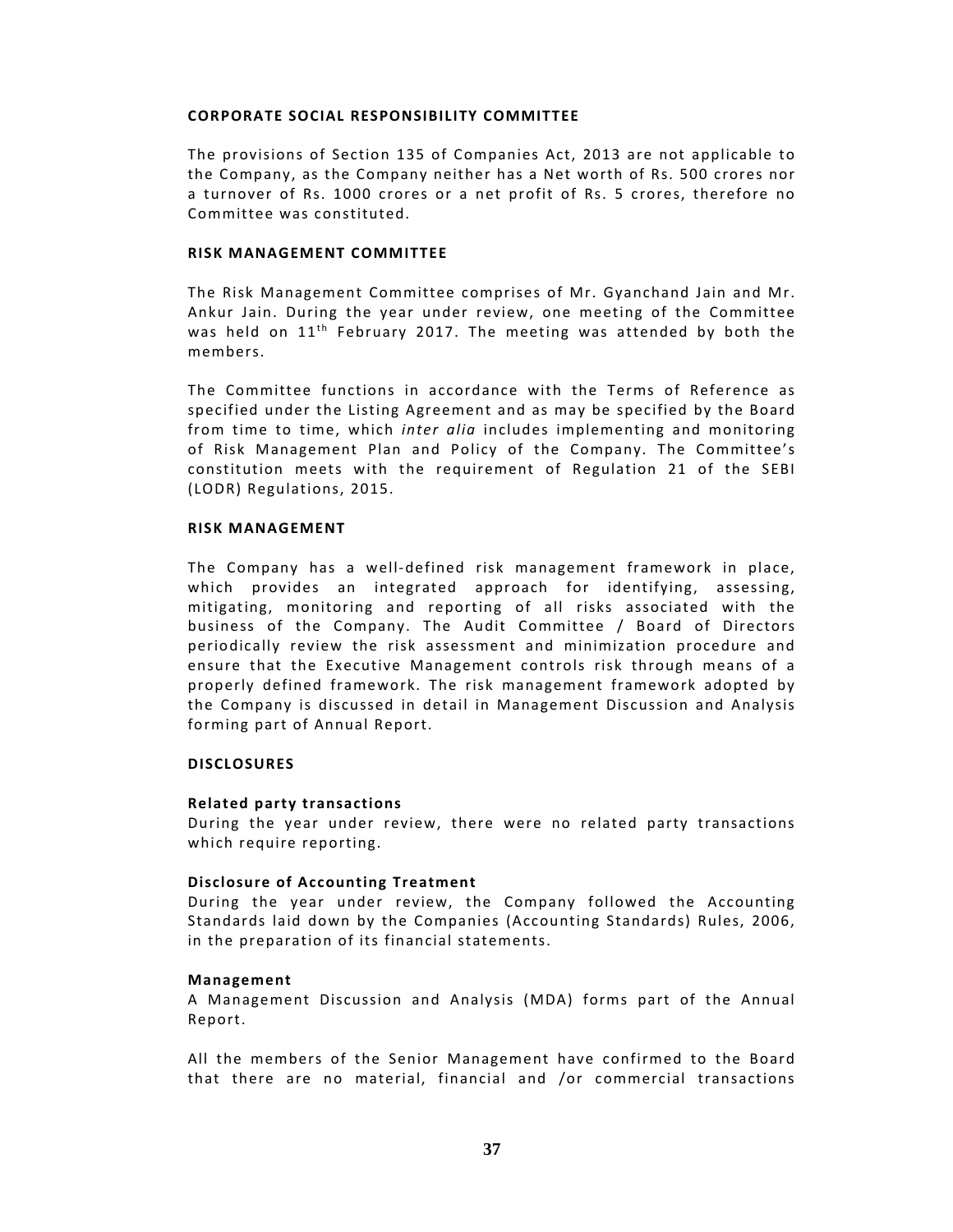between them and the Company, which could have any potential conflict of interest with the Company at large.

## **CEO/CFO Certification**

As required under Regulation 17(8) of the SEBI (LODR) Regulations, 2015, the Managing Director of the Company has certified to the Board regarding the financial statements for the year ended  $31^{st}$  March 2018.

#### **GENERAL BODY MEETINGS**

#### **Annual General Meeting**

The details of Annual General Meetings held in the last 3 years are given below:

| Year    | Date & Time of        | Venue                               |
|---------|-----------------------|-------------------------------------|
|         | <b>AGM</b>            |                                     |
| 2014-15 | $30 - 9 - 2015$<br>at | 66, Gangwal Park, M.D. Road, Jaipur |
|         | 11.00 AM              |                                     |
| 2015-16 | 30-9-2016 at          | 66, Gangwal Park, M.D. Road, Jaipur |
|         | 12.00 noon            |                                     |
| 2016-17 | $28 - 9 - 2017$       | HOTEL SHIVA'S ROYAL, SINDHI CAMP,   |
|         | 2.00 p.m.             | <b>JAIPUR</b>                       |

## **MEANS OF COMMUNICATION**

The Company informs its unaudited as well as audited Financial Results to the stock exchanges, as soon as these are taken on record/ approved by the Board. The Financial Results are displayed on the company's website www.rscltd.in. The Annual Report, quarterly Results and Shareholding pattern of the company are also posted by the BSE and DSE on their website.

## **General Shareholder's Information:**

### **Date, Time and Venue of the 25<sup>th</sup> AGM:**

 $28<sup>th</sup>$  September 2017, Thursday at 2.00 p.m. at the Hotel Shiva's Royal, Sindhi Camp, Jaipur.

## **Financial Year:**

The financial year covers the period from April  $1<sup>st</sup>$  of every year to March  $31<sup>st</sup>$  of the next year.

Financial reporting for the first quarter ending June 30, 2017;  $10<sup>th</sup>$  August 2017**.**

Financial reporting for the second quarter ending September 30, 2017;  $6<sup>th</sup>$ November 2017.

Financial reporting for the third quarter ending December 31, 2017;  $13<sup>th</sup>$ February 2018.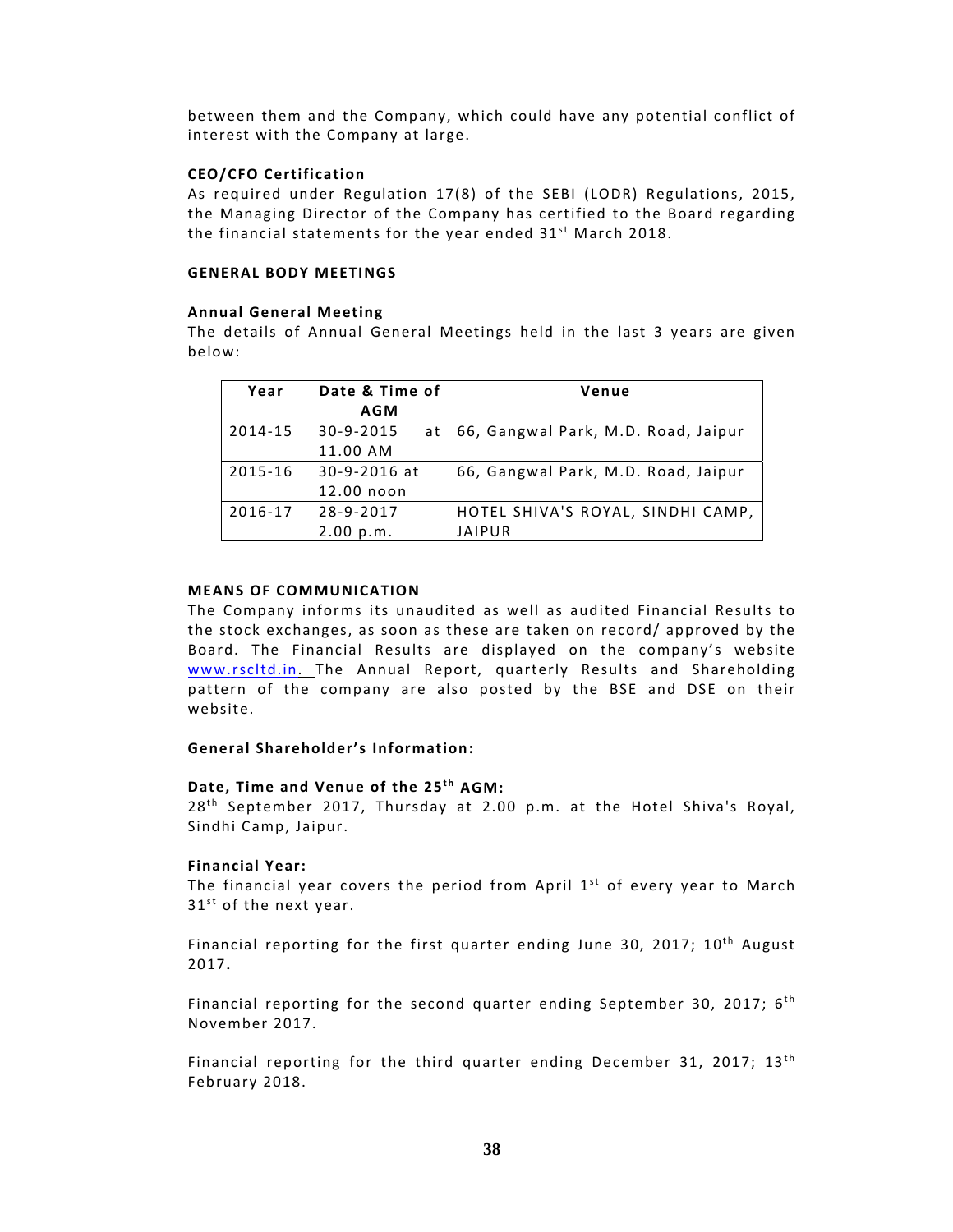Financial reporting for the fourth quarter ending March 31, 2018;  $31^{st}$  May 2018**.**

## **Dividend**

No dividend being recommended by the Board of Directors during the year.

#### **Listing of Equity Shares in Stock Exchange**

Bombay and Delhi Stock Exchange.

#### **Demat ISIN exchange number in NSDL & CDSL for equity shares** ISIN No. INE015F01019

#### **Corporate Identification Number (CIN)**

The Company's CIN as allotted by the Ministry of Corporate Affairs is L17124RJ1993PLC007136.

#### **Stock Exchange Code**

| Shares/           | ISIN No.            | <b>Stock Code</b>              |          |
|-------------------|---------------------|--------------------------------|----------|
| <b>Debentures</b> |                     | Delhi Stock<br><b>BSE Ltd.</b> |          |
|                   |                     |                                | Exchange |
|                   |                     |                                |          |
| Equity            | <b>INE015F01019</b> | 530179                         | 18171    |

#### **Listing Fees**

Listing fees, as prescribed, has been paid to both the Stock Exchanges, where the securities of the Company are listed.

#### **Stock performance**

The Company has no trading during the year under review, therefore no data can be provided.

## **Share Transfer System**

Shares sent for transfer in physical form are registered and returned within a period of thirty days from the date of receipt of the documents, provided the documents are valid and complete in all respects.

With a view to expedite the process of share transfers, necessary authority has been delegated to the Share Transfer Committee to approve the transfer of equity shares of the Company. The Share Transfer Committee and Stake Holder's Relationship Committee have met during the year under review, as and when required to consider the transfer proposals and attend to investors' grievances.

## **Dematerialization of shares**

46.92% of the Equity Shares of the Company have been dematerialized as on March 31, 2018. The Company has entered into agreements with National Securities Depository Services (India) Limited (NSDL) and Central Depository Services Limited (CDSL) whereby the shareholders have an option to dematerialize their shares with either of the Depositories. Entire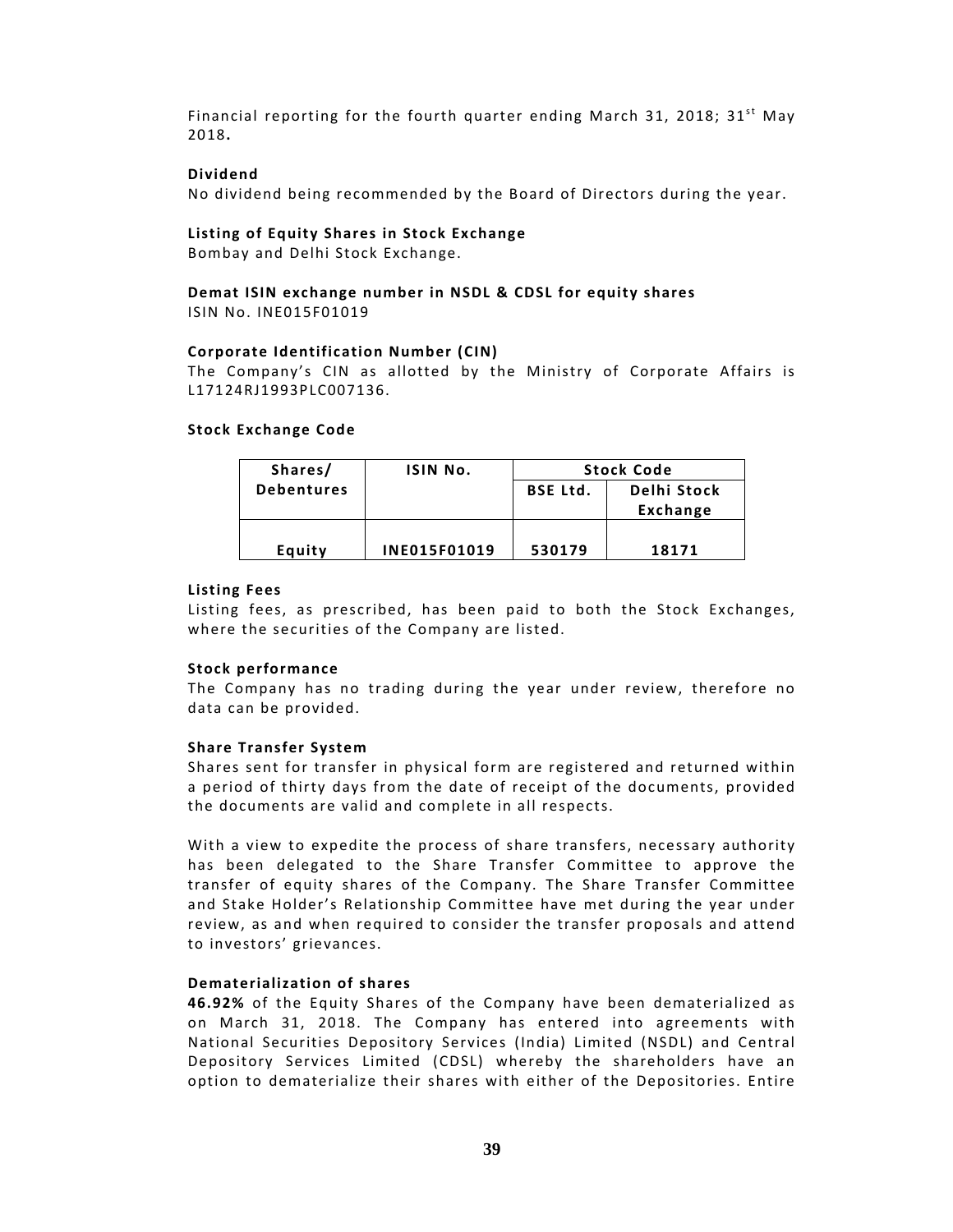shareholding of the promoters and promoter group is in dematerialised form.

| a) | Dematerialization of shares     |         |
|----|---------------------------------|---------|
|    | Number of Shares dematerialized | 2697720 |
|    | % of Shares dematerialized      | 46.92%  |
|    |                                 |         |
|    | Shares held with NSDL           | 2665339 |
|    | Shares held with CDSL           | 32381   |
|    |                                 |         |
| b) | Shares in physical mode         | 3051980 |
|    | % of shares in physical mode    | 53.08%  |

Shareholding Pattern as on 31<sup>st</sup> March 2018.

| S.<br>No. | Category            | No. of<br><b>Shareholders</b> | No. of<br><b>Shares</b> | % of<br>Total |
|-----------|---------------------|-------------------------------|-------------------------|---------------|
|           | Promoter and        |                               |                         |               |
| 1         | promoter group      | 18                            | 2162794                 | 37.62         |
| 2         | <b>NRI</b>          | 28                            | 73500                   | 1.28          |
|           | Resident individual | 2932                          | 3058357                 | 53.19         |
| 3         | & HUF               | 4                             | 355701                  | 6.18          |
| 4         | Bodies Corporate    | 16                            | 99348                   | 1.73          |
|           | Total               | 3000                          | 5749700                 | 100           |

**Distribution of Shareholding as on 31st March 2018.** 

| Shareholding of<br>Nominal Value of<br>$Rs. 10/-$ | No. of<br><b>Shareholders</b> | % to<br>Total | No. of<br>shares | Amount<br>in Rs. | % to<br>Total |
|---------------------------------------------------|-------------------------------|---------------|------------------|------------------|---------------|
|                                                   |                               |               |                  |                  |               |
| <b>UP TO 5000</b>                                 | 1854                          | 61.78         | 568740           | 5687400          | 9.89          |
| 5001 TO 10000                                     | 718                           | 23.92         | 569846           | 5698460          | 9.91          |
| 10001 TO 20000                                    | 248                           | 8.26          | 389400           | 3894000          | 6.77          |
| 20001 TO 30000                                    | 82                            | 2.73          | 207900           | 2079000          | 3.62          |
| 30001 TO 40000                                    | 47                            | 1.57          | 168580           | 1685800          | 2.93          |
| 40001 TO 50000                                    | 17                            | 0.57          | 77400            | 774000           | 1.35          |
| 50001 TO 100000                                   | 18                            | 0.6           | 124385           | 1243850          | 2.16          |
| 100001 AND<br>ABOVE                               | 17                            | 0.57          | 3643449          | 36434490         | 63.37         |
| <b>TOTAL</b>                                      | 3001                          | 100           | 5749700          | 57497000         | 100           |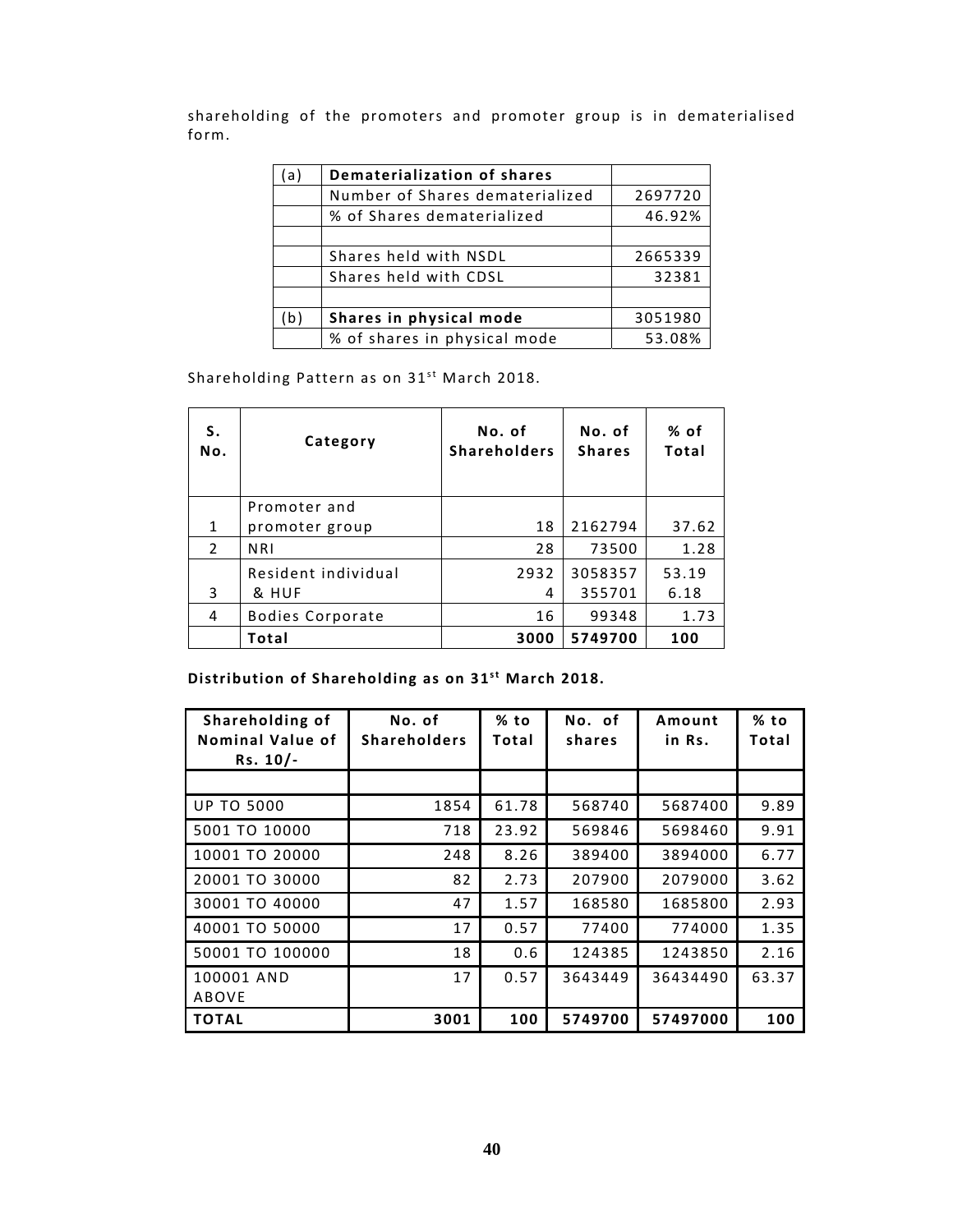#### **Registered Office**

RSC International Limited 66, Gangwal Park M.D. Road, Jaipur Phone: 093245‐41587 E‐mail: gyanrtl@hotmail.com

#### **Registrar and Share Transfer Agent**

Alankit Assignments Ltd. Alankit House, 2E/21 Jhandewalan Extn. New Delhi‐110055 Tel:(011) 4254 1234/23541234

## **Compliance Certificate of the Auditors**

The Statutory Auditors have certified that the Company has complied with the conditions of Corporate Governance as stipulated in in the Listing Agreement with the Stock Exchanges and the same is annexed to the Directors' Report.

#### **Non‐Mandatory Requirements**

The Company at present has not adopted the non-mandatory requirements in regard to sending half yearly Financial Results to the shareholders at the residence.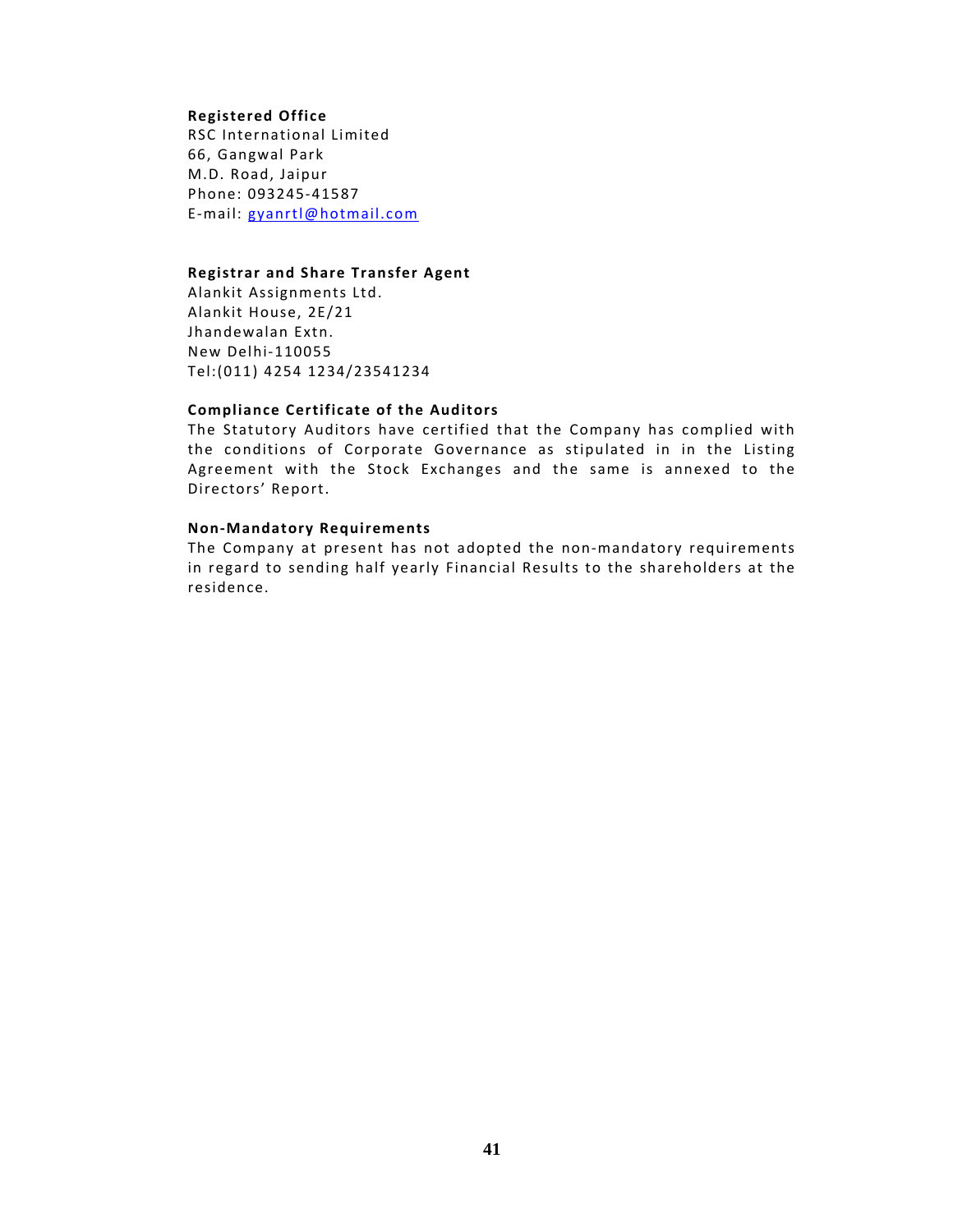#### **AUDITOR'S CERTIFICATE ON CORPORATE GOVERNANCE**

To

The Members of RSC International Ltd.

We have examined the compliance of conditions of Corporate Governance by RSC International Ltd. for the financial year ended  $31^{st}$  March 2018 as stipulated by Regulation 34 and Schedule  $(V)$  (E) of the SEBI (LODR) Regulations, 2015, with the relevant records and documents maintained by the Company and furnished to me and the report of Corporate Governance as approved by the Board of Directors.

The compliance of the conditions of Corporate Governance is the responsibility of the Management. Our examination was limited to procedure and implementation thereof, adopted by the Company for ensuring the compliance of the provisions relating to Corporate Governance. It is neither an audit nor an expression of opinion on the financial statements of the Company.

In our opinion and to the best of our information and according to the explanation given to us, we certify that the Company has complied in all material aspects with the conditions of Corporate Governance as stipulated in the above mentioned New Listing Regulations, subject to the following:

- 1. The management has confirmed that quarterly results were submitted to BSE and DSE immediately after its approval by Board of Directors and same were uploaded to the Company's website. BSE website has also displayed the same. Due to lack of profits, the Company has not published the same in newspapers.
- 2. The management has informed that inspite of efforts, they were unable to find any Company Secretary for appointment. However, the Company has retained services of qualified professional for assisting the Company to comply with the requirement of Companies Act, 2013 and the Listing Agreement. We have checked the file containing listing compliances and the same in our opinion are satisfactory.
- 3. The management has informed that due to small business and low profitability, the Company has not appointed CFO and the entire function of funds management is looked after by the Managing Director of the Company.

We further state that such compliance is neither an assurance as to the future viability of the Company nor the efficiency or effectiveness with which the management has conducted the affairs of the Company.

Place: Mumbai Date: 7t h September 2018 **Kamal Agrawal**

**M. No. 43529**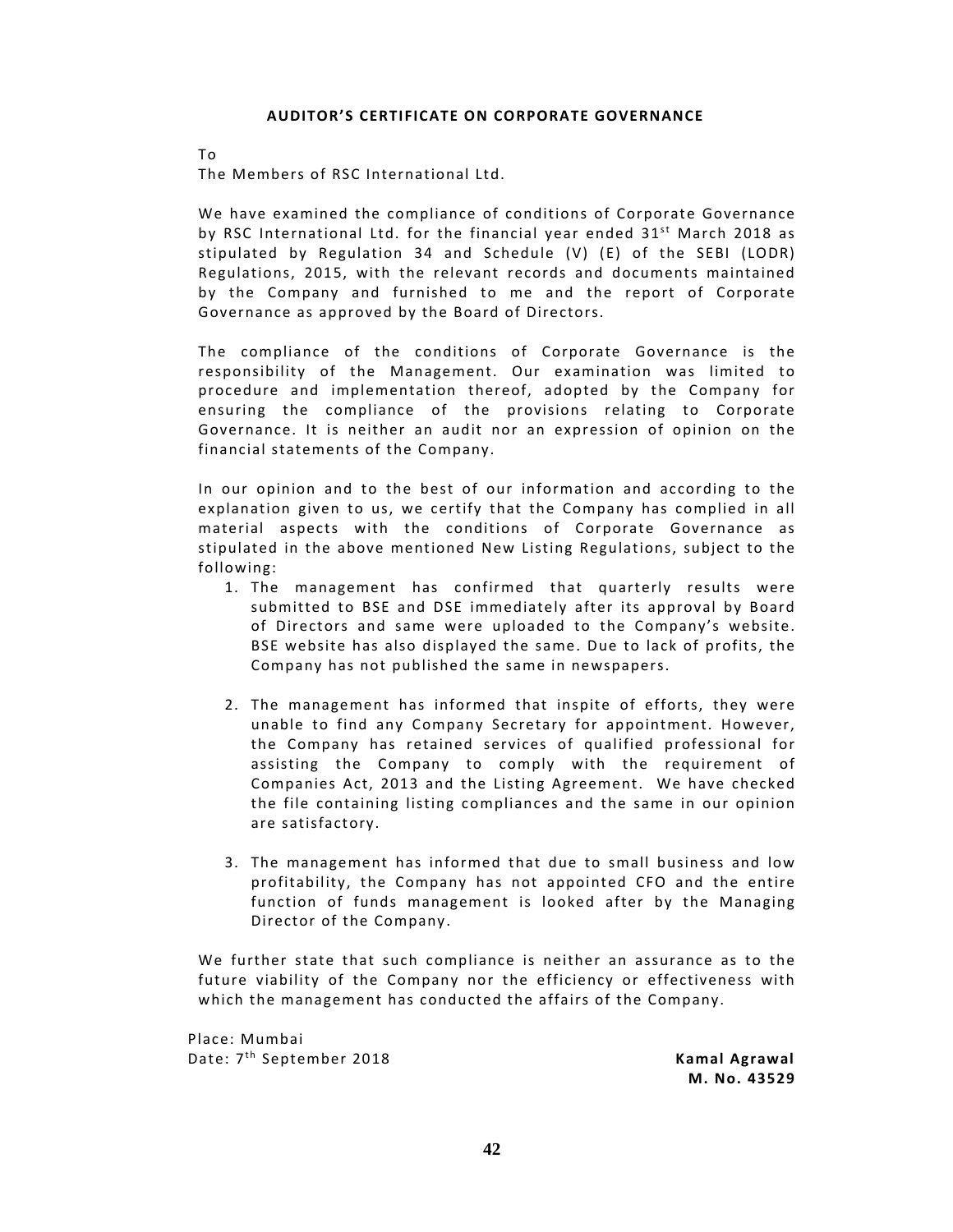#### **DECLARATION ON COMPLIANCE OF CODE OF CONDUCT**

To

The Members of RSC International Ltd.

I, hereby declare that the Directors of the Company have affirmed in writing, their compliances with the Company's Code of Conduct, during the year ended 31<sup>st</sup> March 2018.

**Place: Mumbai For: RSC International Ltd. Date:**  $7<sup>th</sup>$  **September** 2018

 **Gyanchand Jain Managing Director**

## **Certificate by Managing Director**

I, Gyan Chand Jain, Managing Director of RSC International Limited, do hereby certify:

- 1. That we have reviewed the financial statements and the Cash Flow Statement for the year ended  $31<sup>st</sup>$  March 2018 and that to the best of our knowledge and belief.
	- These statements do not contain any materially untrue statement nor omit any material fact nor contain statements that might be misleading, and
	- These statements present a true and fair view of the company's state of affairs and are in compliance with the existing accounting standards, applicable law and Regulations.
- 2. That there are to the best of our knowledge and belief no transactions entered into by the company during the year which is fraudulent, illegal or violative of the Company's code of conduct.
- 3. That we accept responsibility for establishing and maintaining internal controls, we have evaluated the effectiveness of the internal control systems of the company and we have disclosed to the auditors and the Audit Committee, deficiencies in the design or operation of internal controls, if any, of which we are aware and the steps that we have taken or purpose to take to rectify the identified deficiencies and;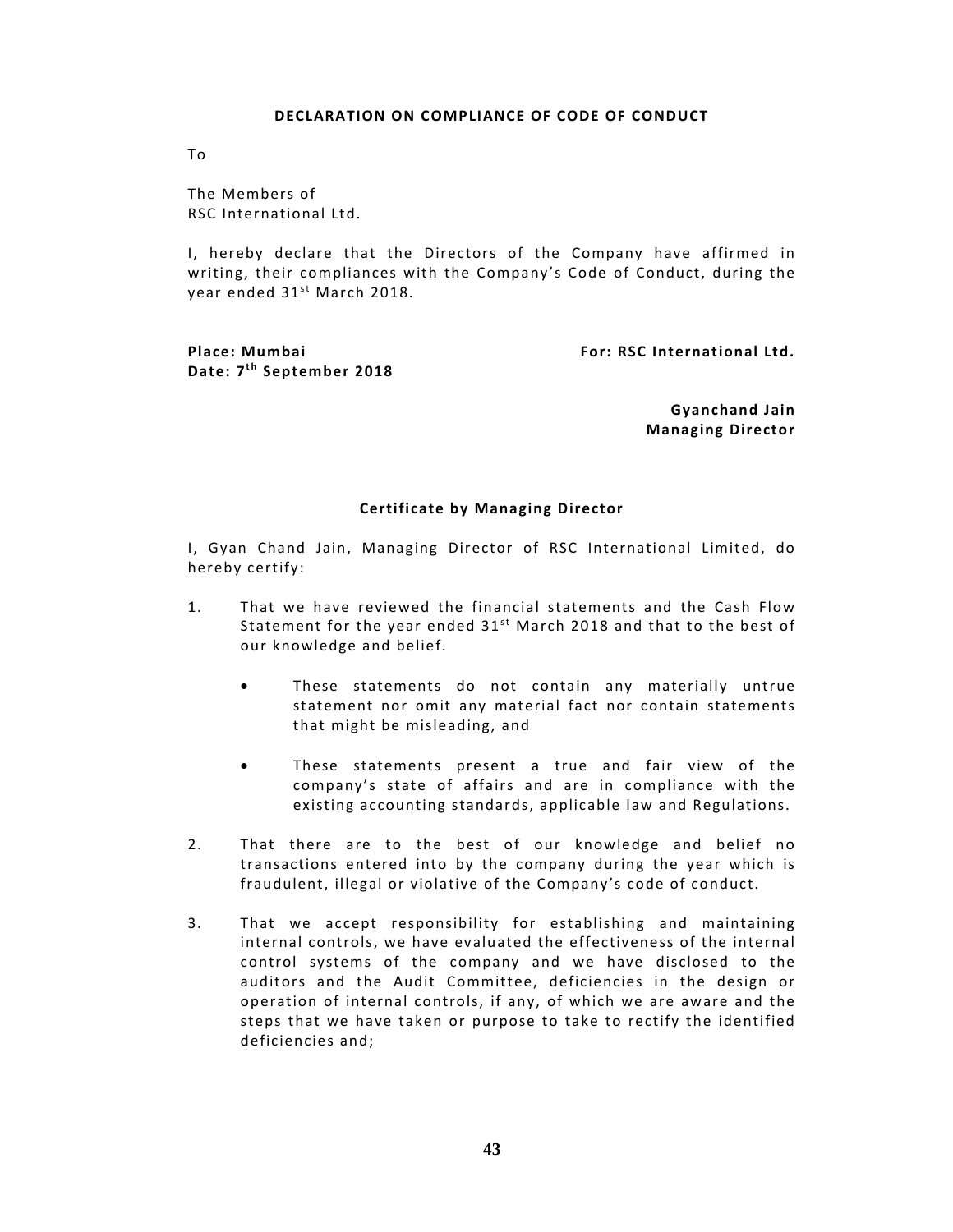- 4. That we have informed the auditors and the Audit Committee of;
	- Significant changes in the internal control during the year.
	- Significant changes in accounting policies during the year and that the same been disclosed in the notes to the financial statements; and
	- Instances of significant fraud of which we have become aware and the involvement therein if any of the management of and employee having significant role in the company's internal control system.

**Place: Mumbai** 

**Date:**  $7<sup>th</sup>$  **September** 2018

 **Gyanchand Jain. Managing Director**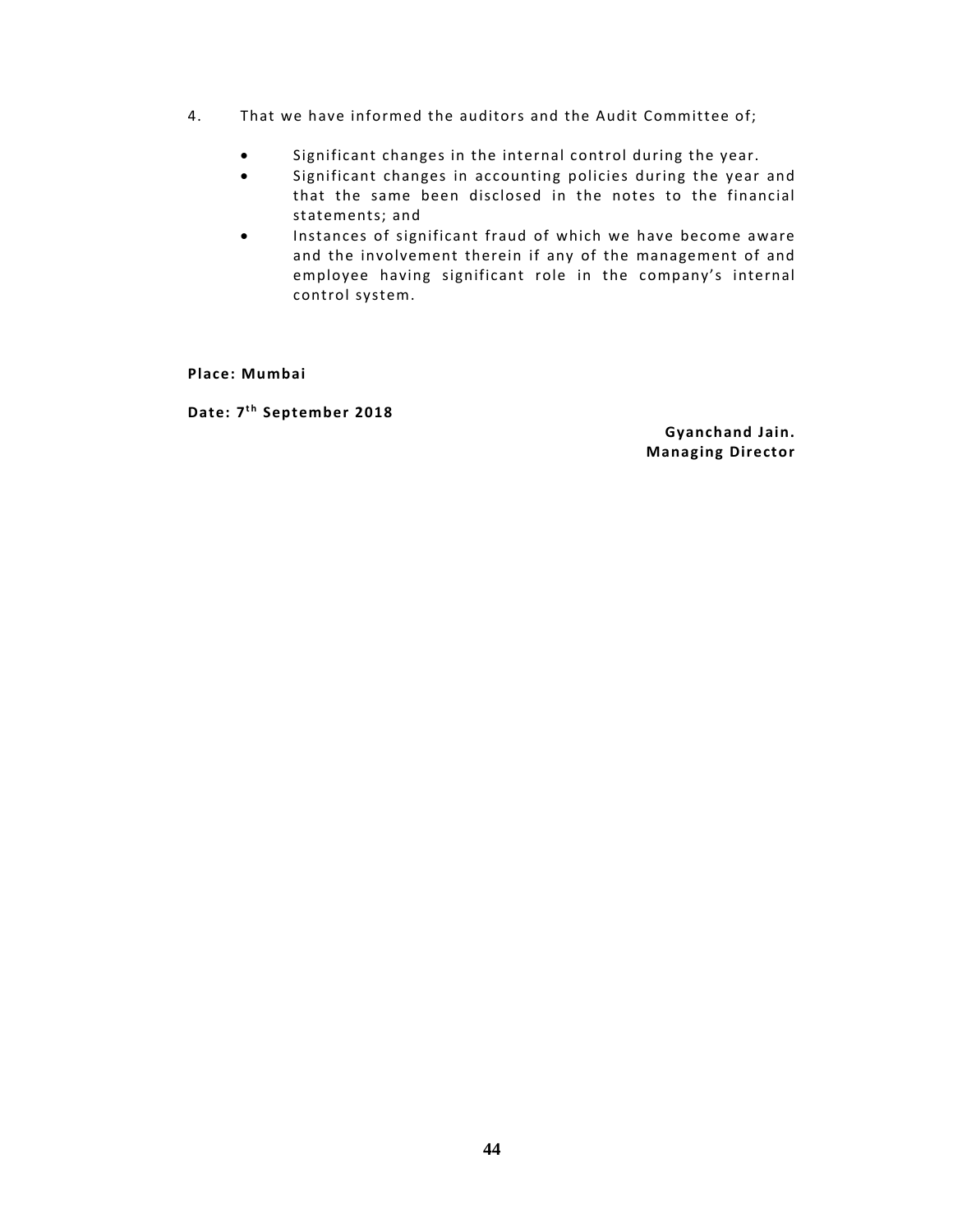#### **INDEPENDENT AUDITORS' REPORT**

## **To** the Members of RSC International Limited

#### **Report on the Financial Statements**

We have audited the accompanying Ind AS financial statements of RSC International Limited ("the Company"), which comprise the Balance Sheet as at March 31, 2018, the Statement of Profit and Loss, the Cash Flow Statement for the year then ended and a summary of the significant accounting policies and other explanatory information.

#### **Management's Responsibility for the Financial Statements**

The Company's Board of Directors is responsible for the matters stated in Section 134(5) of the Companies Act, 2013 (the "Act") with respect to the preparation of these financial statements to give a true and fair view of the financial position, financial performance and cash flows of the Company in accordance with the accounting principles generally accepted in India, including the Accounting Standards specified under Section 133 of the Act, read with Rule 7 of the Companies (Accounts) Rules, 2014. This responsibility also includes maintenance of adequate accounting records in accordance with the provisions of the Act for safeguarding of the assets of the Company and for preventing and detecting frauds and other irregularities, selection and application of appropriate accounting policies, making judgments and estimates that are reasonable and prudent, and design, implementation and maintenance of adequate internal financial controls that were operating effectively for ensuring the accuracy and completeness of the accounting records, relevant to the preparation and presentation of the financial statements that give a true and fair view and are free from material misstatement, whether due to fraud or error.

#### **Auditor's Responsibility**

Our responsibility is to express an opinion on these financial statements based on our audit. We have taken into account the provisions of the Act and the Rules made thereunder including the Accounting and Auditing Standards and matters which are required to be included in the audit report under the provisions of the Act and the Rules made thereunder and the Order under Section 143 (11) of the Act. We conducted our audit in accordance with the Standards on Auditing specified under Section 143(10) of the Act and other applicable authoritative pronouncements issued by the Institute of Chartered Accountants of India. Those Standards and pronouncements require that we comply with ethical requirements and plan and perform the audit to obtain reasonable assurance about whether the financial statements are free from material misstatement.

An audit involves performing procedures to obtain audit evidence about the amounts and the disclosures in the financial statements. The procedures selected depend on the auditor's judgment, including the assessment of the risks of material misstatement of the financial statements, whether due to fraud or error. In making those risk assessments, the auditor considers internal financial control relevant to the Company's preparation of the financial statements that give a true and fair view, in order to design audit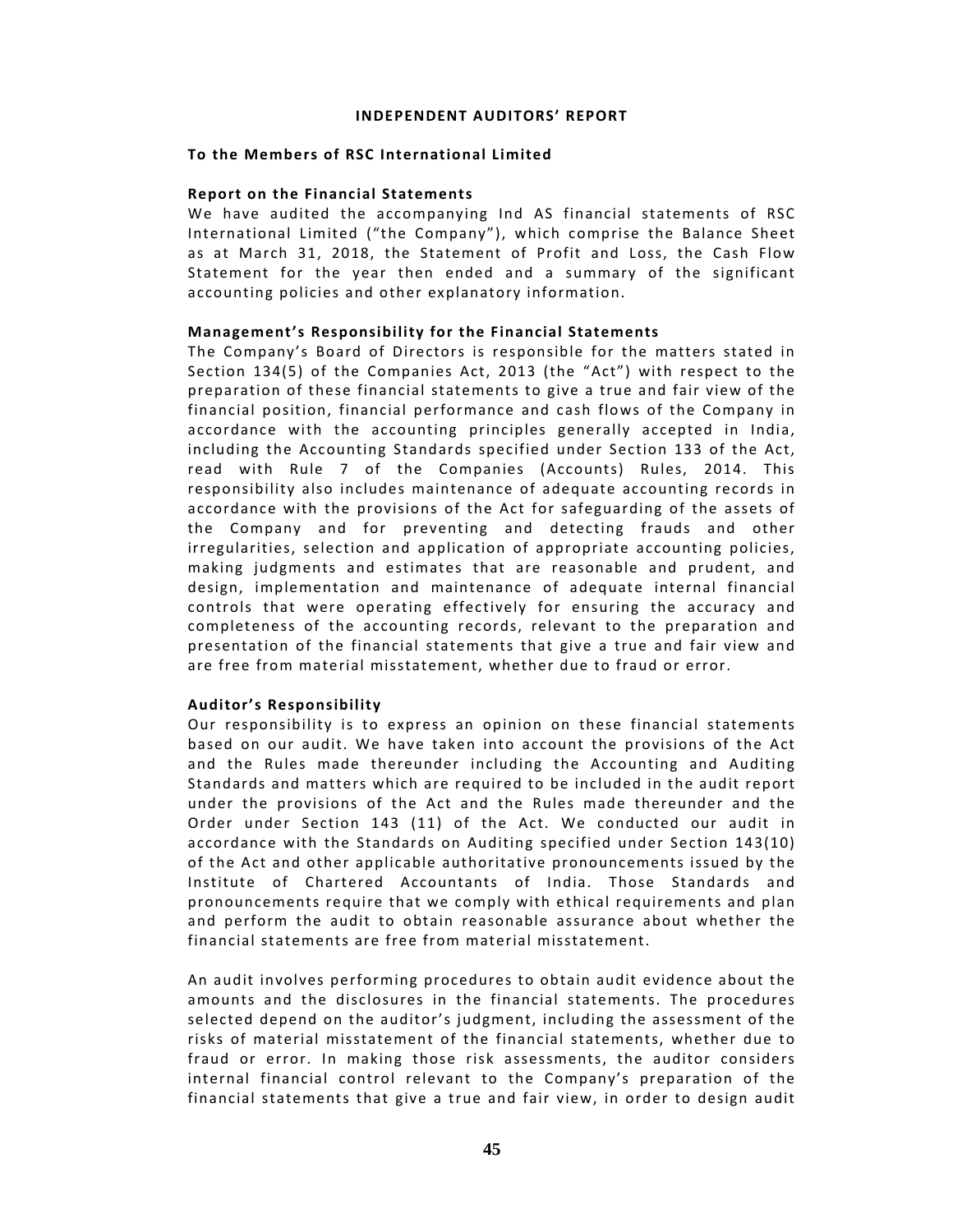procedures that are appropriate in the circumstances, but not for the purpose of expressing an opinion on whether the Company has in place an adequate internal financial controls system over financial reporting and the operating effectiveness of such controls. An audit also includes evaluating the appropriateness of the accounting policies used and the reasonableness of the accounting estimates made by the Company's Directors, as well as evaluating the overall presentation of the financial statements.

We believe that the audit evidence we have obtained is sufficient and appropriate to provide a basis for our audit opinion on the financial statements.

#### **Opinion**

In our opinion and to the best of our information and according to the explanations given to us, the aforesaid financial statements give the information required by the Act in the manner so required and give a true and fair view in conformity with the accounting principles generally accepted in India, of the state of affairs of the Company as at March 31, 2018, and its profit and its cash flows for the year ended on that date.

#### **Report on Other Legal and Regulatory Requirements**

As required by 'the Companies (Auditor's Report) Order, 2016', issued by the Central Government of India in terms of sub-section (11) of Section 143 of the Act (hereinafter referred to as the "Order"), and on the basis of such checks of the books and records of the Company as we considered appropriate and according to the information and explanations given to us, we give in the Annexure, a statement on the matters specified in paragraphs 3 and 4 of the Order.

As required by Section 143 (3) of the Act, we report that:

- (a) We have sought and obtained all the information and explanations which to the best of our knowledge and belief were necessary for the purposes of our audit.
- (b) In our opinion, proper books of account as required by law have been kept by the Company so far as it appears from our examination of those books.
- (c) The Balance Sheet, the Statement of Profit and Loss, and the Cash Flow Statement dealt with by this Report are in agreement with the books of accounts.
- (d) In our opinion, the aforesaid Ind AS financial statements comply with the Accounting Standards specified under Section 133 of the Act, read with Rule 7 of the Companies (Accounts) Rules, 2014.
- (e) On the basis of the written representations received from the directors as on March 31, 2018 taken on record by the Board of Directors, none of the directors are disqualified as on March 31,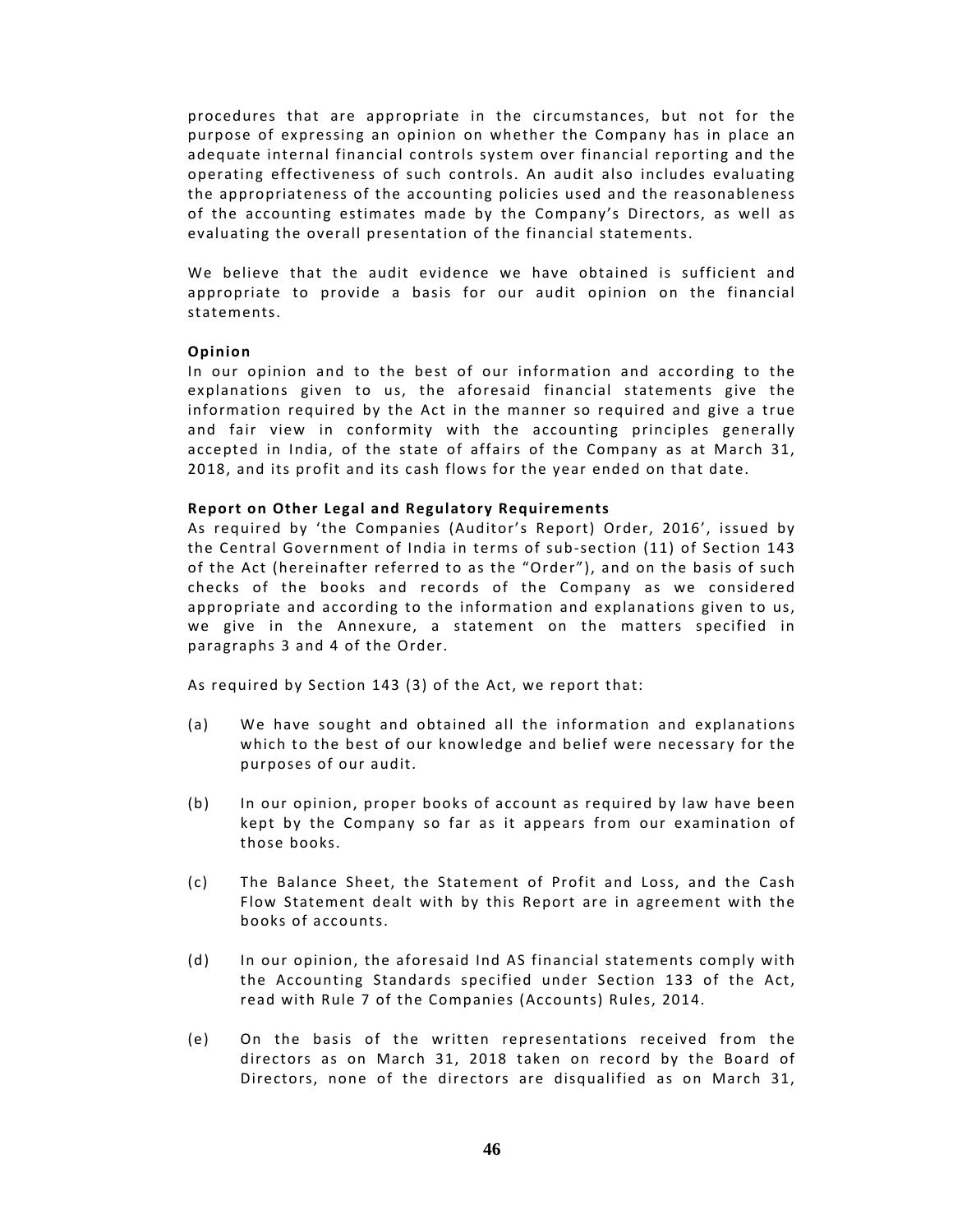2018, from being appointed as a director in terms of Section 164 (2) of the Act.

- (f) With respect to the adequacy of the internal financial controls over financial reporting of the Company and the operating effectiveness of such controls, (refer to our separate Report in "Annexure A"), our report expresses an unmodified opinion on the adequacy and operating effectiveness of the Company's internal financial controls over financial reporting.
- (g) With respect to the other matters to be included in the Auditor's Report in accordance with Rule 11 of the Companies (Audit and Auditors) Rules, 2014, in our opinion and to the best of our knowledge and belief and according to the information and explanations given to us:
	- i. The Company has no pending litigations as at March 31, 2018;
	- ii. The Company has no long‐term contracts including derivative contracts as at March 31, 2018;
	- iii. There were no amounts which were required to be transferred to the Investor Education and Protection Fund by the Company during the year ended  $31^{st}$  March 2018.

As required by the Companies (Auditor's Report) Order, 2016 ("the Order") issued by the Central Government in terms of Section 143(11) of the Act, we give in "Annexure B" a statement on the matters specified in paragraphs 3 and 4 of the Order.

Place: Mumbai Date:  $30<sup>th</sup>$  May 2018

> **For: Kamal Agrawal Chartered Accountant**

> > **C.A Kamal Agrawal M. No 43529**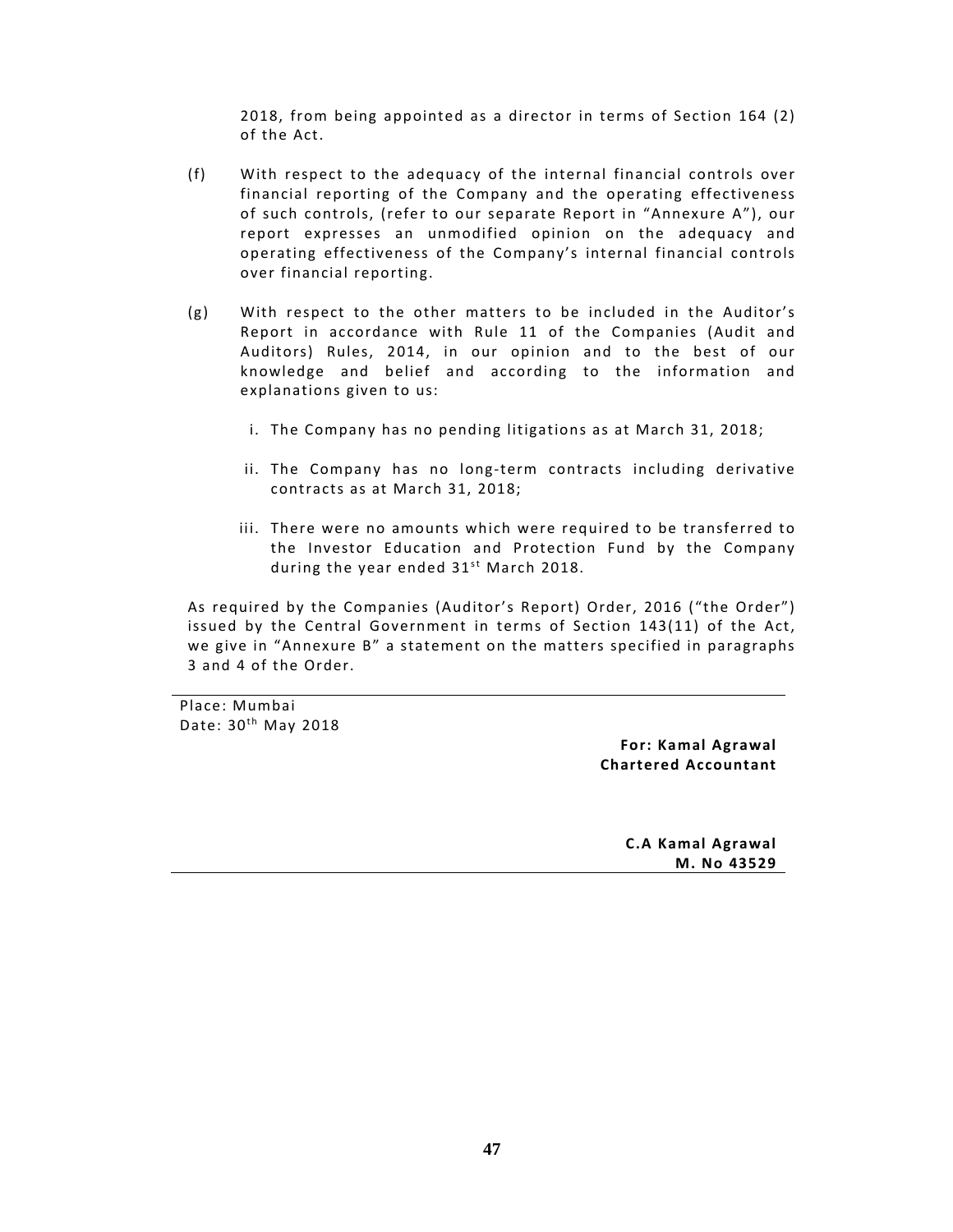# **ANNEXURE "A" TO INDEPENDENT AUDITORS' REPORT**

(Referred to in paragraph 1(f) under 'Report on Other Legal and Regulatory Requirements' section of our report of even date to the Members of RSC International Limited)

Report on the Internal Financial Controls Over Financial Reporting under Clause (i) of Sub-section 3 of Section 143 of the Companies Act, 2013 ("the Act")

We have audited the internal financial controls over financial reporting of RSC International Limited ("the Company") as of March 31, 2018 in conjunction with our audit of the standalone Ind AS financial statements of the Company for the year ended on that date which includes internal financial controls over financial reporting of the Company.

#### **Management's Responsibility for Internal Financial Controls**

The Board of Directors of the Company is responsible for establishing and maintaining internal financial controls based on the internal control over financial reporting criteria established by the company considering the essential components of internal control stated in the Guidance Note on Audit of Internal Financial Controls Over Financial Reporting issued by the Institute of Chartered Accountants of India. These responsibilities include the design, implementation and maintenance of adequate internal financial controls that were operating effectively for ensuring the orderly and efficient conduct of its business, including adherence to respective company's policies, the safeguarding of its assets, the prevention and detection of frauds and errors, the accuracy and completeness of the accounting records, and the timely preparation of reliable financial information, as required under the Companies Act, 2013.

## **Auditor's Responsibility**

Our responsibility is to express an opinion on the internal financial controls over financial reporting of the Company based on our audit. We conducted our audit in accordance with the Guidance Note on Audit of Internal Financial Controls Over Financial Reporting (the "Guidance Note") issued by the Institute of Chartered Accountants of India and the Standards on Auditing prescribed under Section 143(10) of the Companies Act, 2013, to the extent applicable to an audit of internal financial controls. Those Standards and the Guidance Note require that we comply with ethical requirements and plan and perform the audit to obtain reasonable assurance about whether adequate internal financial controls over financial reporting was established and maintained and if such controls operated effectively in all material respects.

Our audit involves performing procedures to obtain audit evidence about the adequacy of the internal financial controls system over financial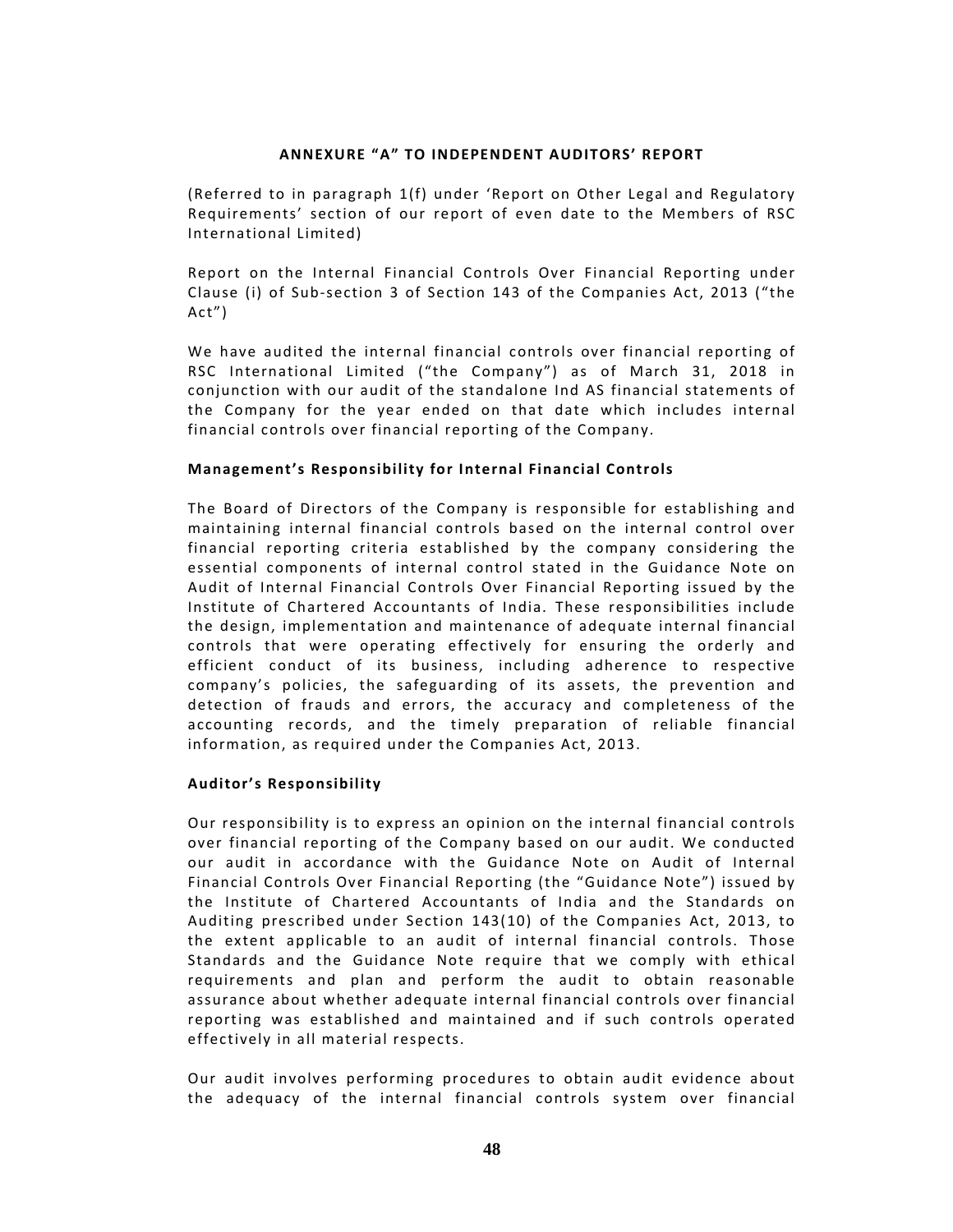reporting and their operating effectiveness. Our audit of internal financial controls over financial reporting included obtaining an understanding of internal financial controls over financial reporting, assessing the risk that a material weakness exists, and testing and evaluating the design and operating effectiveness of internal control based on the assessed risk. The procedures selected depend on the auditor's judgement, including the assessment of the risks of material misstatement of the financial statements, whether due to fraud or error.

We believe that the audit evidence we have obtained, is sufficient and appropriate to provide a basis for our audit opinion on the internal financial controls system over financial reporting of the Company.

## **Meaning of Internal Financial Controls Over Financial Reporting**

A company's internal financial control over financial reporting is a process designed to provide reasonable assurance regarding the reliability of financial reporting and the preparation of financial statements for external purposes in accordance with generally accepted accounting principles. A company's internal financial control over financial reporting includes those policies and procedures that (1) pertain to the maintenance of records that, in reasonable detail, accurately and fairly reflect the transactions and dispositions of the assets of the company;  $(2)$  provide reasonable assurance that transactions are recorded as necessary to permit preparation of financial statements in accordance with generally accepted accounting principles, and that receipts and expenditures of the company are being made only in accordance with authorisations of management and directors of the company; and (3) provide reasonable assurance regarding prevention or timely detection of unauthorized acquisition, use, or disposition of the company's assets that could have a material effect on the financial statements.

# **Inherent Limitations of Internal Financial Controls Over Financial Reporting**

Because of the inherent limitations of internal financial controls over financial reporting, including the possibility of collusion or improper management override of controls, material misstatements due to error or fraud may occur and not be detected. Also, projections of any evaluation of the internal financial controls over financial reporting to future periods are subject to the risk that the internal financial control over financial reporting may become inadequate because of changes in conditions, or that the degree of compliance with the policies or procedures may deteriorate

## **Opinion**

In our opinion, to the best of our information and according to the explanations given to us, the Company has, in all material respects, an adequate internal financial controls system over financial reporting and such internal financial controls over financial reporting were operating effectively as at March 31, 2018, based on the internal control over financial reporting criteria established by the Company considering the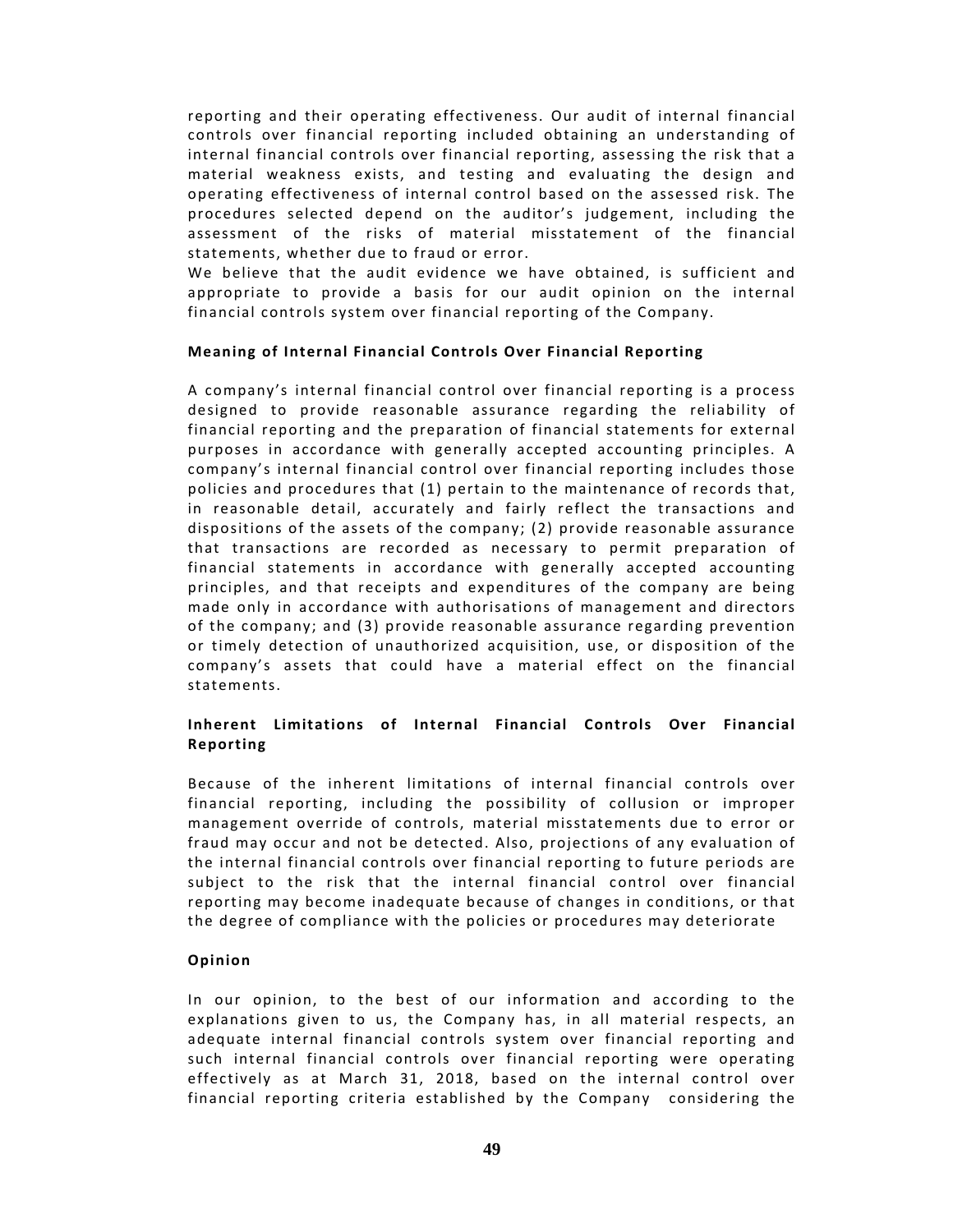essential components of internal control stated in the Guidance Note on Audit of Internal Financial Controls Over Financial Reporting issued by the Institute of Chartered Accountants of India.

Place: Mumbai Date:  $30<sup>th</sup>$  May 2018

 **For: Kamal Agrawal Chartered Accountant**

> **C.A Kamal Agrawal M. No 43529**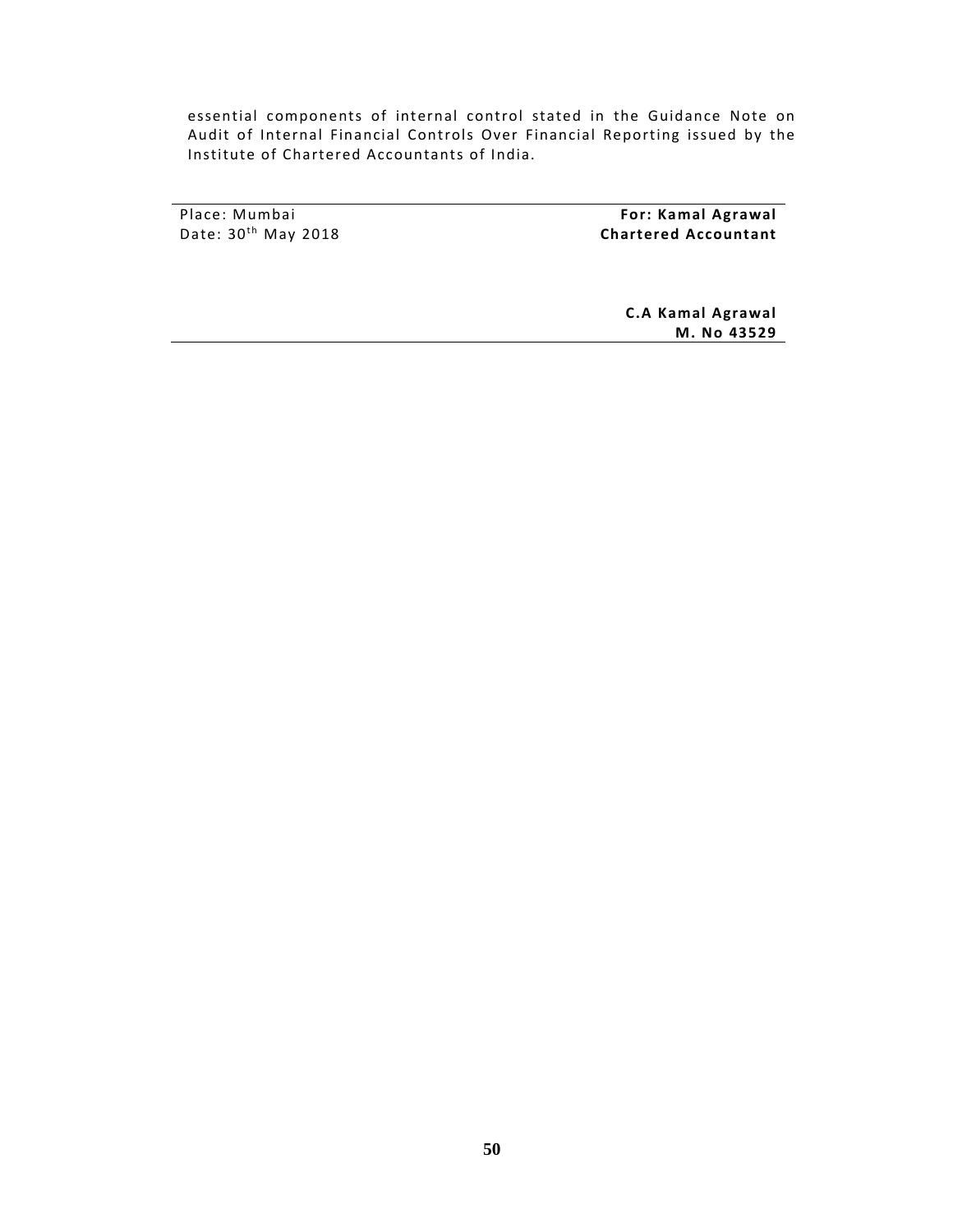## **ANNEXURE "B" TO INDEPENDENT AUDITORS' REPORT**

**(Referred in 'Report on Other Legal and Regulatory Requirements' section o f our report o f even date to the Members o f RSC International Limited)**

- 1. The company does not own any plant, property & equipment during the said reporting year.
- 2. The physical verification of inventory has been conducted at reasonable intervals by the management and no material discrepancies were noticed by the management.
- 3. The company has not granted any loans, secured or unsecured to companies, firms, Limited Liability Partnerships or other parties covered in the register maintained under section 189 of the Companies Act, 2013 during the said reporting year.
- 4. The company has no loans, investments, guarantees, and security covered under section 185 and 186 of the Companies Act, 2013 during the said reporting year.
- 5. The company has not accepted any deposits, as per the provisions of the Companies Act, 2013 and the rules framed thereunder.
- 6. The responsibility to maintain cost records has not been specified by the Central Government under sub-section (1) of section 148 of the Companies Act, 2013.
- 7.

a. The company is regular in depositing undisputed statutory dues including income‐tax, sales‐tax, service tax, value added tax, cess and any other statutory dues to the appropriate authorities. As on the last day of the said reporting year there are no arrears of outstanding statutory dues concerned for a period of more than six months from the date they became payable.

b. No dues of income tax or sales tax or service tax or duty of customs or duty of excise or value added tax have been disputed.

- 8. The company has not availed any loan or borrowing from any financial institution, bank, Government or debenture holders, hence no default in repayment arises.
- 9. During the said reporting year, the company did not raise any money by way of initial public offer or further public offer (including debt instruments) and term loans.
- 10. No kind of fraud by the company or any fraud on the Company by its officers or employees has been noticed or reported during the said reporting year.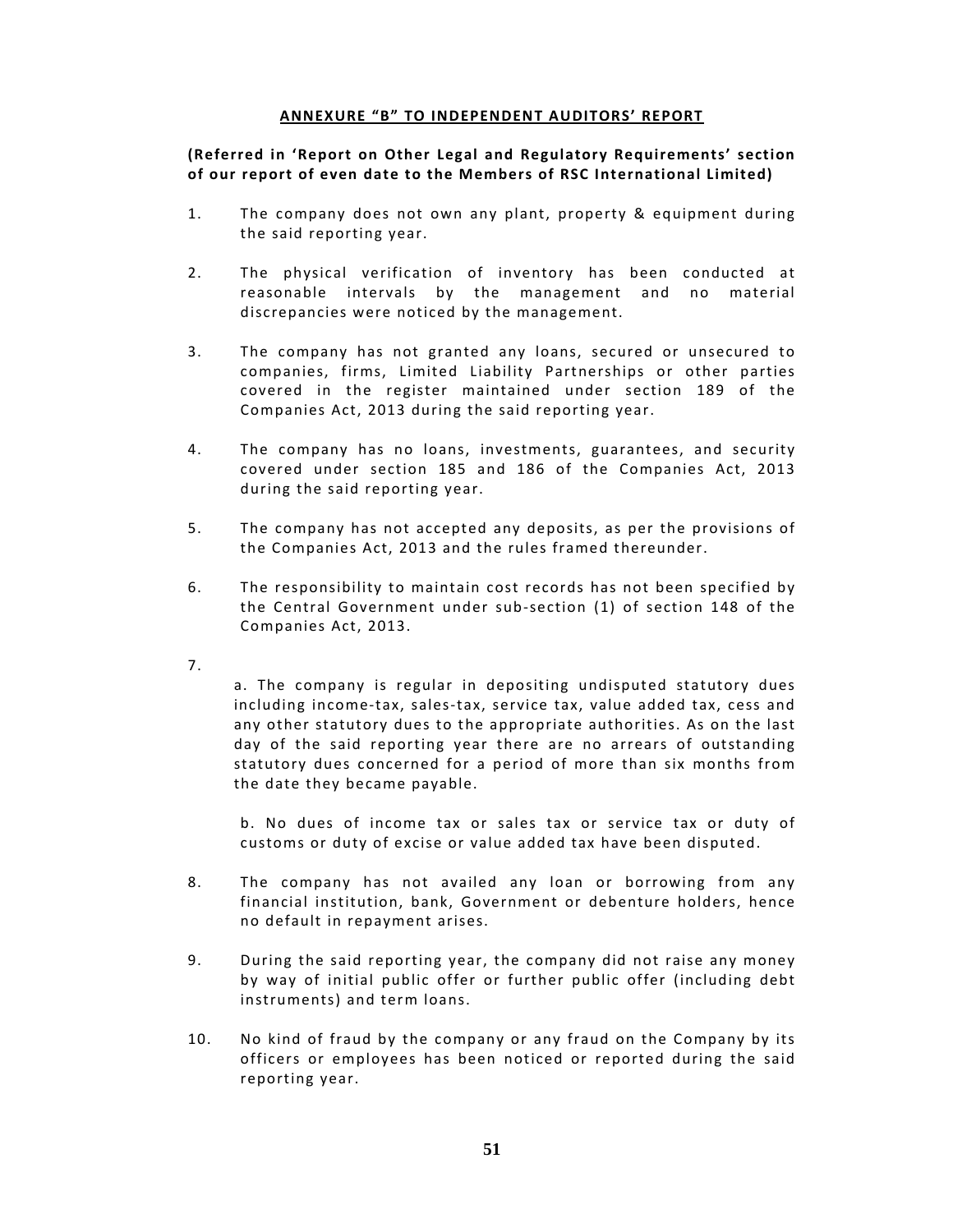- 11. No managerial remuneration has been paid or provided during the said reporting year.
- 12. The company is not a Nidhi company.
- 13. All transactions with the related parties are in compliance with sections 177 and 188 of Companies Act, 2013 where applicable and the details have been disclosed in the Financial Statements etc., as required by the applicable accounting standards.
- 14. The company has not made any preferential allotment or private placement of shares or fully or partly convertible debentures during the said reporting year.
- 15. The company has not entered into any non‐cash transactions with directors or persons connected with him during the said reporting period.
- 16. The company is not required to be registered under section 45-IA of the Reserve Bank of India Act, 1934.

Place: Mumbai Date:  $30<sup>th</sup>$  May 2018

 **For: Kamal Agrawal Chartered Accountant**

> **C.A Kamal Agrawal M. No 43529**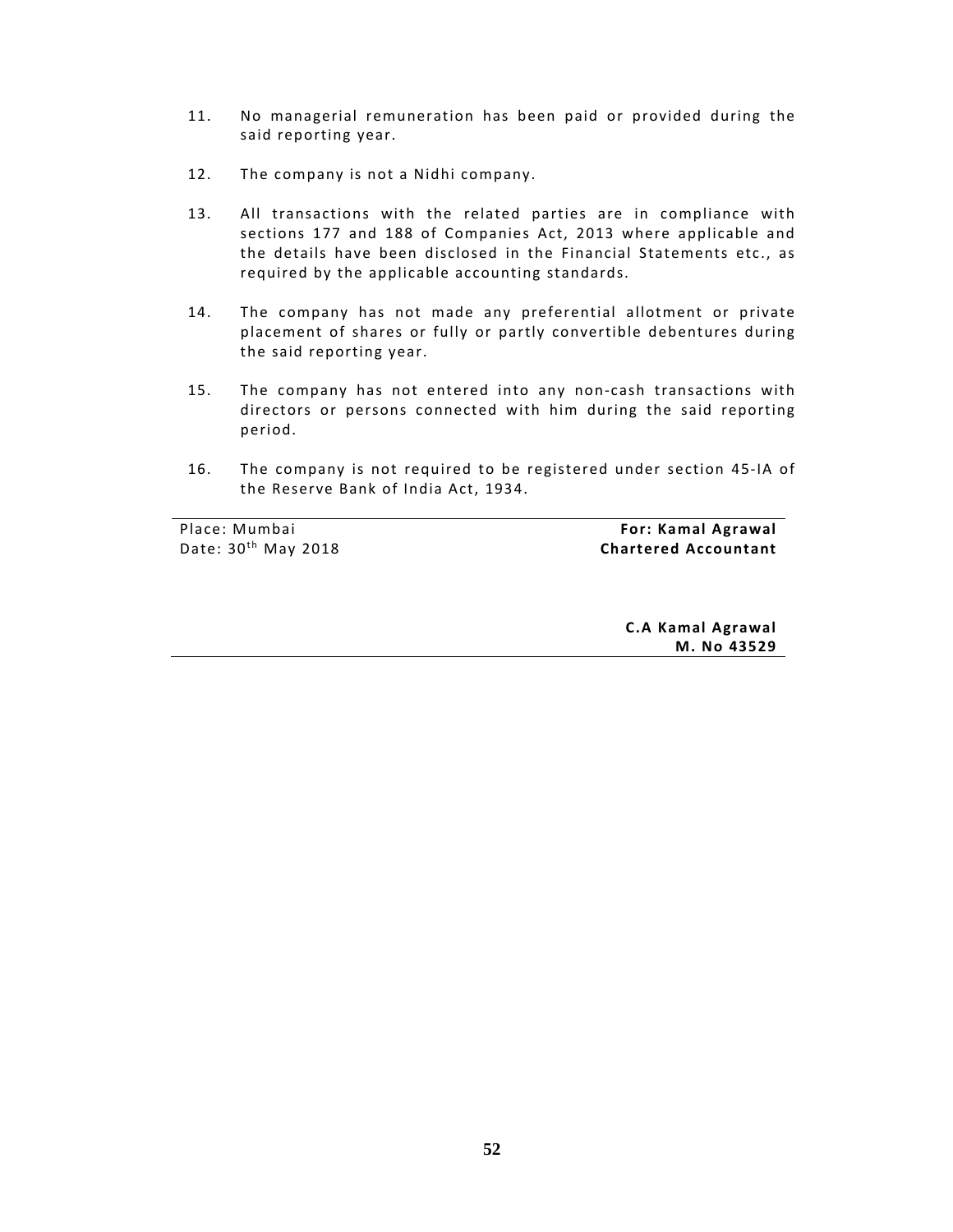# **NOTES FORMING PART OF FINANCIAL STATEMENTS AS OF AND FOR THE YEAR ENDED MARCH 31, 2018 GENERAL INFORMATION AND STATEMENT OF SIGNIFICANT ACCOUNTING POLICIES**

#### **NOTE 1. COMPANY OVERVIEW**

RSC International Ltd. ('the Company') is engaged in sale supervision services to business houses related to fabrics and trading in fabrics.

#### **NOTE 2. SIGNIFICANT ACCOUNTING POLICIES**

#### **2.1 Statement of Compliance**

These financial statements of the Company have been prepared in accordance with Indian Accounting Standards notified under the Companies (Indian Accounting Standards) Rules, 2015 ("Ind AS"). The Company has prepared its financial statements up to the year ended  $31<sup>st</sup>$  March 2017 in accordance with generally accepted accounting principles in India, including accounting standards read with Section 133 of the Companies Act, 2013 notified under Companies (Accounting Standards) Rules, 2006 ("Previous GAAP"). These are the Company's first Ind AS financial statements. The date of transition to Ind AS is  $1^{st}$  April 2016. Refer note 3 below for the details of first time adoption exemptions availed by the Company.

## **2.2 Basis of preparation**

These financial statements are prepared in accordance with Indian Accounting Standards (Ind AS) notified under Section 133 of the Companies Act, 2013 ('the Act') read with Rule 3 of the Companies (Indian Accounting Standards) Rules, 2015, and presentation requirements of Schedule III to the Act under the historical cost convention on the accrual basis. Accounting policies have been consistently applied except where a newly issued accounting standard is initially adopted or a revision to an existing accounting standard requires a change in the accounting policy hitherto in use.

# **2.3 Critical accounting judgements and key sources o f estimation uncertainty**

The preparation of the financial statements in conformity with the Ind AS requires management to make judgements, estimates and assumptions that affect the application of accounting policies and the reported amounts of assets, liabilities and disclosures as at date of the financial statements and the reported amounts of the revenues and expenses for the years presented. The estimates and associated assumptions are based on historical experience and other factors that are considered to be relevant. Actual results may differ from these estimates under different assumptions and conditions.

The estimates and underlying assumptions are reviewed on an ongoing basis. Revisions to accounting estimates are recognized in the period in which the estimate is revised if the revision affects only that period, or in the period of the revision and future periods if the revision affects both current and future periods.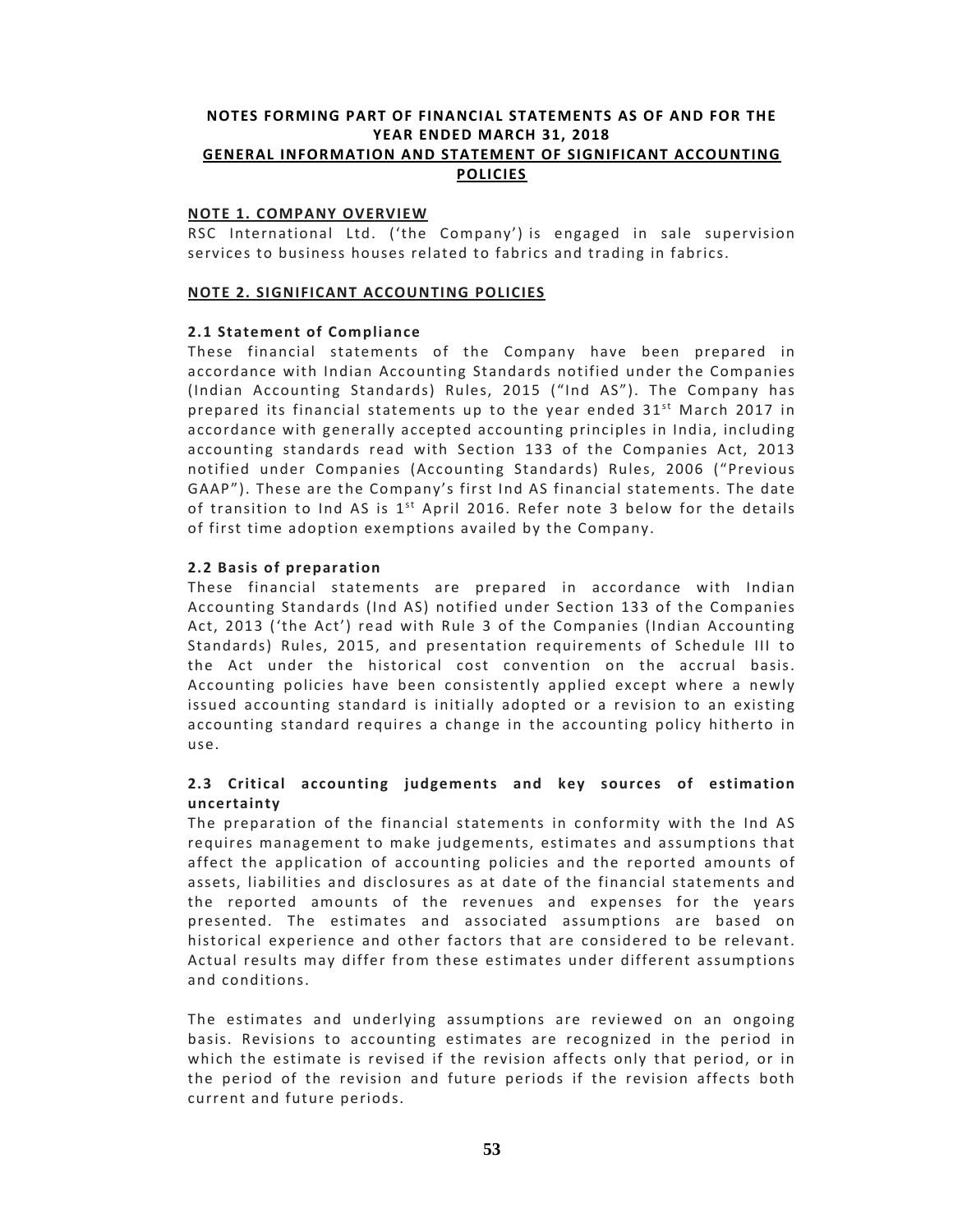Critical Judgements In the process of applying the Company's accounting policies, management has made the following judgements, which have the most significant effect on the amounts recognized in the financial statements:

#### **Key** sources of estimation uncertainty

The key assumptions concerning the future, and other key sources of estimation uncertainty at the end of the reporting period, that have a significant risk of causing a material adjustment to the carrying amounts of assets and liabilities within the next financial year are discussed below:

Income taxes: The Company's tax jurisdiction is India. Significant judgments are involved in determining the provision for income taxes, including amount expected to be paid / recovered for uncertain tax positions.

#### **2.4 Operating Cycle and Current versus non‐current classification**

The Company presents assets and liabilities in the balance sheet based on current/ non-current classification in accordance with Part-I of Division- II of Schedule III of the Companies Act, 2013.

An asset is treated as current when it (a) Expected to be realised or intended to be sold or consumed in normal operating cycle; (b) Held primarily for the purpose of trading; or  $(c)$  Expected to be realised within twelve months after the reporting period, or (d) The asset is cash or cash equivalent unless restricted from being exchanged or used to settle a liability for at least twelve months after the reporting period. All other assets are classified as non‐current.

A liability is current when (a) It is expected to be settled in normal operating cycle; or (b) It is held primarily for the purpose of trading; or  $(c)$ It is due to be settled within twelve months after the reporting period, or (d) There is no unconditional right to defer the settlement of the liability for at least twelve months after the reporting period. Terms of a liability that could, at the option of the counterparty, results in its settlement by the issue of equity instruments do not affect its classification. The Company classifies all other liabilities as non‐current.

The operating cycle is the time between the acquisition of assets for processing and their realisation in cash and cash equivalents. The Company has identified twelve months as its normal operating cycle.

### **2.5 Revenue recognition**

Revenue is recognized to the extent that it is probable that the economic benefits will flow to the Company and the revenue can be reliably measured, regardless of when the payment is being made. Revenue is measured at the fair value of the consideration received or receivable, taking into account contractually defined terms of payment inclusive of excise duty and net of returns, trade allowances, rebates, taxes and amounts collected on behalf of third parties and government.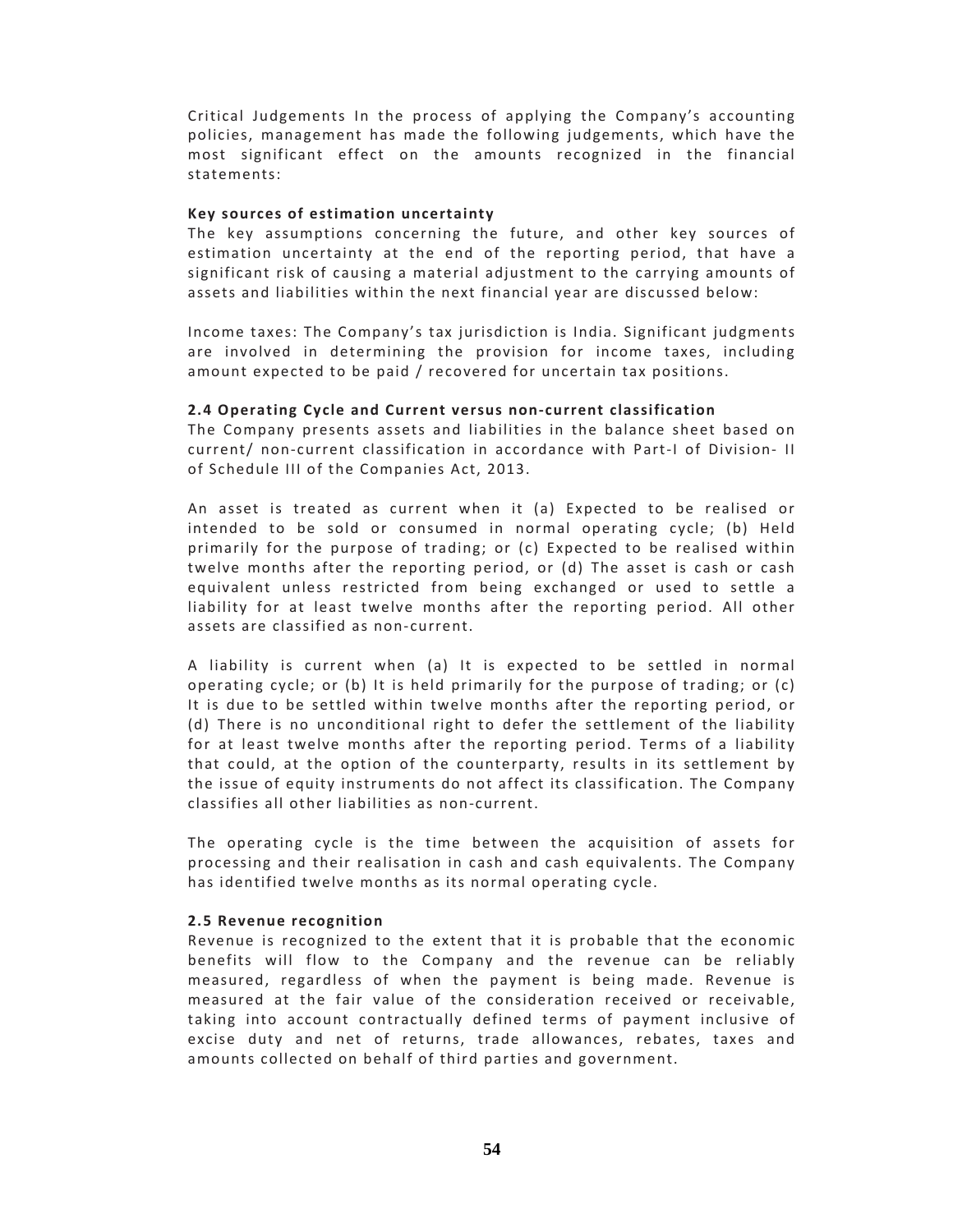Sale of Goods: Revenue from the sale of goods is recognised when the goods are delivered and titles have passed, at which time all the following conditions are satisfied:

- the Company has transferred to the buyer the significant risks and rewards of ownership of the goods;
- the Company retains neither continuing managerial involvement to the degree usually associated with ownership nor effective control over the goods sold;
- the amount of revenue can be measured reliably;
- it is probable that the economic benefits associated with the transaction will flow to the Company; and the costs incurred or to be incurred in respect of the transaction can be measured reliably.

**Interest income:** Interest income is accrued on a time basis, by reference to the principal outstanding and at the effective interest rate applicable.

**Commission income:** Commission income is accrued on a time basis and company is not exposed to the inventory risks, customer's credit risks and latitude in establishing prices,

# **2.6 Cash and cash equivalents**

For the purpose of presentation in the statement of cash flows, cash and cash equivalents includes cash on hand, deposits held at call with financial institutions, other short‐term, highly liquid investments with original maturities of three months or less that are readily convertible to known amounts of cash and which are subject to an insignificant risk of changes in value.

## **2.7 Inventories**

Inventories are valued at lower of cost on FIFO basis and net realisable value after providing for obsolescence and other losses, where considered necessary. Cost includes all charges in bringing the goods to their present location and condition, including octroi and other levies, transit insurance and receiving charges. Work‐in‐progress and finished goods include appropriate proportion of overheads and, where applicable, excise duty. Net realisable value is the estimated selling price in the ordinary course of business, less the estimated costs of completion and the estimated costs necessary to make the sale.

## **2.8 Employee Benefits**

Employee benefits consist of salary paid to employees.

## **2.9 Earnings per share (EPS)**

Basic EPS is computed by dividing the profit or loss attributable to the equity shareholders of the Company by the weighted average number of Ordinary shares outstanding during the year.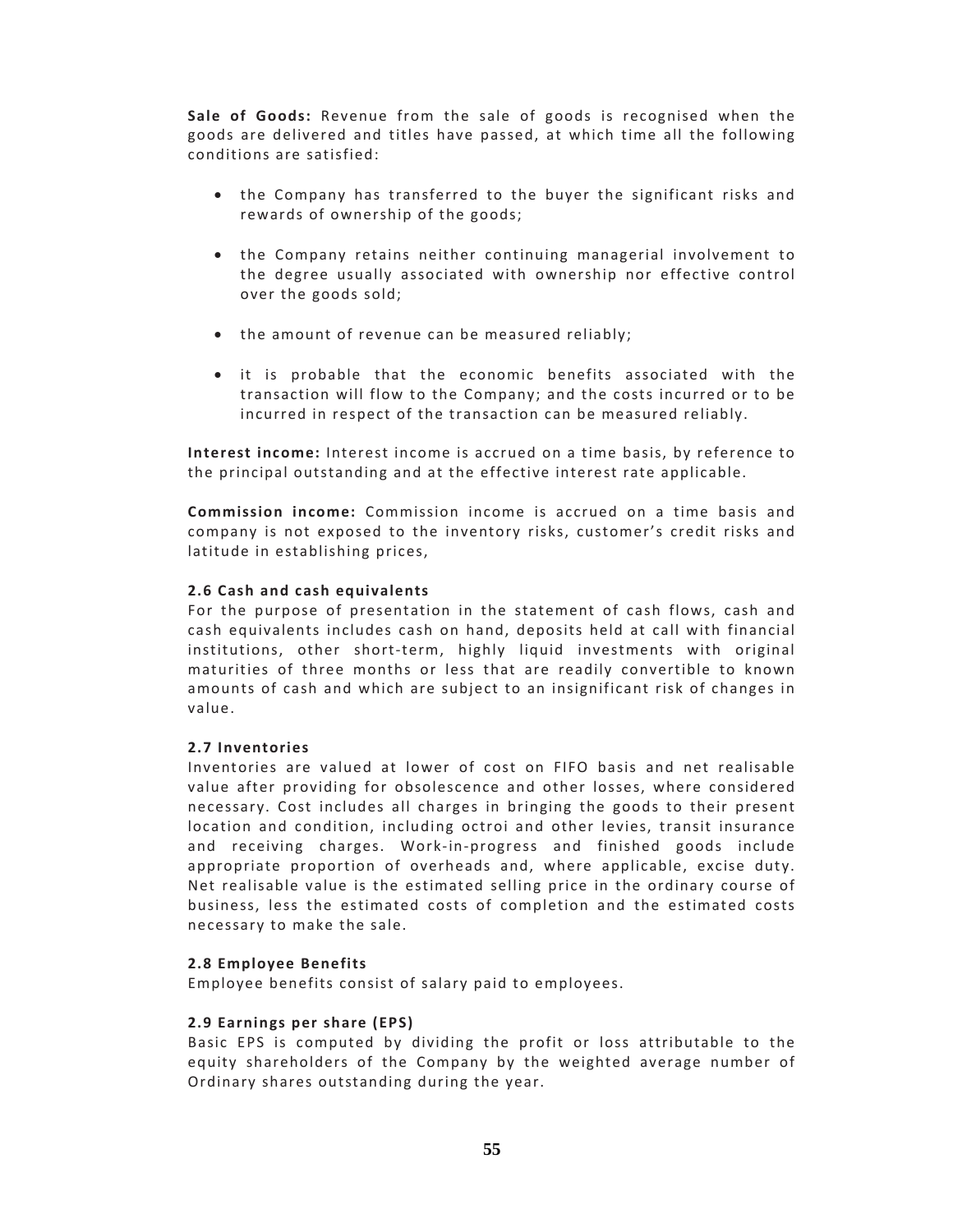# **2.10 Provisions and Contingent Liabilities:**

Provisions are recognised when the Company has a present obligation (legal or constructive) as a result of a past event, it is probable that an outflow of resources embodying economic benefits will be required to settle the obligation and a reliable estimate can be made of the amount of the obligation. Provisions are measured at the best estimate of the expenditure required to settle the present obligation at the Balance Sheet date.

# **2.11 Related Parties**

Related party disclosure as required by Ind AS -24 issued by Ministry of Corporate Affairs (MCA) are as under:

- (A) List of related parties and their relationship:
- a) Enterprise on which key management personnel and/or their relatives exercise significant influence with whom transactions have taken place during the year.

Mascot Fashions Private Limited

## **b ) Key Management Personnel**

Shri G C Jain – Director Shri Ankur Jain ‐ Director Smt. Alka Jain ‐ Director

## **(B) Transaction with related parties**

|                     | 31 <sup>st</sup> March 2018 | For the year ended   For the year ended<br>31 <sup>st</sup> March 2017 |
|---------------------|-----------------------------|------------------------------------------------------------------------|
| <b>Enterprises:</b> |                             |                                                                        |
| Sales               | 19,77,710.00                |                                                                        |
| Purchases           | 44.32.584.00                |                                                                        |

## **2.12 Taxation**

Current income tax Current income tax assets and liabilities are measured at the amount expected to be recovered from or paid to the taxation authorities. The tax rates and tax laws used to compute the amount are those that are enacted or substantively enacted, at the reporting date. Current income tax relating to items recognised outside profit or loss is recognised outside profit or loss (either in other comprehensive income or in equity). Current tax items are recognised in correlation to the underlying transaction either in OCI or directly in equity. Management periodically evaluates positions taken in the tax returns with respect to situations in which applicable tax regulations are subject to interpretation and establishes provisions where appropriate.

The major components of income tax expense for the year ended March 31, 2018 are indicated below:

| a) Statement of profit or loss for the | March 31, | March 31. |
|----------------------------------------|-----------|-----------|
| year ended                             | 2018      | 2017      |
| Current Tax:                           |           |           |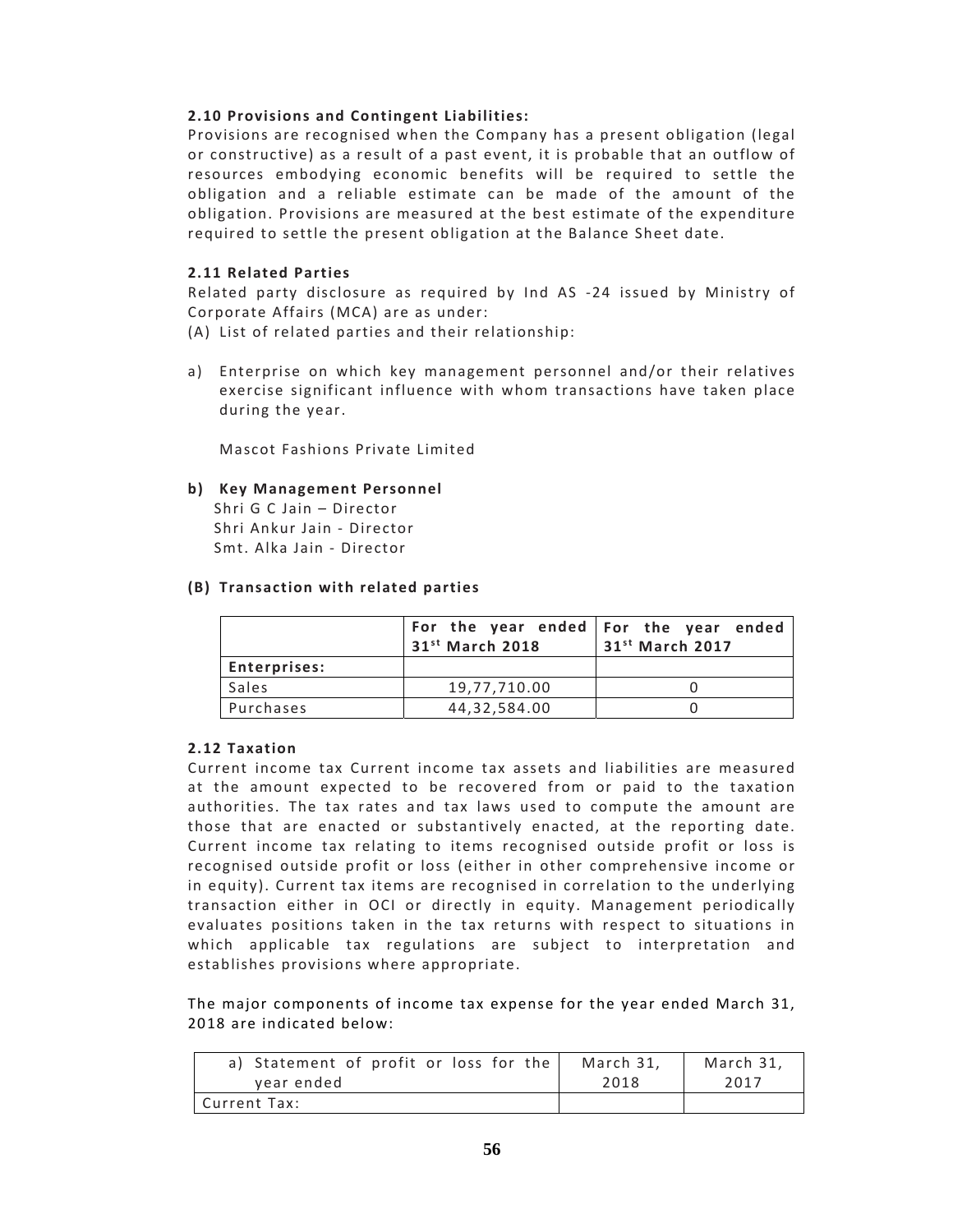| Current tax on profit for the year          | 14.473 |
|---------------------------------------------|--------|
| Charge / (credit) in respect of current tax |        |
| for the earlier years                       |        |
| Total                                       | 14.473 |

# **2.13 Cash Flow**

Cash flows are reported using indirect method as set out in Ind AS ‐7 "Statement of Cash Flows", whereby profit / (loss) before tax is adjusted for the effects of transactions of non-cash nature and any deferrals or accruals of past or future cash receipts or payments. The cash flows from operating, investing and financing activities of the Company are segregated based on the available information.

## **NOTE 3. Explanation o f transition to Ind AS**

As stated in Note 2, the Company's financial statements for the year ended  $31<sup>st</sup>$  March 2018 are the first annual financial statements prepared by the Company in order to comply with Ind AS. The adoption of Ind AS was carried out in accordance with Ind AS 101, using  $1<sup>st</sup>$  April 2016 as the transition date. The transition was carried out from previous GAAP (based on the AS framework) to Ind AS. The effect of adopting Ind AS has been summarized in the reconciliations provided below.

Ind AS 101 generally requires full retrospective application of the Standards in force at the first reporting date.

However, Ind AS 101 allows certain exemptions in the application of particular Standards to prior periods in order to assist companies with the transition process.

**Reconciliations:** The accounting policies as stated above in Note 3 have been applied in preparing the financial statements for the year ended  $31^{st}$ March 2018, the financial statements for the year ending  $31^{st}$  March 2017 and the preparation of an opening Ind AS statement of financial position as at  $1<sup>st</sup>$  April 2016. In preparing its opening Ind AS Balance Sheet and Statement of Profit and Loss for the year ended  $31^{st}$  March 2017, the Company has adjusted amounts reported in financial statements prepared in accordance with Previous GAAP

An explanation of how the transition from Previous GAAP to Ind AS has affected the Company's financial position, financial performance and cash flows is set out in the following tables:

|                          |                | $\begin{array}{ c c c c c }\n\hline\n\text{As} & \text{at} & \text{31}^{\text{st}} & \text{As} & \text{at} & \overline{\text{1}^{\text{st}} & \text{April},} \\ \hline\n\text{March, 2017} & 2016 & & \\\hline\n\end{array}$ |
|--------------------------|----------------|------------------------------------------------------------------------------------------------------------------------------------------------------------------------------------------------------------------------------|
| <b>Particulars</b>       |                |                                                                                                                                                                                                                              |
| Equity as per Previous   |                |                                                                                                                                                                                                                              |
| GAAP                     | 3,68,75,217.00 | 3,68,75,217.00                                                                                                                                                                                                               |
| Add / (Less) any changes |                |                                                                                                                                                                                                                              |
| Equity as Per IND AS     | 3,68,75,217.00 | 3,68,11,456.00                                                                                                                                                                                                               |

## **i.** Reconciliation of equity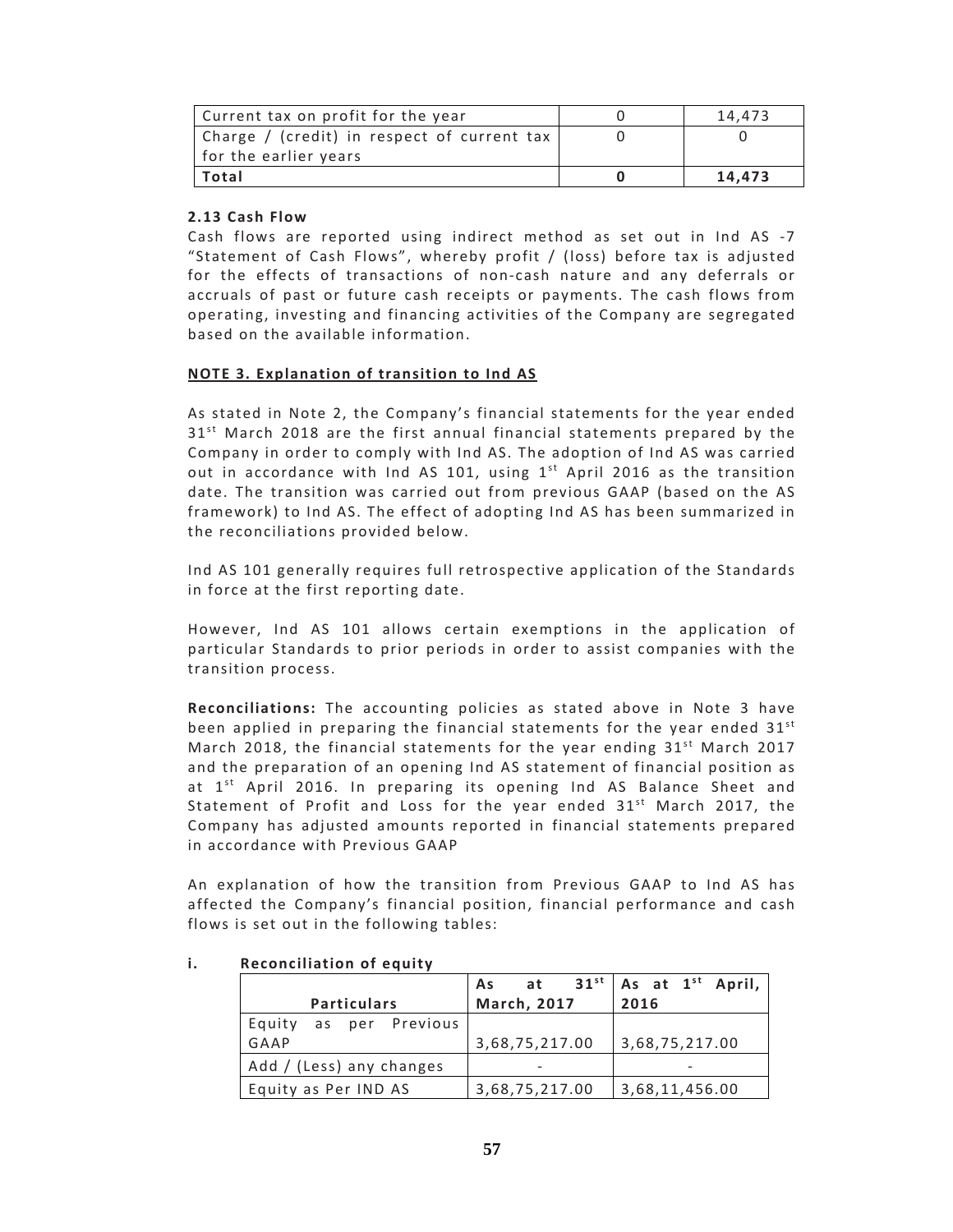#### **ii. Reconciliation of Total Comprehensive Income**

| <b>Particulars</b>                    | As at 31 <sup>st</sup> March, 2017 |
|---------------------------------------|------------------------------------|
| Profit for the year as per previous   |                                    |
| GAAP                                  | 63,761.00                          |
|                                       |                                    |
| Net profit for the year as per IND AS | 63,761.00                          |
| Other Comprehensive Income (net of    |                                    |
| taxes)                                |                                    |
| Total Comprehensive income as per     |                                    |
| <b>IND AS</b>                         | 63,761.00                          |

iii. Explanation of material adjustments to Statement of Cash Flows for the year ended  $31^{st}$  March 2017:

The transition from Previous GAAP to Ind AS has no material impact on the Statement of Cash Flows except on account of re-classification of certain items of Assets and Liabilities.

iv. Exemptions availed on first time adoption of Ind AS 101:

On first time adoption of Ind AS, Ind AS 101 allows certain exemptions from the retrospective application of certain requirements under Ind AS. The Company has availed the following exemptions:

a. The Company has opted to continue with the carrying values measured under the previous GAAP and use that carrying value as the deemed cost for financial instruments on the date of transition to Ind AS.

# **Notes to the Reconciliations**

**(a) Non‐Current Tax Assets**

Advance Tax Assets not adjustable against the current tax liability have been regrouped and presented as non‐current tax assets.

## **(b) Trade Receivables**

Trade receivables has been reclassified as per Ind AS and presented under Financial Assets.

| For: KAMAL AGRAWAL          | For and on behalf of Board |
|-----------------------------|----------------------------|
| <b>Chartered Accountant</b> |                            |
|                             |                            |
|                             |                            |

**MRN: 43529**

**Kamal Agrawal Director Director**

Place: Mumbai

Date:  $30<sup>th</sup>$  May 2018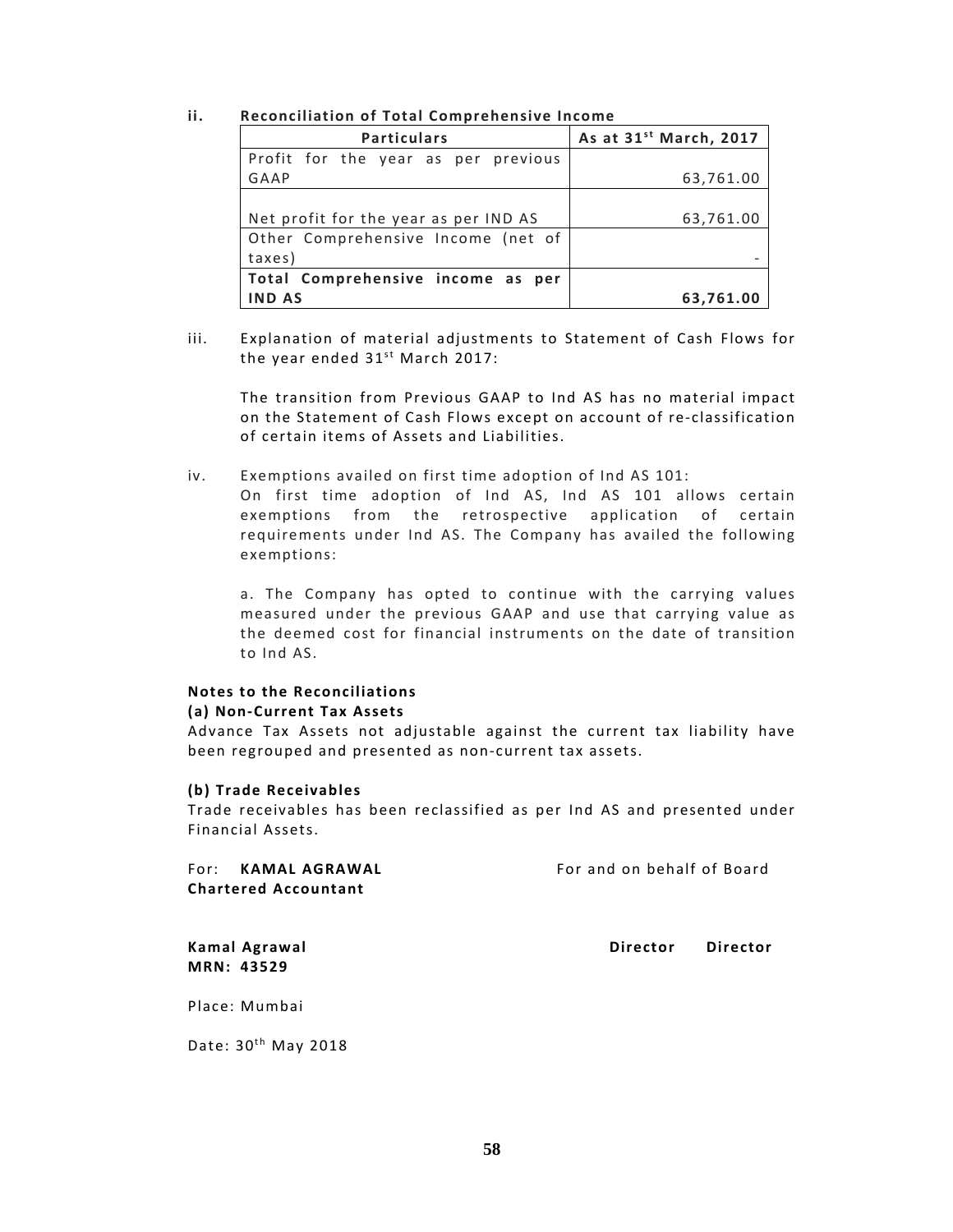| <b>RSC INTERNATIONAL LIMITED</b>           |             |                             |                             |                                |  |  |
|--------------------------------------------|-------------|-----------------------------|-----------------------------|--------------------------------|--|--|
| <b>BALANCE SHEET AS AT 31st MARCH 2018</b> |             |                             |                             | (In Rs.)                       |  |  |
|                                            | Note<br>Νo. | As at 31st<br>March<br>2018 | As at 31st<br>March<br>2017 | As at 1st<br><b>April 2016</b> |  |  |
| I. ASSETS                                  |             |                             |                             |                                |  |  |
| 1) Non-Current Assets                      |             |                             |                             |                                |  |  |
| a) Property, Plant & Equipment             |             |                             |                             |                                |  |  |
| b) Capital Work in progress                |             |                             |                             |                                |  |  |
| c) Other Intangible Assets                 |             |                             |                             |                                |  |  |
| d) Intangible Assets under development     |             |                             |                             |                                |  |  |
| e) Financial Assets:                       |             |                             |                             |                                |  |  |
| i) Investments                             | 4           | 1,503,000                   | 1,503,000                   | 1,503,000                      |  |  |
| ii) Loans                                  |             |                             |                             |                                |  |  |
| iii) Other Financial Assets                |             |                             |                             |                                |  |  |
| Non - Current tax Assets (Net)<br>f).      | 5           | 104,575                     | 120,572                     | 102,661                        |  |  |
| g) Other Non-Current Assets                |             |                             |                             |                                |  |  |
|                                            |             | 1,607,575                   | 1,623,572                   | 1,605,661                      |  |  |
| 2) Current Assets                          |             |                             |                             |                                |  |  |
| a) Inventories                             |             | 2,737,404                   |                             |                                |  |  |
| b) Financials Assets                       |             |                             |                             |                                |  |  |
| i) Trade Receivables                       | 6           | 33,963,815                  | 35,543,666                  | 36,731,776                     |  |  |
| ii) Cash and Cash Equivalents              | 7           | 211,716                     | 124,874                     | 58,218                         |  |  |
| iii) Bank Balance other than (ii)          |             |                             |                             |                                |  |  |
| iv) Other Financials Assets                |             |                             |                             |                                |  |  |
| c) Other Current Assets                    |             |                             |                             |                                |  |  |
|                                            |             | 36,912,935                  | 35,668,540                  | 36,789,994                     |  |  |
| <b>TOTAL ASSETS</b>                        |             | 38,520,510                  | 37,292,112                  | 38,395,655                     |  |  |
| <b>II. EQUITY AND LIABILITIES</b>          |             |                             |                             |                                |  |  |
| <b>EQUITY</b>                              |             |                             |                             |                                |  |  |
| a) Equity Share Capital                    | 8           | 52,729,000                  | 52,729,000                  | 52,729,000                     |  |  |
| b) Other Equity                            | 9           | 16,170,782                  | 15,853,783                  | 15,917,544                     |  |  |
| <b>TOTAL EQUITY</b>                        |             | 36,558,218                  | 36,875,217                  | 36,811,456                     |  |  |
|                                            |             |                             |                             |                                |  |  |
| <b>LIABILITIES</b>                         |             |                             |                             |                                |  |  |
| 1) Non-current liabilities                 |             |                             |                             |                                |  |  |
| a) Financial Liabilities                   |             |                             |                             |                                |  |  |
| i) Borrowings                              |             |                             |                             |                                |  |  |
| ii) Other Financial liabilities            |             |                             |                             |                                |  |  |
| b) Provisions                              |             |                             |                             |                                |  |  |
| c) Deferred Tax Liabilities (Net)          |             |                             |                             |                                |  |  |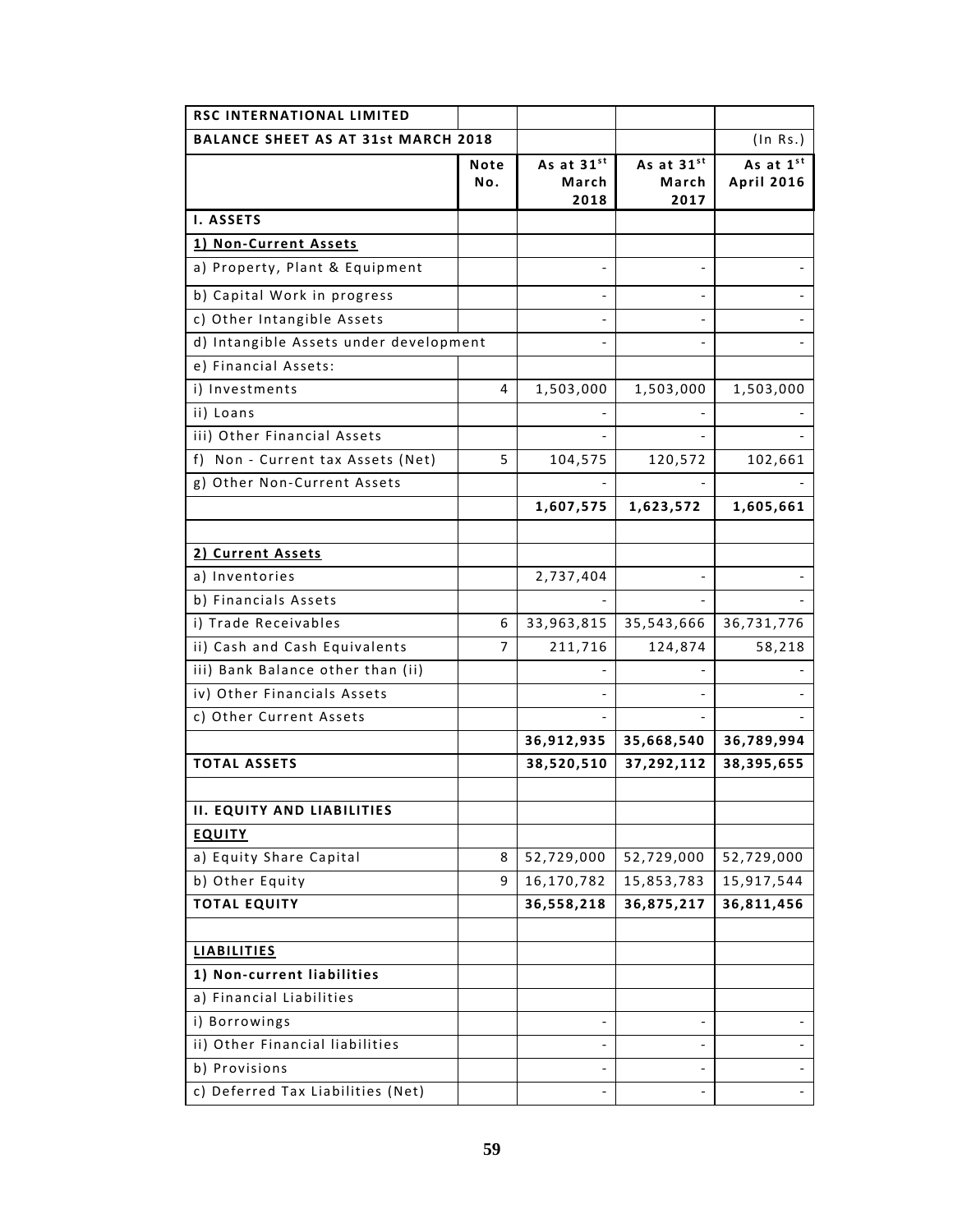| 2) Current Liabilities                                                           |    |            |                               |                 |
|----------------------------------------------------------------------------------|----|------------|-------------------------------|-----------------|
| a) Financial Liabilities                                                         |    |            |                               |                 |
| i) Borrowings                                                                    |    |            |                               |                 |
| ii) Trade Payables                                                               | 10 | 1,912,975  | 295,057                       | 1,501,834       |
| iii) Other Financial liabilities                                                 |    |            |                               |                 |
| b) Other current liabilities                                                     | 11 | 33,182     | 70,182                        | 45,182          |
| c) Provisions                                                                    |    |            |                               |                 |
| d) Current tax Liabilities (Net)                                                 | 12 | 16,136     | 51,656                        | 37,183          |
| <b>TOTAL LIABILITIES</b>                                                         |    | 1,962,293  | 416,895                       | 1,584,199       |
| <b>TOTAL EQUITY AND LIABILITIES</b>                                              |    |            | 37,292,112                    | 38,395,655      |
|                                                                                  |    | 38,520,510 |                               |                 |
| The accompanying notes are an integral part of these Ind AS financial statements |    |            |                               |                 |
| As per our report of even date attached                                          |    |            |                               |                 |
| <b>For: Kamal Agrawal</b>                                                        |    |            | For and on behalf of<br>Board |                 |
| <b>Chartered Accountant</b>                                                      |    |            |                               |                 |
|                                                                                  |    |            |                               |                 |
|                                                                                  |    |            |                               |                 |
|                                                                                  |    |            |                               |                 |
| Kamal Agrawal                                                                    |    |            |                               |                 |
| MRN: 43529                                                                       |    |            | <b>Director</b>               | <b>Director</b> |
|                                                                                  |    |            |                               |                 |
|                                                                                  |    |            | DIN:                          | DIN:            |
| Place: Mumbai                                                                    |    |            |                               |                 |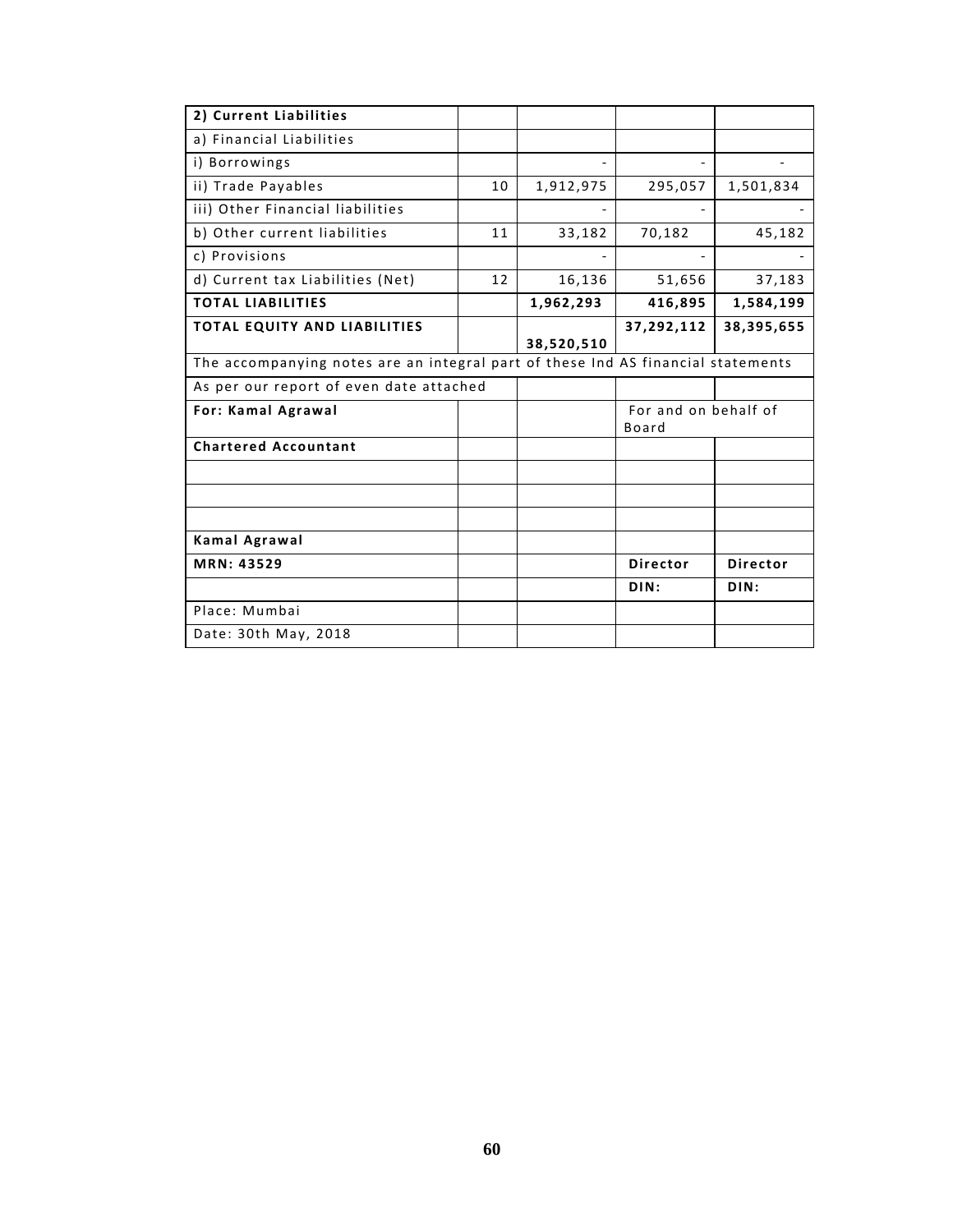| <b>RSC INTERNATIONAL LIMITED</b>                                                 |             |  |                            |          |                                   |
|----------------------------------------------------------------------------------|-------------|--|----------------------------|----------|-----------------------------------|
| (In Rs.)<br>STATEMENT OF PROFIT & LOSS FOR THE YEAR ENDED 31st MARCH 2018        |             |  |                            |          |                                   |
|                                                                                  | Note<br>No. |  | As at 31st March 2018      |          | As at 31 <sup>st</sup> March 2017 |
| <b>INCOME</b>                                                                    |             |  |                            |          |                                   |
| Revenue from operations                                                          | 13          |  | 2,239,505                  |          | 895,574                           |
| Other Income                                                                     | 14          |  | 50                         |          |                                   |
| <b>TOTAL INCOME</b>                                                              |             |  | 2,239,555                  |          | 895,574                           |
|                                                                                  |             |  |                            |          |                                   |
| <b>EXPENSES</b>                                                                  |             |  |                            |          |                                   |
| Cost of material consumed                                                        | 15          |  | 4,432,584                  |          |                                   |
| Changes in inventories of finished goods                                         | 16          |  | $-2,737,404$               |          |                                   |
| and work in progress                                                             |             |  |                            |          |                                   |
| Employee benefit expenses<br>Finance Cost                                        | 17          |  | 193,625                    |          | 120,000                           |
| Depreciation and Amortization Expenses                                           |             |  |                            |          |                                   |
| Other Expenses                                                                   | 18          |  | 667,750                    |          | 697,340                           |
| <b>TOTAL EXPENSES</b>                                                            |             |  | 2,556,554                  |          | 817,340                           |
| PROFIT BEFORE EXCEPTIONAL ITEMS AND                                              |             |  | $-316,999$                 |          |                                   |
| <b>TAX</b>                                                                       |             |  |                            |          | 78,234                            |
| <b>Exceptional Items</b>                                                         |             |  |                            |          |                                   |
| <b>PROFIT BEFORE TAX</b>                                                         |             |  | $-316,999$                 |          | 78,234                            |
| Tax Expenses                                                                     |             |  |                            |          | 14,473                            |
| Current Tax                                                                      |             |  |                            | 14,473   |                                   |
| Less: MAT Credit entitlement                                                     |             |  |                            |          |                                   |
| Deferred Tax                                                                     |             |  |                            |          |                                   |
| PROFIT AFTER TAX                                                                 |             |  | $-316,999$                 |          | 63,761                            |
| Other Comprehensive Income                                                       |             |  |                            |          |                                   |
| a) Items that will not be reclassified to profit and<br>loss                     |             |  |                            |          |                                   |
| b) Income tax relating to items that will not be                                 |             |  |                            |          |                                   |
| reclassified to profit and loss<br>TOTAL COMPREHENSIVE INCOME                    |             |  | $-316,999$                 |          | 63,761                            |
| Earnings per equity share:                                                       |             |  |                            |          |                                   |
| (Face value of Rs 10/- each)                                                     |             |  |                            |          |                                   |
| <b>Basic</b>                                                                     |             |  | (0.06)                     |          | 0.01                              |
| The accompanying notes are an integral part of these Ind AS financial statements |             |  |                            |          |                                   |
| As per our report of even date attached                                          |             |  |                            |          |                                   |
| For: Kamal Agrawal                                                               |             |  | For and on behalf of Board |          |                                   |
| <b>Chartered Accountant</b>                                                      |             |  |                            |          |                                   |
|                                                                                  |             |  |                            |          |                                   |
| Kamal Agrawal                                                                    |             |  | Director                   | Director |                                   |
| MRN: 43529                                                                       |             |  | DIN:                       | DIN:     |                                   |
| Place: Mumbai                                                                    |             |  |                            |          |                                   |
| Date: 30 <sup>th</sup> May 2018                                                  |             |  |                            |          |                                   |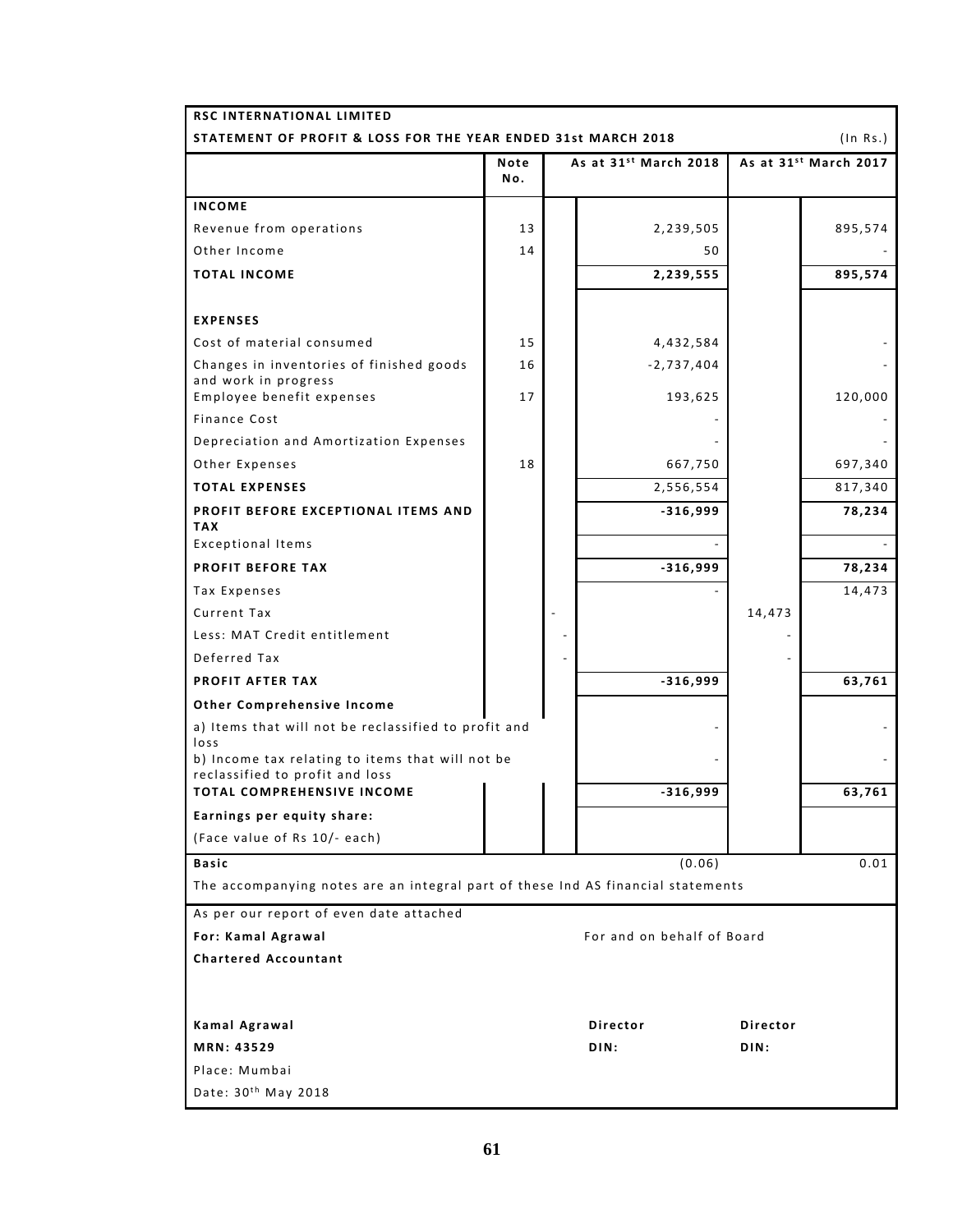|                                                  | Statement of Cash Flows for the year ended 31" March 2018                                                 |     |                                            | (IN RS)                                    |
|--------------------------------------------------|-----------------------------------------------------------------------------------------------------------|-----|--------------------------------------------|--------------------------------------------|
| S.<br>Νo.                                        |                                                                                                           |     | For the<br>year ended<br>March 31,<br>2018 | For the<br>year ended<br>March 31,<br>2017 |
| А.                                               | <b>CASH FLOW FROM OPERATING</b>                                                                           |     |                                            |                                            |
|                                                  | <b>ACTIVITIES</b>                                                                                         |     |                                            |                                            |
|                                                  | Profit before tax                                                                                         |     | (316,999)                                  | 78,234                                     |
|                                                  | Adjustments:                                                                                              |     |                                            |                                            |
|                                                  | Depreciation Expense                                                                                      |     |                                            |                                            |
|                                                  | <b>Finance Cost</b>                                                                                       |     |                                            |                                            |
|                                                  | Operating profit before working capital<br>changes                                                        |     | (316,999)                                  | 78,234                                     |
|                                                  | (Increase) in Trade receivables                                                                           |     | 1,579,851                                  | 1,188,110                                  |
|                                                  | (Increase) in Inventories                                                                                 |     | (2,737,404)                                |                                            |
|                                                  | Increase in Trade Payables                                                                                |     | 1,617,918                                  | (1, 206, 777)                              |
|                                                  | Increase in Current liabilities and                                                                       |     |                                            |                                            |
|                                                  | Provisions                                                                                                |     | (72, 520)                                  | 39,473                                     |
|                                                  | Cash generated from operations                                                                            |     | 70,845                                     | 99,040                                     |
|                                                  | Direct taxes paid                                                                                         |     |                                            | 14,473                                     |
|                                                  | Net cash from operating activities                                                                        | "A" | 70,845                                     | 84,567                                     |
|                                                  |                                                                                                           |     |                                            |                                            |
| Β.                                               | <b>CASH FLOW FROM INVESTING</b><br><b>ACTIVITIES</b>                                                      |     |                                            |                                            |
|                                                  | Non-Current Investments                                                                                   |     | 15,997                                     | (17, 911)                                  |
|                                                  | Net cash from investing activities                                                                        | "B" | 15,997                                     | (17, 911)                                  |
| C.                                               | <b>CASH FLOW FROM FINANCING ACTIVITES</b>                                                                 |     |                                            |                                            |
|                                                  | Net cash from financing activities                                                                        | "C" |                                            |                                            |
|                                                  |                                                                                                           |     |                                            |                                            |
|                                                  | <b>NET INCREASE IN CASH AND CASH</b>                                                                      |     | 86,842                                     | 66,656                                     |
|                                                  | <b>EQUIVALENTS (A+B+C)</b>                                                                                |     |                                            |                                            |
|                                                  | CASH AND CASH EQUIVALENTS                                                                                 |     |                                            |                                            |
|                                                  | Opening cash & cash equivalents                                                                           |     | 124,874                                    | 58,218                                     |
|                                                  | Closing cash & cash equivalents                                                                           |     | 211,716                                    | 124,874                                    |
|                                                  |                                                                                                           |     | 86,842                                     | 66,656                                     |
|                                                  | Note: 1. The above cash flow statement has been prepared under the "Indirect<br>Method" as set out in the |     |                                            |                                            |
|                                                  | Accounting Standard - 3 on Cash Flow Statements issued by the Institute of                                |     |                                            |                                            |
|                                                  | Chartered Accountants of India.                                                                           |     |                                            |                                            |
| As per our report of even date attached          |                                                                                                           |     |                                            |                                            |
| For and on behalf of Board<br>For: Kamal Agrawal |                                                                                                           |     |                                            |                                            |
| <b>Chartered Accountant</b>                      |                                                                                                           |     |                                            |                                            |
| Kamal Agrawal                                    |                                                                                                           |     | Director                                   | <b>Director</b>                            |
| MRN: 43529                                       |                                                                                                           |     | DIN:                                       | DIN:                                       |
| Place: Mumbai                                    |                                                                                                           |     |                                            |                                            |
|                                                  | Date: 30 <sup>th</sup> May 2018                                                                           |     |                                            |                                            |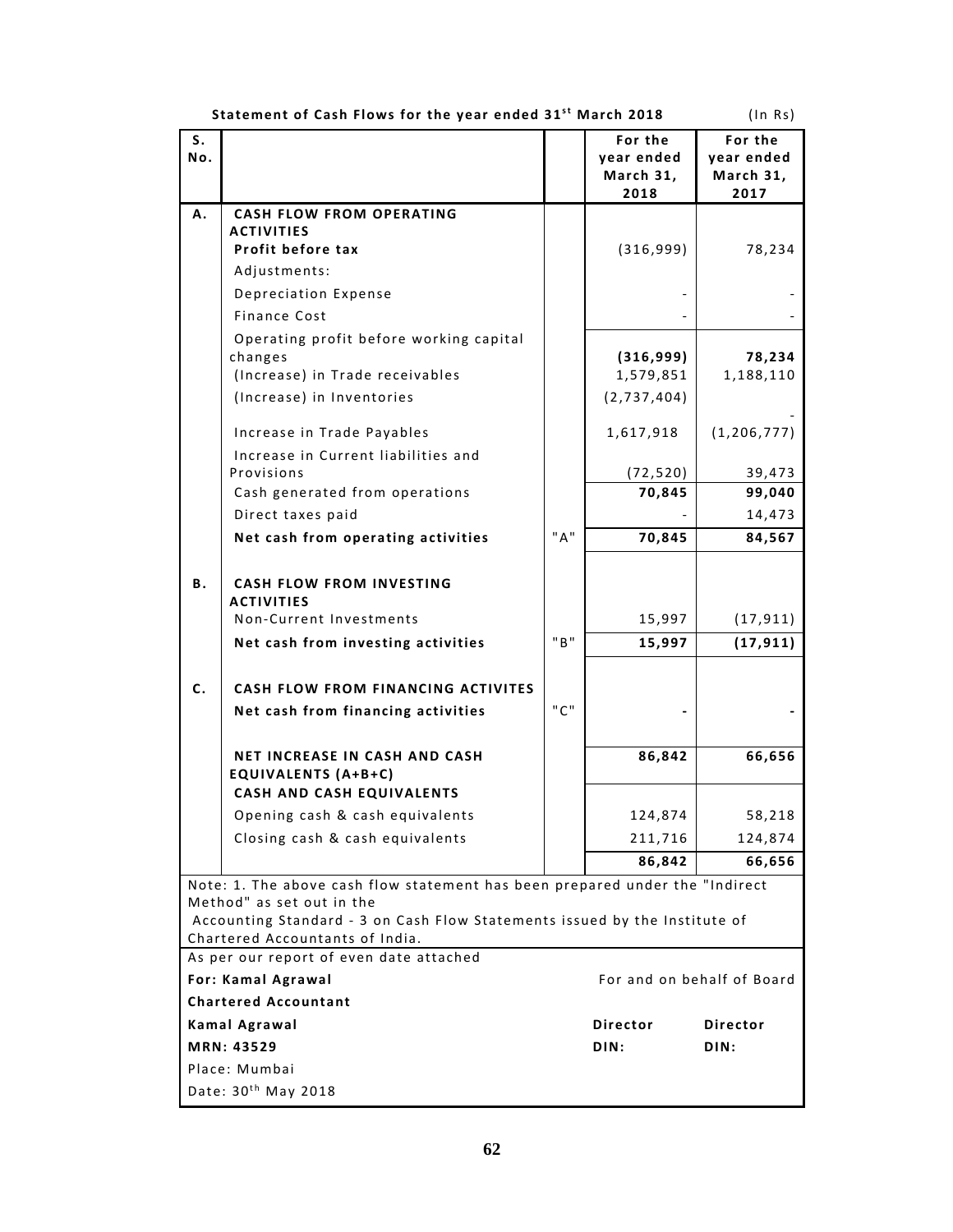| 31/03/2018<br>31/03/2017<br>01/04/2016<br>4.<br><b>NON-CURRENT INVESTMENTS</b><br>(a) Other Investments - unquoted<br><b>NSC</b><br>3,000<br>3,000<br>3,000<br>1,50,000 equity shares of Rs. 10/ -each<br>of Ratnagiri (India) Ltd.<br>1,500,000<br>1,500,000<br>1,500,000<br>1,503,000<br>1,503,000<br>1,503,000<br>31/03/2018<br>31/03/2017<br>01/04/2016<br>5.<br><b>NON - CURRENT TAX ASSETS (NET)</b><br>Income Tax (TDS)<br>104,575<br>120,572<br>102,661<br>104,575<br>120,572<br>102,661<br>31/03/2018<br>01/04/2016<br>31/03/2017<br>6.<br><b>TRADE RECEIVABLES</b><br>(unsecured and considered good)<br>Debts overdue for a period exceeding six<br>months<br>33, 243, 689<br>35,543,666<br>36,731,776<br>Debts overdue for a period less than six<br>months<br>720,126<br>33,963,815<br>35,543,666<br>36,731,776 | Notes of IND AS Financial Statements |  |  |
|------------------------------------------------------------------------------------------------------------------------------------------------------------------------------------------------------------------------------------------------------------------------------------------------------------------------------------------------------------------------------------------------------------------------------------------------------------------------------------------------------------------------------------------------------------------------------------------------------------------------------------------------------------------------------------------------------------------------------------------------------------------------------------------------------------------------------|--------------------------------------|--|--|
|                                                                                                                                                                                                                                                                                                                                                                                                                                                                                                                                                                                                                                                                                                                                                                                                                              |                                      |  |  |
|                                                                                                                                                                                                                                                                                                                                                                                                                                                                                                                                                                                                                                                                                                                                                                                                                              |                                      |  |  |
|                                                                                                                                                                                                                                                                                                                                                                                                                                                                                                                                                                                                                                                                                                                                                                                                                              |                                      |  |  |
|                                                                                                                                                                                                                                                                                                                                                                                                                                                                                                                                                                                                                                                                                                                                                                                                                              |                                      |  |  |
|                                                                                                                                                                                                                                                                                                                                                                                                                                                                                                                                                                                                                                                                                                                                                                                                                              |                                      |  |  |
|                                                                                                                                                                                                                                                                                                                                                                                                                                                                                                                                                                                                                                                                                                                                                                                                                              |                                      |  |  |
|                                                                                                                                                                                                                                                                                                                                                                                                                                                                                                                                                                                                                                                                                                                                                                                                                              |                                      |  |  |
|                                                                                                                                                                                                                                                                                                                                                                                                                                                                                                                                                                                                                                                                                                                                                                                                                              |                                      |  |  |
|                                                                                                                                                                                                                                                                                                                                                                                                                                                                                                                                                                                                                                                                                                                                                                                                                              |                                      |  |  |
|                                                                                                                                                                                                                                                                                                                                                                                                                                                                                                                                                                                                                                                                                                                                                                                                                              |                                      |  |  |
|                                                                                                                                                                                                                                                                                                                                                                                                                                                                                                                                                                                                                                                                                                                                                                                                                              |                                      |  |  |
|                                                                                                                                                                                                                                                                                                                                                                                                                                                                                                                                                                                                                                                                                                                                                                                                                              |                                      |  |  |
|                                                                                                                                                                                                                                                                                                                                                                                                                                                                                                                                                                                                                                                                                                                                                                                                                              |                                      |  |  |
|                                                                                                                                                                                                                                                                                                                                                                                                                                                                                                                                                                                                                                                                                                                                                                                                                              |                                      |  |  |
|                                                                                                                                                                                                                                                                                                                                                                                                                                                                                                                                                                                                                                                                                                                                                                                                                              |                                      |  |  |
|                                                                                                                                                                                                                                                                                                                                                                                                                                                                                                                                                                                                                                                                                                                                                                                                                              |                                      |  |  |
|                                                                                                                                                                                                                                                                                                                                                                                                                                                                                                                                                                                                                                                                                                                                                                                                                              |                                      |  |  |
| 01/04/2016<br>31/03/2018<br>31/03/2017<br><b>CASH &amp; CASH EQUIVALENTS</b><br>7.                                                                                                                                                                                                                                                                                                                                                                                                                                                                                                                                                                                                                                                                                                                                           |                                      |  |  |
| (a) Balance with bank                                                                                                                                                                                                                                                                                                                                                                                                                                                                                                                                                                                                                                                                                                                                                                                                        |                                      |  |  |
| 146,464<br>27,099<br>17,842<br>In Current accounts                                                                                                                                                                                                                                                                                                                                                                                                                                                                                                                                                                                                                                                                                                                                                                           |                                      |  |  |
| (b) Cash-in-hand<br>97,775<br>40,376<br>65,252                                                                                                                                                                                                                                                                                                                                                                                                                                                                                                                                                                                                                                                                                                                                                                               |                                      |  |  |
| 211,716<br>124,874<br>58,218                                                                                                                                                                                                                                                                                                                                                                                                                                                                                                                                                                                                                                                                                                                                                                                                 |                                      |  |  |
|                                                                                                                                                                                                                                                                                                                                                                                                                                                                                                                                                                                                                                                                                                                                                                                                                              |                                      |  |  |
| 31/03/2018<br>31/03/2017<br>01/04/2016<br><b>EQUITY SHARE CAPITAL</b><br>8.                                                                                                                                                                                                                                                                                                                                                                                                                                                                                                                                                                                                                                                                                                                                                  |                                      |  |  |
| <b>AUTHORISED</b>                                                                                                                                                                                                                                                                                                                                                                                                                                                                                                                                                                                                                                                                                                                                                                                                            |                                      |  |  |
| 70,00,000 Equity Shares of Rs. 10/- each<br>70,000,000<br>70,000,000<br>70,000,000                                                                                                                                                                                                                                                                                                                                                                                                                                                                                                                                                                                                                                                                                                                                           |                                      |  |  |
| 70,000,000<br>70,000,000<br>70,000,000                                                                                                                                                                                                                                                                                                                                                                                                                                                                                                                                                                                                                                                                                                                                                                                       |                                      |  |  |
| <b>ISSUED</b>                                                                                                                                                                                                                                                                                                                                                                                                                                                                                                                                                                                                                                                                                                                                                                                                                |                                      |  |  |
| 57,49,700 Equity Shares of Rs.10/- each<br>57,497,000<br>57,497,000<br>57,497,000                                                                                                                                                                                                                                                                                                                                                                                                                                                                                                                                                                                                                                                                                                                                            |                                      |  |  |
| 57,497,000<br>57,497,000<br>57,497,000                                                                                                                                                                                                                                                                                                                                                                                                                                                                                                                                                                                                                                                                                                                                                                                       |                                      |  |  |
| <b>SUBSCRIBED &amp; FULLY PAID UP</b>                                                                                                                                                                                                                                                                                                                                                                                                                                                                                                                                                                                                                                                                                                                                                                                        |                                      |  |  |
| 57,49,700 Equity Shares of Rs.10/- each<br>57,497,000<br>57,497,000<br>57,497,000                                                                                                                                                                                                                                                                                                                                                                                                                                                                                                                                                                                                                                                                                                                                            |                                      |  |  |
| Less: Allotment money in arrear (others)<br>4,768,000<br>4,768,000<br>4,768,000                                                                                                                                                                                                                                                                                                                                                                                                                                                                                                                                                                                                                                                                                                                                              |                                      |  |  |
| 52,729,000<br>52,729,000<br>52,729,000                                                                                                                                                                                                                                                                                                                                                                                                                                                                                                                                                                                                                                                                                                                                                                                       |                                      |  |  |
| Reconciliation of equity shares<br>31/03/2017<br>01/04/2016<br>31/03/2018<br>а.                                                                                                                                                                                                                                                                                                                                                                                                                                                                                                                                                                                                                                                                                                                                              |                                      |  |  |
| outstanding at the beginning and at the                                                                                                                                                                                                                                                                                                                                                                                                                                                                                                                                                                                                                                                                                                                                                                                      |                                      |  |  |
| end if the reporting period<br><b>Equity Shares</b>                                                                                                                                                                                                                                                                                                                                                                                                                                                                                                                                                                                                                                                                                                                                                                          |                                      |  |  |
| Balance at the beginning of the year<br>5,749,700<br>5,749,700<br>5,749,700                                                                                                                                                                                                                                                                                                                                                                                                                                                                                                                                                                                                                                                                                                                                                  |                                      |  |  |
| Issued during the year                                                                                                                                                                                                                                                                                                                                                                                                                                                                                                                                                                                                                                                                                                                                                                                                       |                                      |  |  |
| Balance at the end of the year<br>5,749,700<br>5,749,700<br>5,749,700                                                                                                                                                                                                                                                                                                                                                                                                                                                                                                                                                                                                                                                                                                                                                        |                                      |  |  |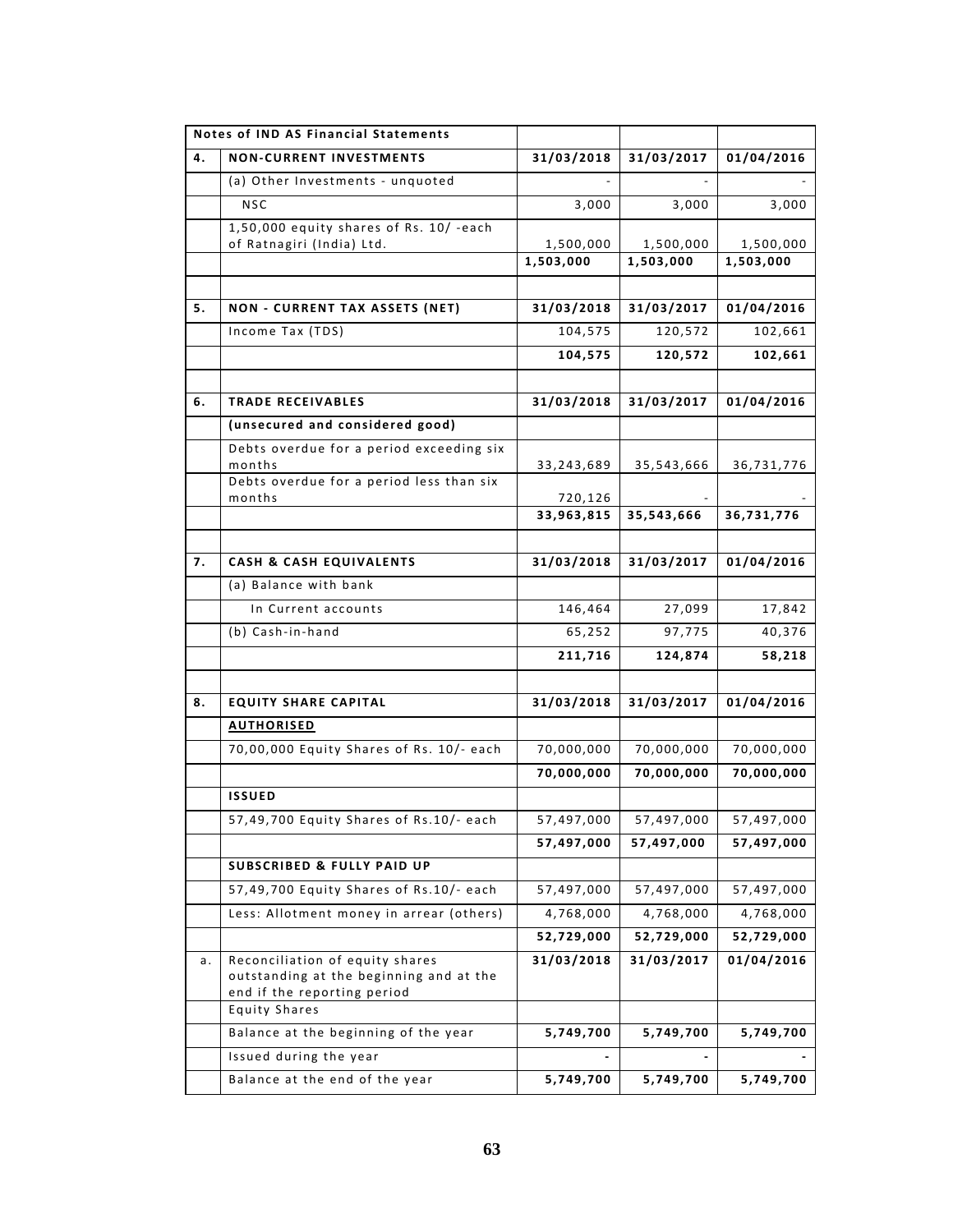| b.                      | Details of shareholders holding more than 5% shares in the company |                            |                  |                            |                     |
|-------------------------|--------------------------------------------------------------------|----------------------------|------------------|----------------------------|---------------------|
|                         | Name of share holder                                               |                            | As on 31.03.2018 |                            | As on 31.03.2017    |
|                         |                                                                    | Number of<br><b>Shares</b> | % of<br>holding  | Number of<br><b>Shares</b> | % of<br>holdi<br>ng |
| Mascot Fashions P. Ltd. |                                                                    | 628,360                    | 10.93            | 628.360                    | 10.93               |
| Ankur Jain              |                                                                    | 535,800                    | 9.32             | 535,800                    | 9.32                |
| Alpine Overseas         |                                                                    | 354,200                    | 6.16             | 354,200                    | 6.16                |
| Gyan Chand Jain         |                                                                    | 471,230                    | 8.19             | 471,230                    | 8.19                |
| Alka Jain               |                                                                    | 491,430                    | 8.54             | 491,430                    | 8.54                |
| Triza Jain              |                                                                    | 613,635                    | 10.67            | 613,635                    | 10.67               |

| 9. | <b>OTHER EQUITY</b>                  | 31/03/2018      | 31/03/2017      | 01/04/2016      |
|----|--------------------------------------|-----------------|-----------------|-----------------|
|    | A. Reserve and Surplus               |                 |                 |                 |
|    | (a) Capital Reserve (Subsidy)        | 2,500,000       | 2,500,000       | 2,500,000       |
|    | (b) Retained Earnings:               |                 |                 |                 |
|    | Opening Balance                      | 18,353,783      | $-18,417,544$   | $-18,489,175$   |
|    | Add: Profit (Loss) for the year      | 16,999          | 63,761          | 71,631          |
|    |                                      | $-18,670,782$   | $-18, 353, 783$ | $-18, 417, 544$ |
|    |                                      |                 |                 |                 |
|    | Total Reserves & Surplus             | $-16, 170, 782$ | $-15,853,783$   | $-15,917,544$   |
| 10 | <b>TRADE PAYABLES</b>                | 31/03/2018      | 31/03/2017      | 01/04/2016      |
|    | Micro, Small & Medium Enterprises    |                 |                 |                 |
|    | Others                               | 1,912,975       | 295,057         | 1,501,834       |
|    |                                      | 1,912,975       | 295,057         | 1,501,834       |
|    |                                      |                 |                 |                 |
| 11 | OTHER CURRENT LIABILITIES            | 31/03/2018      | 31/03/2017      | 01/04/2016      |
|    | (a) TDS Payable                      | 8,182           | 182             | 182             |
|    | (b) Audit fees payable               | 25,000          | 70,000          | 45,000          |
|    |                                      | 33,182          | 70,182          | 45,182          |
|    |                                      |                 |                 |                 |
| 12 | <b>CURRENT TAX LIABILITIES (NET)</b> | 31/03/2018      | 31/03/2017      | 01/04/2016      |
|    | (a) Income Tax - MAT                 | 16,136          | 51,656          | 37,183          |
|    |                                      | 16,136          | 51,656          | 37,183          |

| Notes of IND AS Financial Statements |                                  | As at      | As at      |
|--------------------------------------|----------------------------------|------------|------------|
| 13.                                  | <b>REVENUE FROM OPERATIONS</b>   | 31/03/2018 | 31/03/2017 |
|                                      | Sale of Products                 | 1,977,710  |            |
|                                      | Commission / Supervision charges | 261,795    | 895.574    |
|                                      |                                  | 2,239,505  | 895,574    |